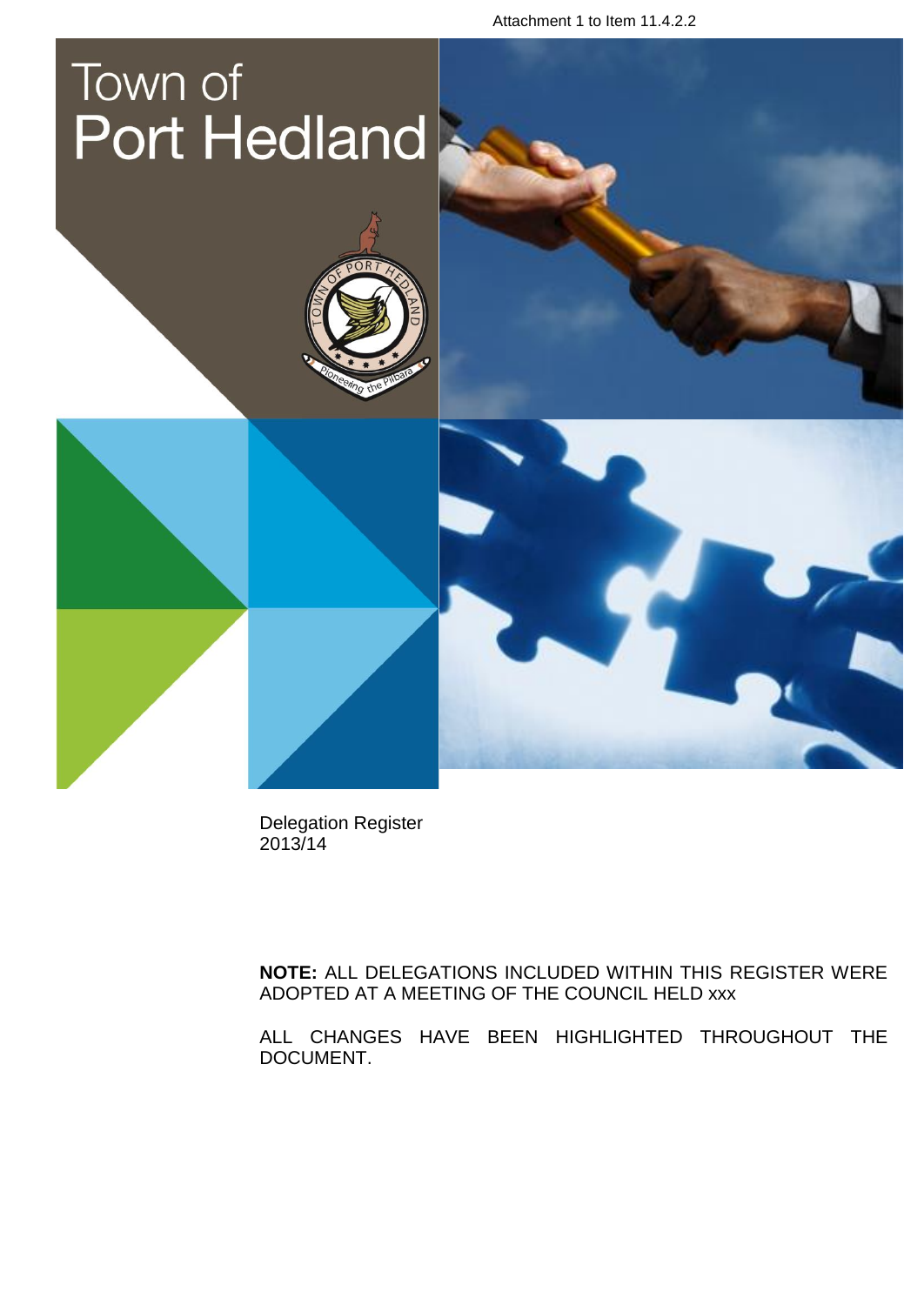# **DELEGATION REGISTER**

|            | 1. LOCAL GOVERNMENT ACT 1995 DELEGATIONS TO CEO  6                                                                                                                                               |    |
|------------|--------------------------------------------------------------------------------------------------------------------------------------------------------------------------------------------------|----|
| 1.1        |                                                                                                                                                                                                  |    |
| 1.2        |                                                                                                                                                                                                  |    |
| 1.3        |                                                                                                                                                                                                  |    |
| 1.4        |                                                                                                                                                                                                  |    |
| 1.5<br>1.6 |                                                                                                                                                                                                  |    |
| 1.7        |                                                                                                                                                                                                  |    |
| 1.8        |                                                                                                                                                                                                  |    |
| 1.9        |                                                                                                                                                                                                  |    |
| 1.10       |                                                                                                                                                                                                  |    |
| 1.11       |                                                                                                                                                                                                  |    |
| 1.12       |                                                                                                                                                                                                  |    |
| 1.13       |                                                                                                                                                                                                  |    |
| 1.14       |                                                                                                                                                                                                  |    |
| 1.15       |                                                                                                                                                                                                  |    |
| 1.16       |                                                                                                                                                                                                  |    |
| 1.17       |                                                                                                                                                                                                  |    |
| 1.18       |                                                                                                                                                                                                  |    |
| 1.19       |                                                                                                                                                                                                  |    |
| 1.20       |                                                                                                                                                                                                  |    |
| 1.22       |                                                                                                                                                                                                  |    |
| 1.23       |                                                                                                                                                                                                  |    |
| 1.24       |                                                                                                                                                                                                  |    |
| 1.25       |                                                                                                                                                                                                  |    |
| 1.26       | Authority to Approve Permits and Issue Registrations/Permits Relative to Environmental                                                                                                           |    |
|            |                                                                                                                                                                                                  |    |
| 1.27       |                                                                                                                                                                                                  |    |
|            | 1.28 Impounding Abandoned Vehicle Wrecks and Goods Involved in Certain Contraventions  34                                                                                                        |    |
|            |                                                                                                                                                                                                  |    |
|            |                                                                                                                                                                                                  |    |
| 2.         |                                                                                                                                                                                                  | 37 |
|            |                                                                                                                                                                                                  |    |
| 2.2.       |                                                                                                                                                                                                  |    |
|            |                                                                                                                                                                                                  |    |
|            |                                                                                                                                                                                                  |    |
| 3.1        |                                                                                                                                                                                                  |    |
| 3.2        |                                                                                                                                                                                                  |    |
| 3.3        | Occupancy Permit, Building Approval Certificate, Certificate of Building Compliance, Certificate                                                                                                 |    |
|            | of Construction compliance with or without conditions and extension of period of duration of<br>Occupancy Permit or Building Approval Certificate & Notice of decision to not grant an Occupancy |    |
|            |                                                                                                                                                                                                  |    |
| 3.4        | Approve a Demolition Permit Other Than Buildings Listed on the Local Heritage Inventory or of                                                                                                    |    |
|            |                                                                                                                                                                                                  |    |
| 3.5        |                                                                                                                                                                                                  |    |
| 3.6        |                                                                                                                                                                                                  |    |
| 3.7        |                                                                                                                                                                                                  |    |
|            |                                                                                                                                                                                                  |    |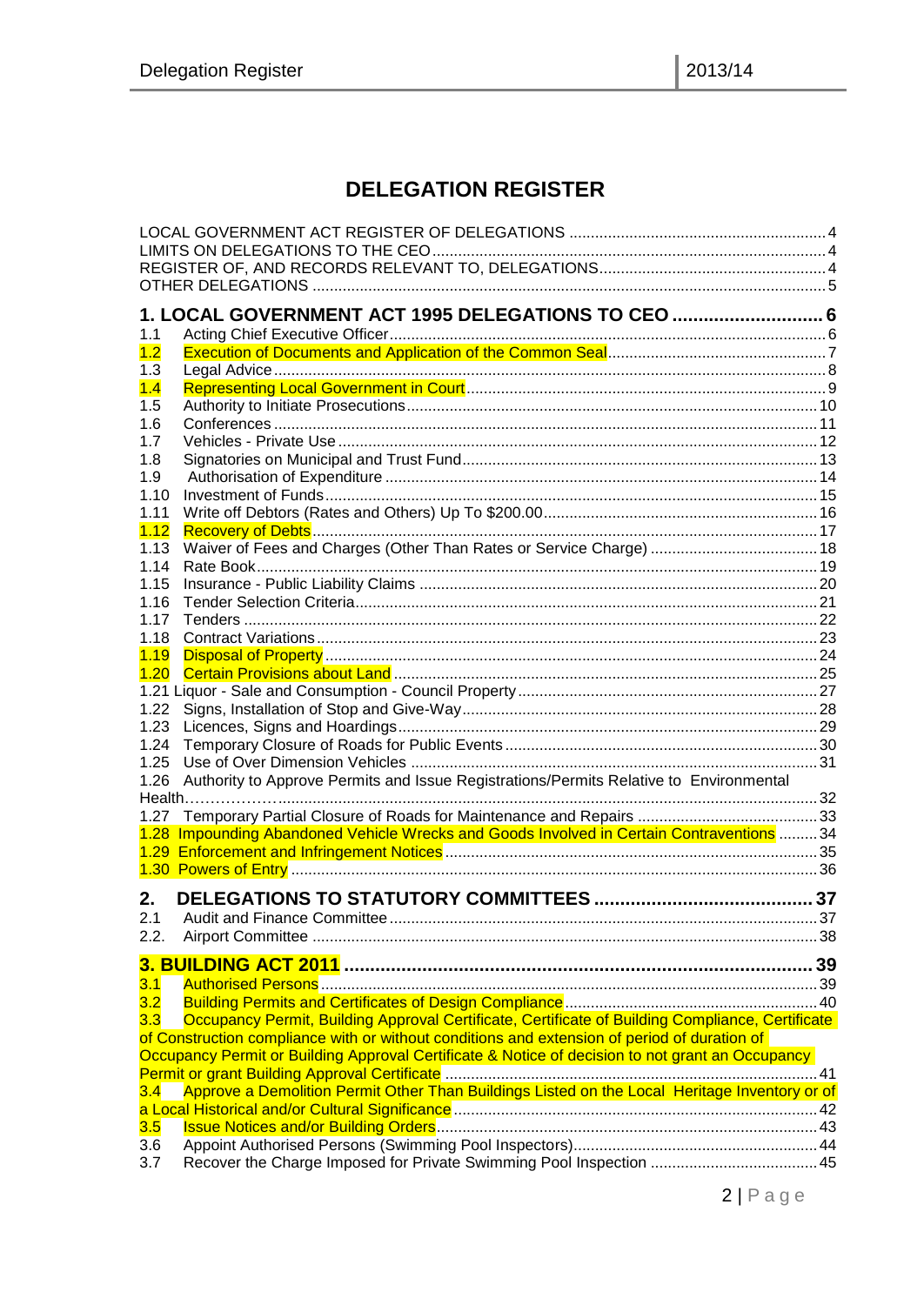|                  | 4. LOCAL GOVERNMENT (UNIFORM LOCAL PROVISIONS)  47                                                |  |
|------------------|---------------------------------------------------------------------------------------------------|--|
|                  |                                                                                                   |  |
|                  | 4.1 Issue Licence to obstruct a public thoroughfare, make and excavation on or adjoining a public |  |
| 5.<br>5.1<br>5.2 | Power of Entry to Perform Functions Related to Compliance with the Port Hedland Town              |  |
| 6.1              |                                                                                                   |  |
|                  |                                                                                                   |  |
| 7.1              |                                                                                                   |  |
|                  |                                                                                                   |  |
| 8.1<br>8.2       |                                                                                                   |  |
|                  |                                                                                                   |  |
| 9.1              |                                                                                                   |  |
|                  | 10. CARAVAN PARKS AND CAMPING GROUNDS ACT 1995  59                                                |  |
|                  | 10.1 Authority to Issue Licences for Caravan Parks and to Approve Permits to 59                   |  |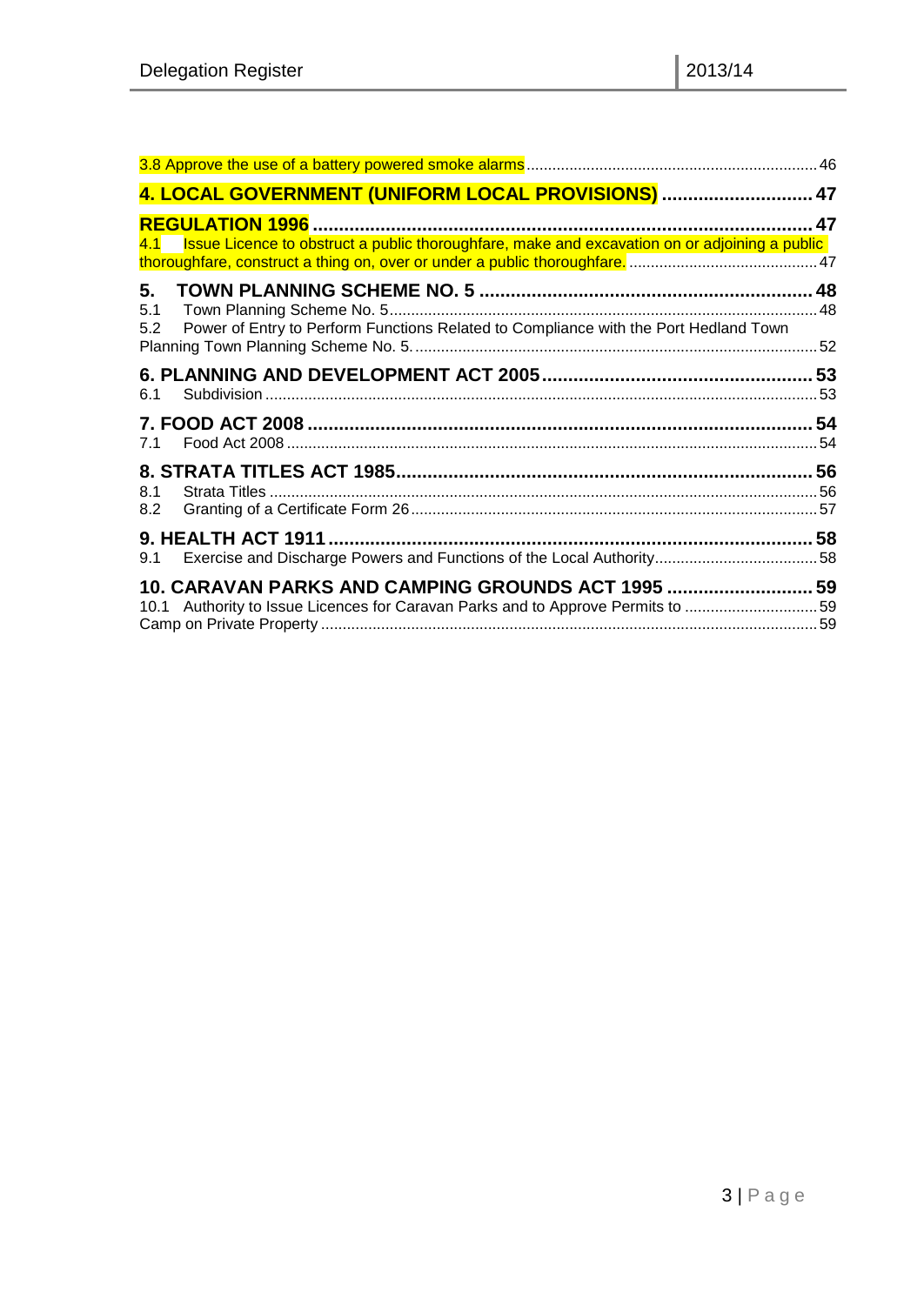#### <span id="page-3-0"></span>**LOCAL GOVERNMENT ACT REGISTER OF DELEGATIONS**

The Local Government Act 1995 allows for a local government to delegate to the Chief Executive Officer (Sections 5.42 and 5.43) the exercise of any of its powers or the discharge of any of its duties under the Act.

The Act allows for the Chief Executive Officer to delegate any of his powers to another employee, this must be done in writing. The Act allows for the Chief Executive Officer to place conditions on any delegations if he desires. The powers cannot, however, be further sub-delegated.

The purpose of this document is to detail which authorities have been delegated by Council to the Chief Executive Officer.

The manual details the related document(s) where the power to delegate is derived from. This enables easier cross referencing.

#### <span id="page-3-1"></span>**LIMITS ON DELEGATIONS TO THE CEO**

In accordance with section 5.43 of the Local Government Act 1995 the following are decisions that cannot be delegated to the Chief Executive Officer:

- any power or duty that requires a decision of an absolute majority or *75%* majority of the local government;
- accepting a tender which exceeds an amount determined by the local government;
- appointing an auditor;
- acquiring or disposing of any property valued at an amount determined by the local government;
- any of the local government's powers under Sections *5.*98*,* 5.99 and 5.100 of the Act;
- borrowing money on behalf of the local government;
- hearing or determining an objection of a kind referred to in Section *9.5;*
- any power or duty that requires the approval of the Minister or Governor; or
- such other duties or powers that may be prescribed by the Act.

#### <span id="page-3-2"></span>**REGISTER OF, AND RECORDS RELEVANT TO, DELEGATIONS**

In accordance with section 5.46 of the Local Government Act 1995 a register of delegations, being this manual, relevant to the Chief Executive Officer is to be kept and reviewed at least once every financial year.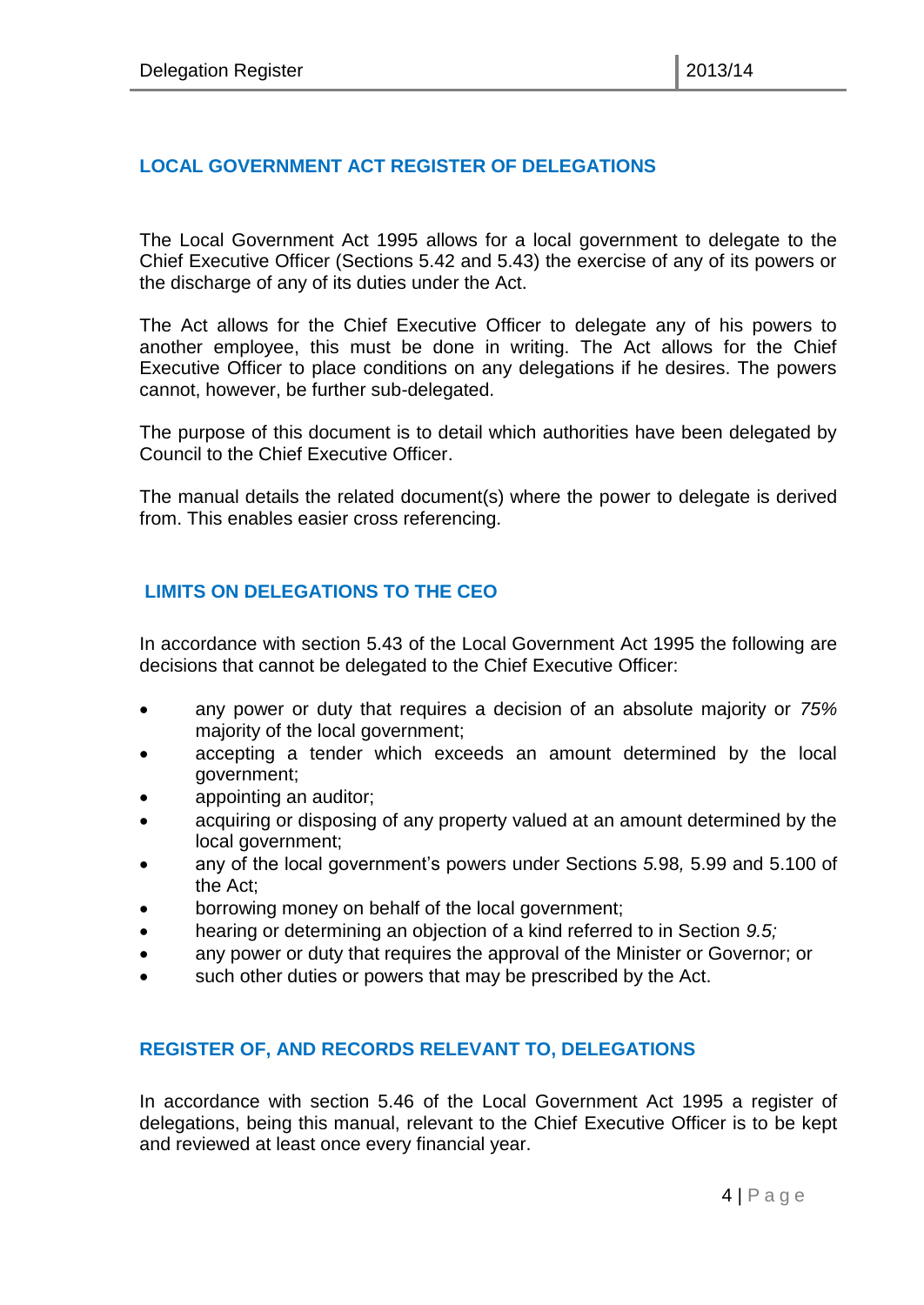#### <span id="page-4-0"></span>**OTHER DELEGATIONS**

For ease of reference, this register also contains delegations which are derived from a number of other legislations that prescribe the power to delegate. These legislations being:

- Town Planning Scheme No.5
- Planning and Development Act 2005
- Food Act 2008
- Strata Titles Act 1985
- Health Act 1911
- Caravan Parks and Camping Grounds Act 1995
- Building Act 2011

NOTE: This Delegation Register is to be read in conjunction with all Town of Port Hedland Local Laws and Policies, the Local Government Act 1995 and associated Regulations.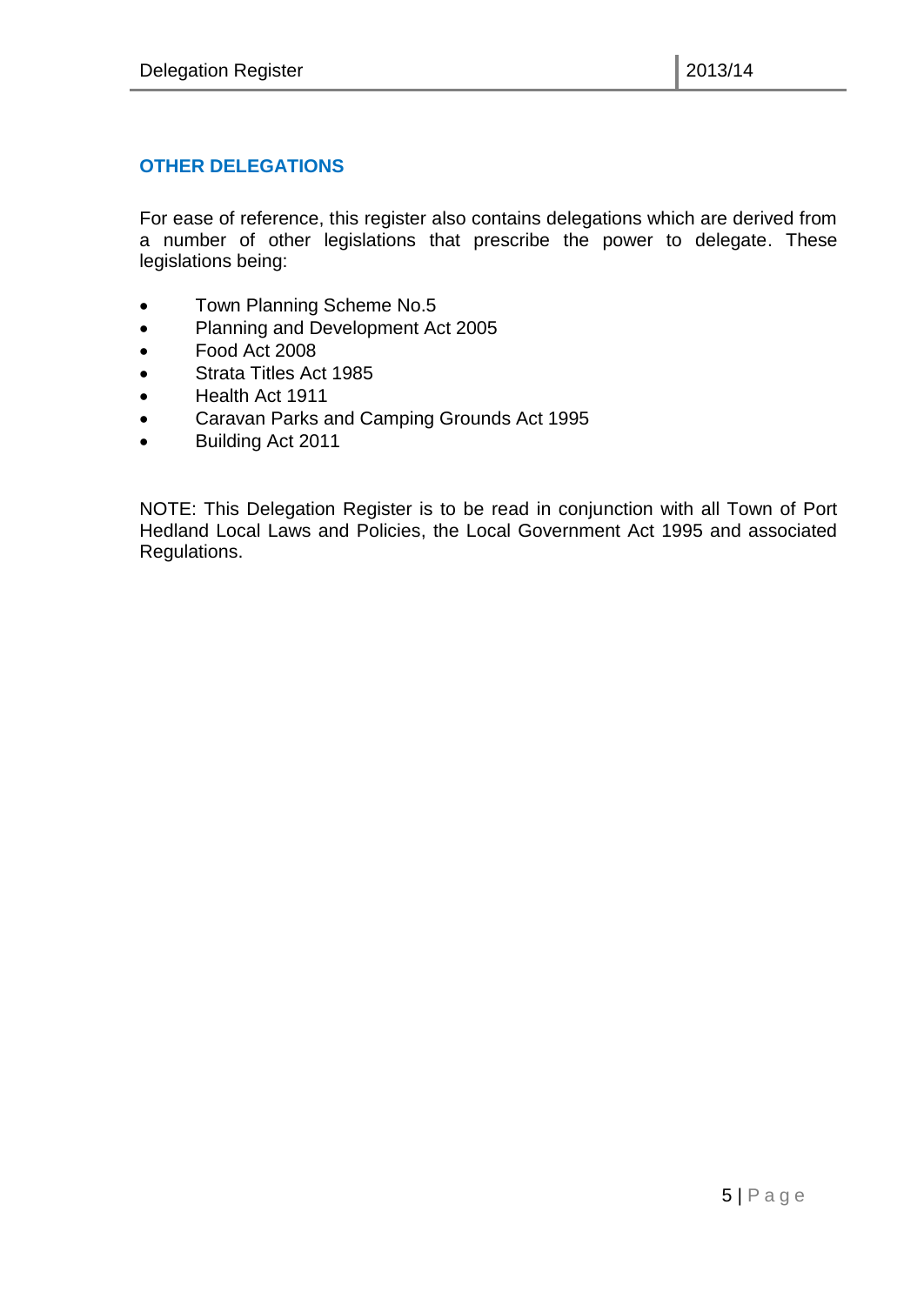# <span id="page-5-0"></span>**1. LOCAL GOVERNMENT ACT 1995 DELEGATIONS TO CEO**

#### <span id="page-5-1"></span>**1.1 Acting Chief Executive Officer**

LEGISLATIVE POWER Local Government Act 1995 Section 5.44

DELEGATE Chief Executive Officer

FUNCTION TO BE PERFORMED

The Chief Executive Officer is delegated authority to appoint an Acting Chief Executive Officer during any periods of approved leave of absence. The Chief Executive Officer, on making any appointment under this delegated authority, shall inform Council of the details of the appointment, including a timeline for this delegation.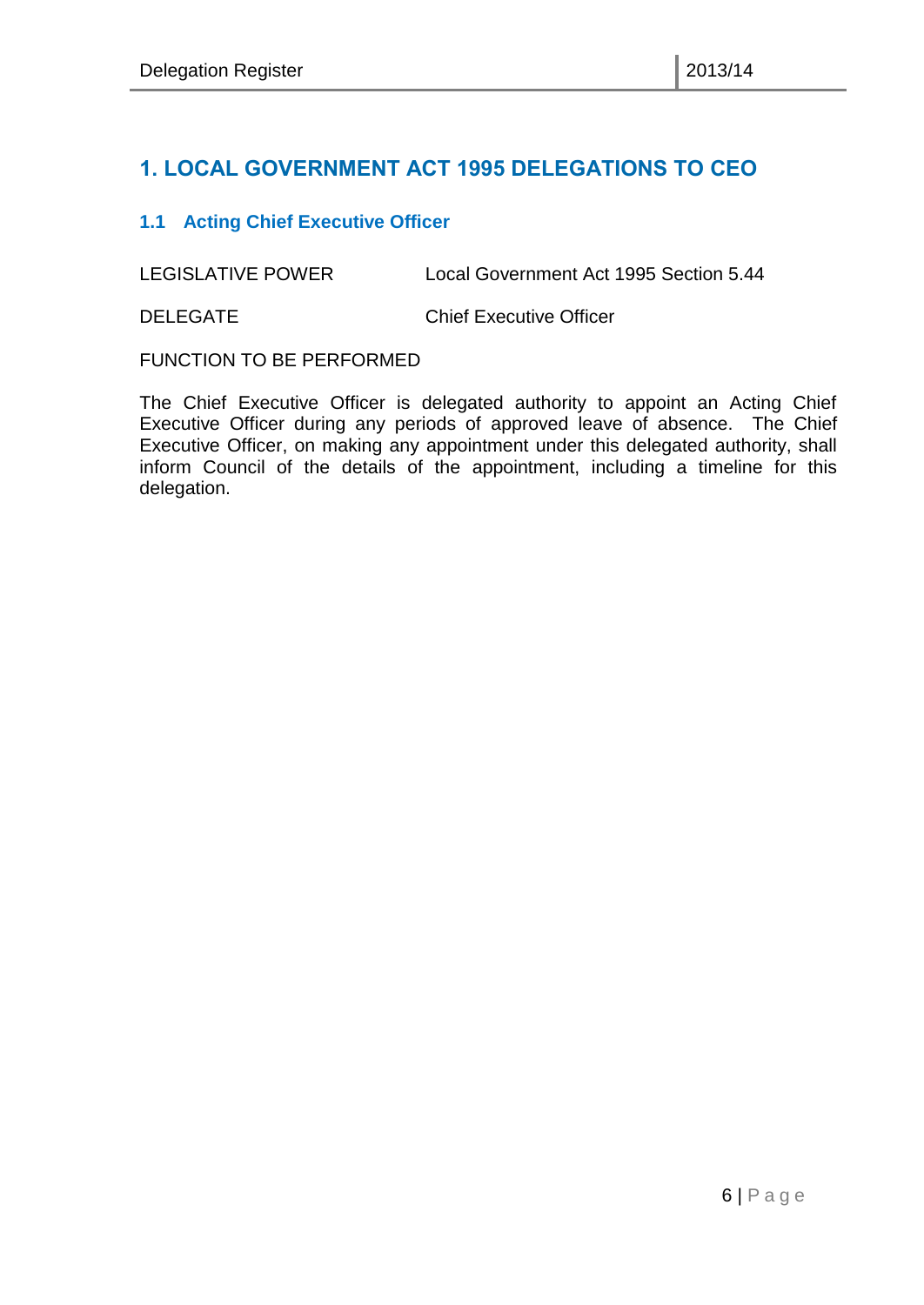#### <span id="page-6-0"></span>**1.2 Execution of Documents and Application of the Common Seal**

| <b>LEGISLATIVE POWER</b> | Local Government Act 1995 s 5.42, 9.49A, 9.49B<br>and 9.49           |
|--------------------------|----------------------------------------------------------------------|
| <b>DELEGATE</b>          | <b>Chief Executive Officer</b><br><b>Director Corporate Services</b> |
|                          | <b>Director Community Development</b>                                |
|                          | <b>Director Engineering Services</b>                                 |
|                          | <b>Director Planning Services</b>                                    |

#### FUNCTION TO BE PERFORMED

The Chief Executive Officer is delegated the authority to execute a document where the Council has authorised that a document be:

- duly executed;
- signed; and/or
- affixed with the common seal.

The Chief Executive Officer is delegated authority to prepare and execute the necessary documentation, inclusive of the affixing of the common seal (where required).

#### CONDITIONS AND REPORTING REQUIREMENTS

- (1) All documents affixed with the common seal are to be recorded in a register which shall be accessible by Elected Members upon request to the Chief Executive Officer during normal business hours.
- (2) The common seal must be affixed pursuant to the requirements of Policy 1/014 (Application of the Common Seal).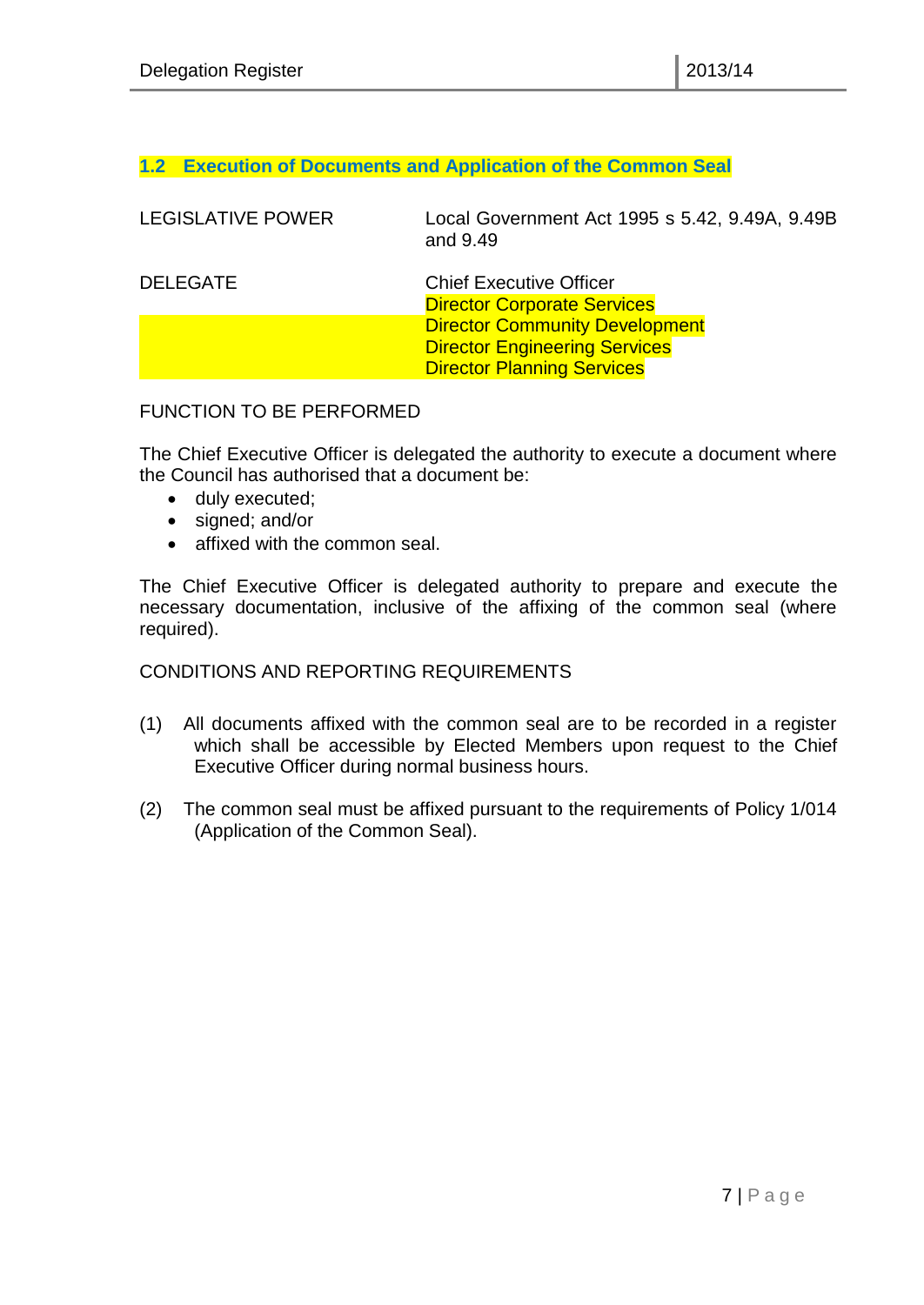# <span id="page-7-0"></span>**1.3 Legal Advice**

LEGISLATIVE POWER Local Government Act 1995 Section 5.42

DELEGATE Chief Executive Officer

FUNCTION TO BE PERFORMED

Subject to provision being made in the budget for legal expenses, the Chief Executive Officer is delegated authority to obtain from an appropriate solicitor, such legal advice, assistance and opinions as the Chief Executive Officer deems necessary in the exercise of the management of the Local Government.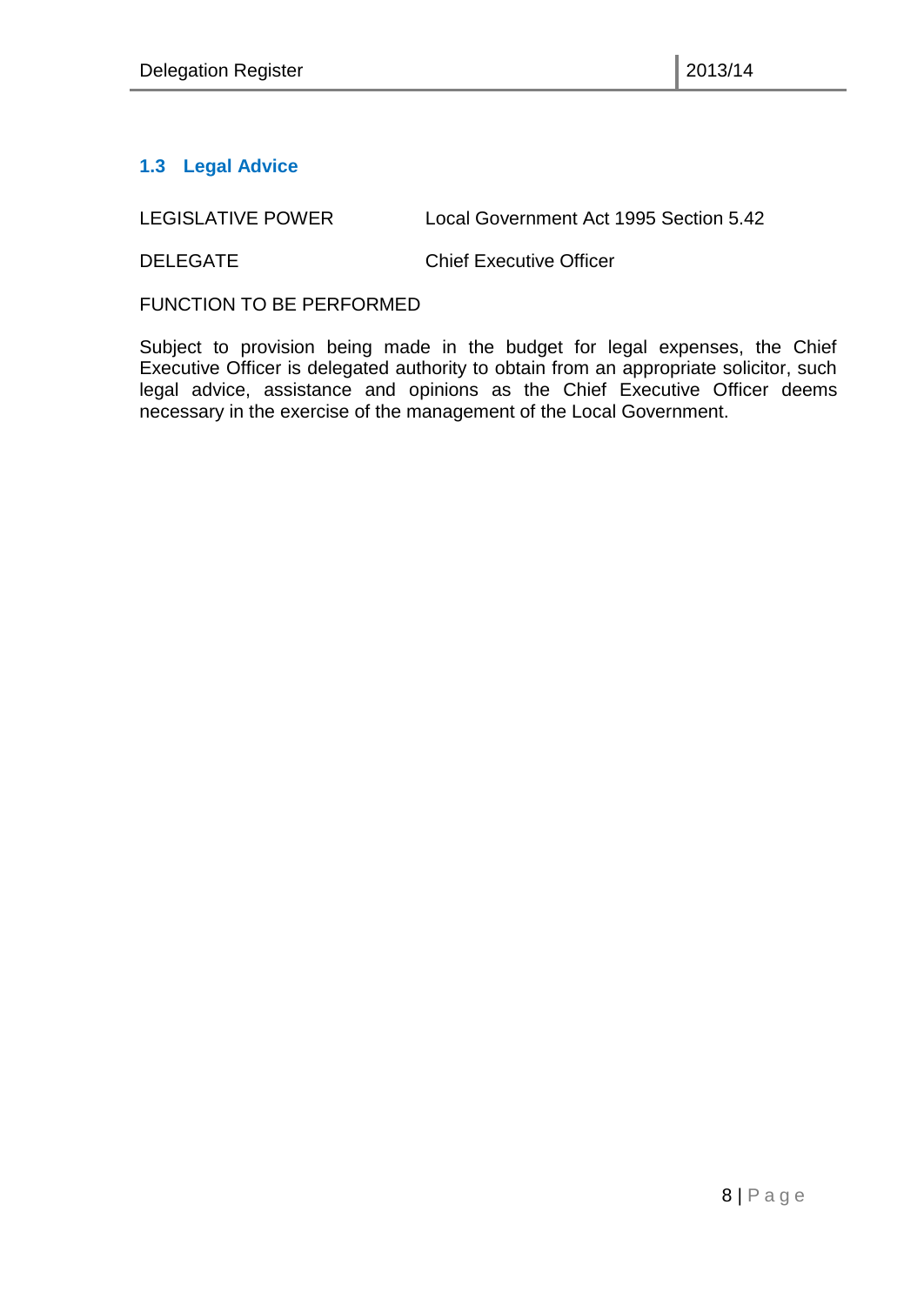#### <span id="page-8-0"></span>**1.4 Representing Local Government in Court**

LEGISLATIVE POWER Local Government Act 1995 Section 9.29

DELEGATE Chief Executive Officer

FUNCTION TO BE PERFORMED

The Chief Executive Officer is delegated authority to appoint persons pursuant to section 9.29 of the Local Government Act 1995, to represent the Town of Port Hedland generally in proceedings in the court of petty sessions and Local Court.

#### DEFINITIONS:

#### *proceedings* means —

- (a) proceedings in the Magistrates Court, the Children's Court or the State Administrative Tribunal; or
- (b) proceedings in respect of a claim against a person who takes the benefit of an Act for the relief of bankrupt debtors.
- $(2)$  In proceedings a person who is —
- (a) the CEO; or
- (b) an employee of the local government appointed in writing signed by the CEO to represent the local government generally or in a particular case,

may represent the local government in all respects as though the person were the local government.

(3) The person representing the local government in the proceedings is entitled to be reimbursed by the local government for any money paid or required to be paid by the person as a result of representing the local government in the proceedings.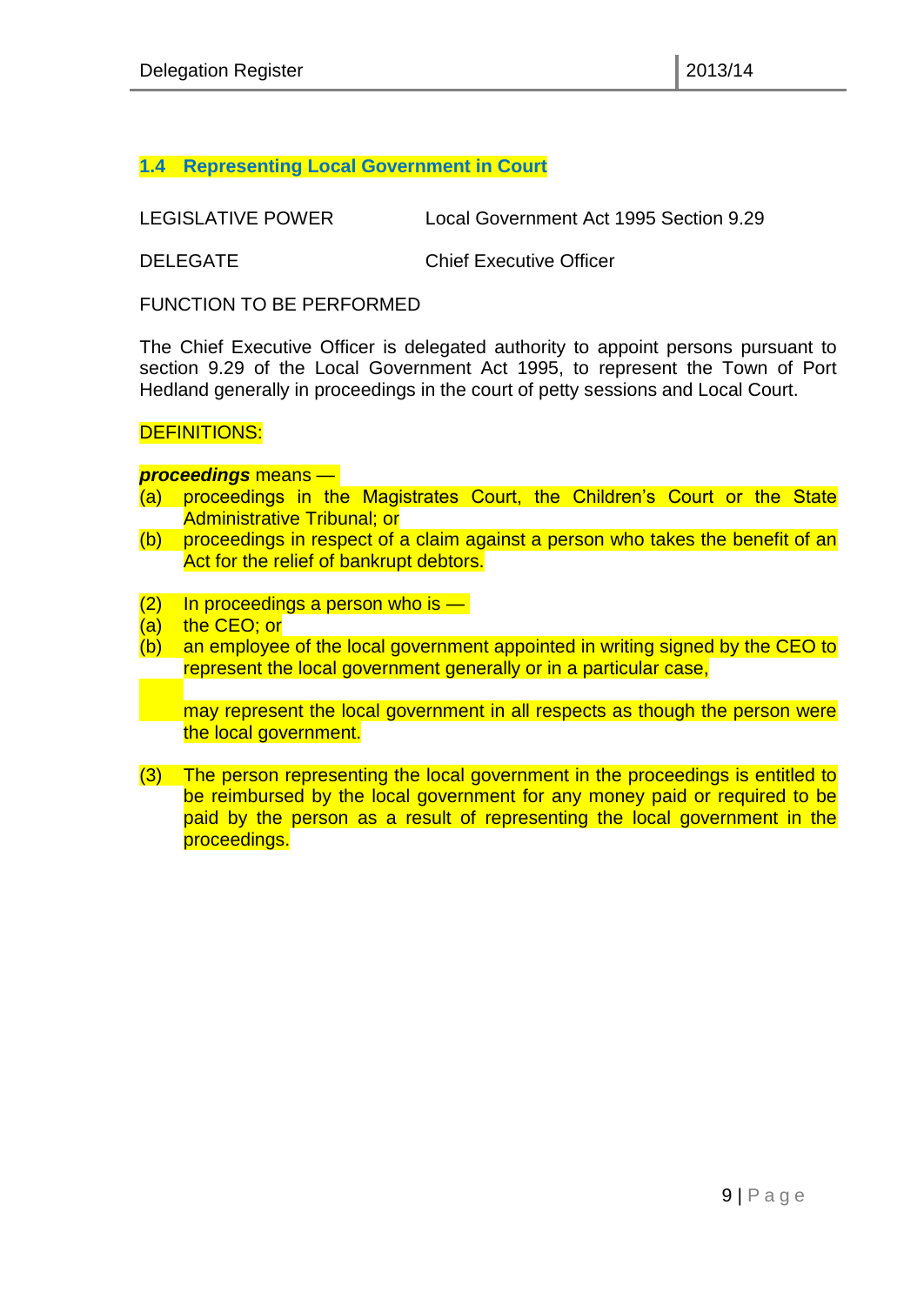#### <span id="page-9-0"></span>**1.5 Authority to Initiate Prosecutions**

LEGISLATIVE POWER Local Government Act 1995 Section 9.24

DELEGATE Chief Executive Officer

FUNCTION TO BE PERFORMED

The Chief Executive Officer is delegated authority to commence a prosecution for an offence against this Act or under a local law under Section 9.24 of the Local Government Act 1995.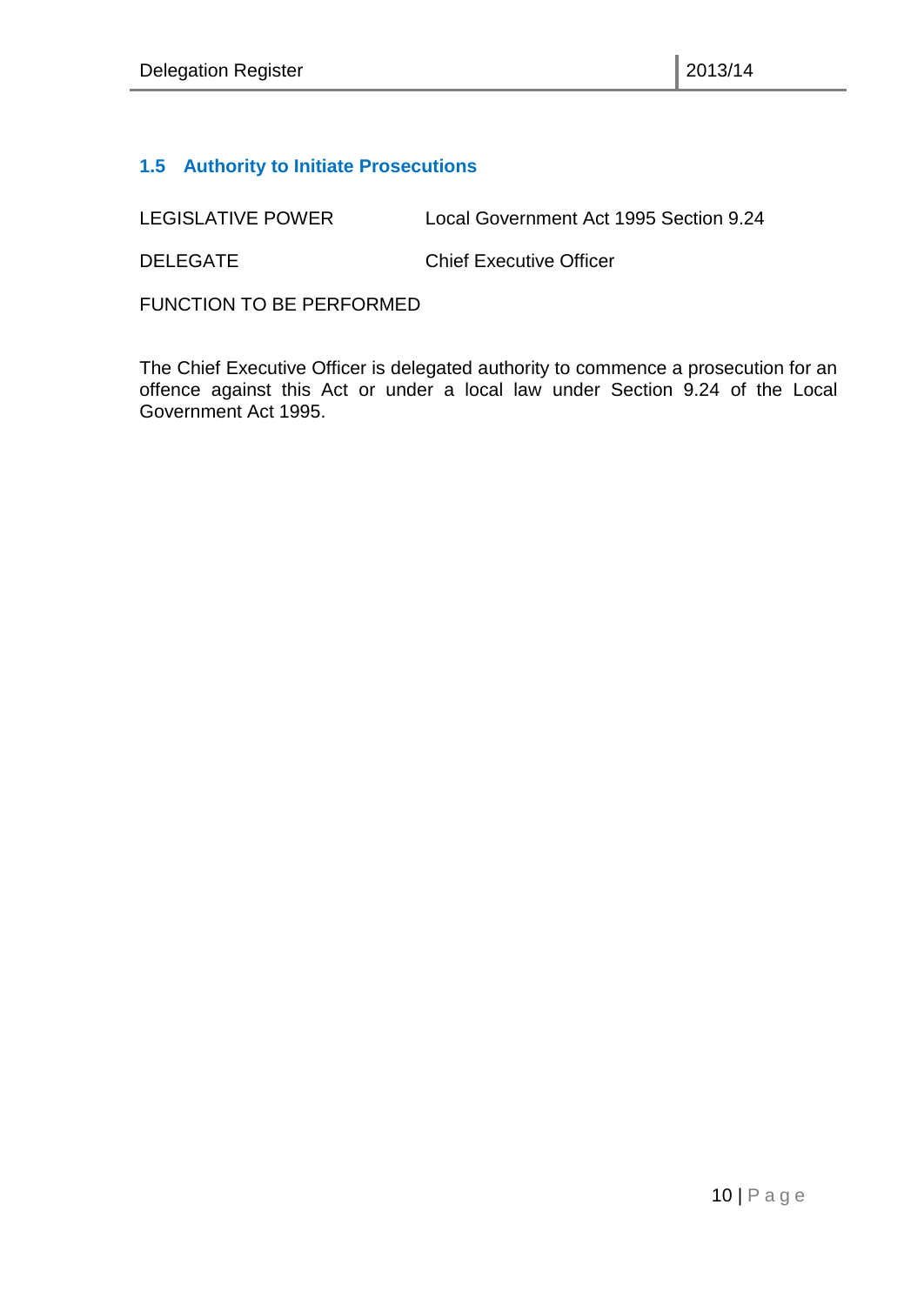#### <span id="page-10-0"></span>**1.6 Conferences**

LEGISLATIVE POWER Local Government Act 1995 Section 5.42

DELEGATE Chief Executive Officer

FUNCTION TO BE PERFORMED

The Chief Executive Officer is delegated authority to approve the attendance by Council staff at conferences, where, in the opinion of the Chief Executive Officer, attendance will enhance the professional development of the officer, provide benefits to the Council and is relevant to the duties and responsibilities of the officer. The Chief Executive Officer, in exercising the delegation, shall have regard to any Council Policy in place from time to time and to the availability of appropriate funding in Council's Budget.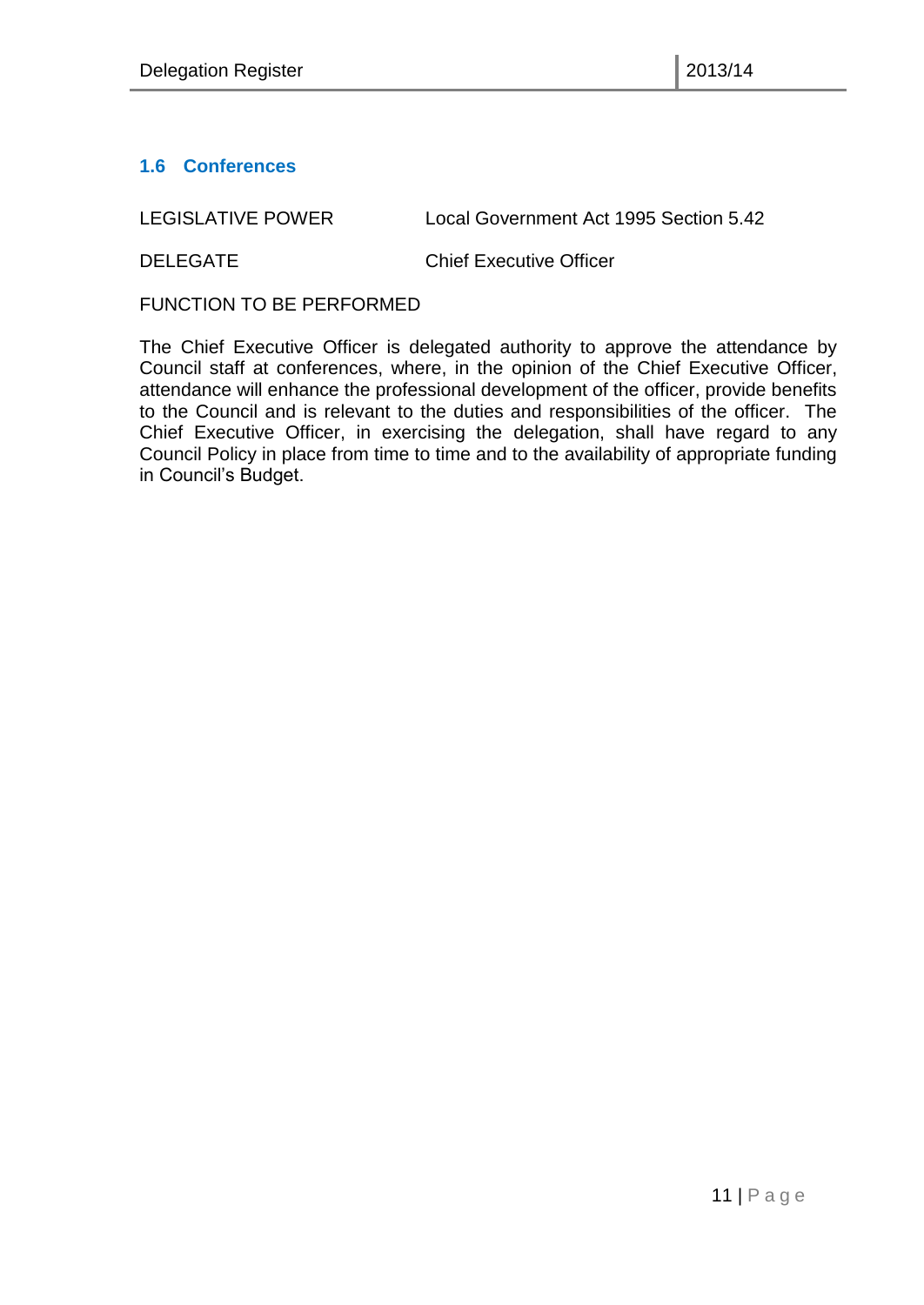#### <span id="page-11-0"></span>**1.7 Vehicles - Private Use**

LEGISLATIVE POWER Local Government Act 1995 Section 5.42

DELEGATE Chief Executive Officer

FUNCTION TO BE PERFORMED

The Chief Executive Officer is delegated authority to make all appropriate private use arrangements with all staff having use of a Council vehicle contained within conditions of employment. The Chief Executive Officer shall have regard to Council's Policy 'Staff Use of Motor Vehicles'.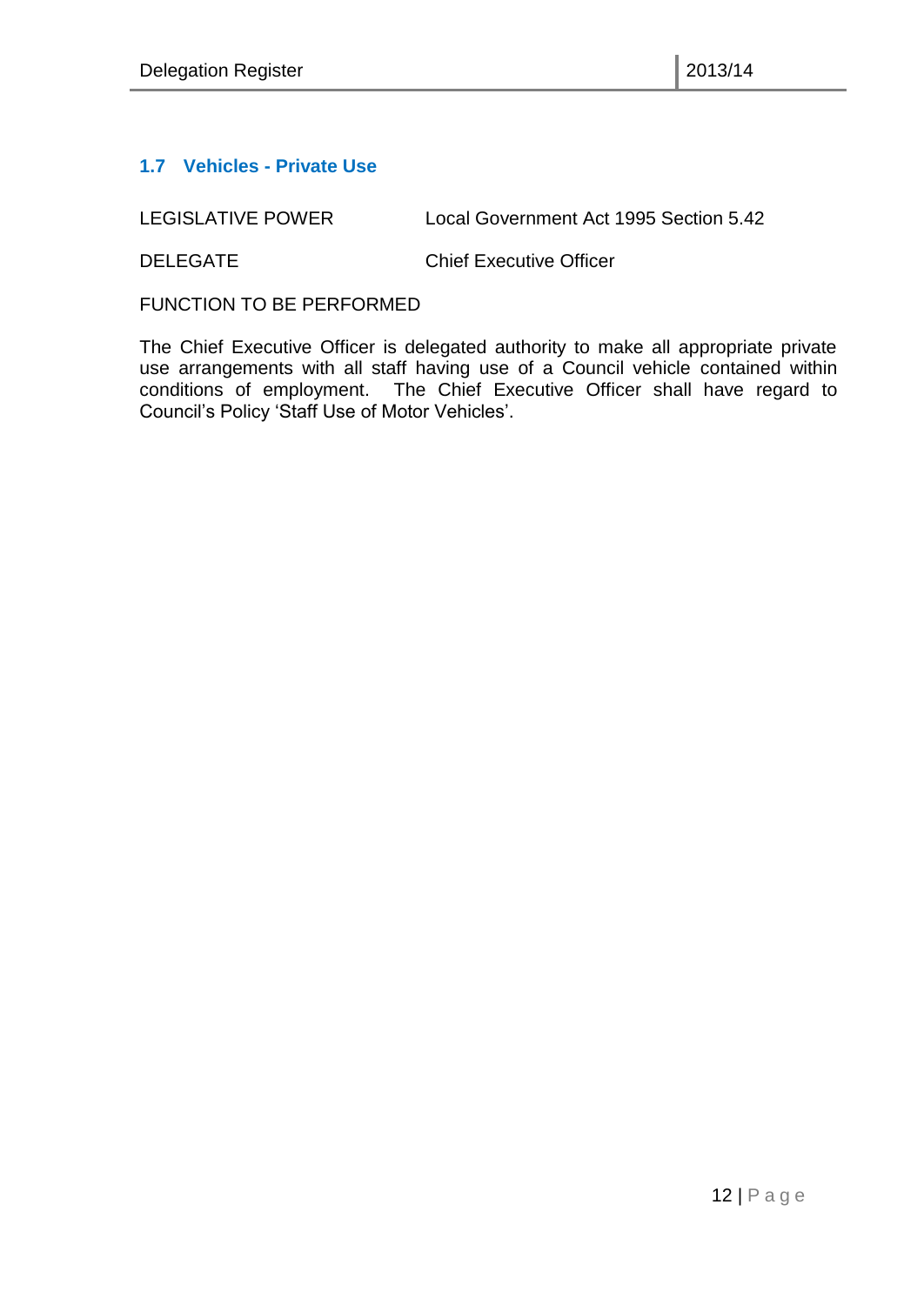#### <span id="page-12-0"></span>**1.8 Signatories on Municipal and Trust Fund**

| <b>LEGISLATIVE POWER</b> | Local Government Act 1995 Section 6.10<br>Local Government (Financial Management)<br>Regulations 12 and 13 |
|--------------------------|------------------------------------------------------------------------------------------------------------|
|                          |                                                                                                            |

DELEGATE Chief Executive Officer

#### FUNCTION TO BE PERFORMED

The Chief Executive Officer is delegated authority to make payments from the Municipal Fund Bank Accounts and the Trust Fund Bank Accounts. Each payment from the Municipal Fund Bank Accounts and the Trust Fund Bank Accounts is to be noted on a list compiled for each month showing -

- a) The payee's name
- b) The amount of the payment
- c) The date of the payment
- d) Sufficient information to identify the transaction

The list referred to above is to be presented to Council and is to be recorded in the minutes of the meeting at which it is presented.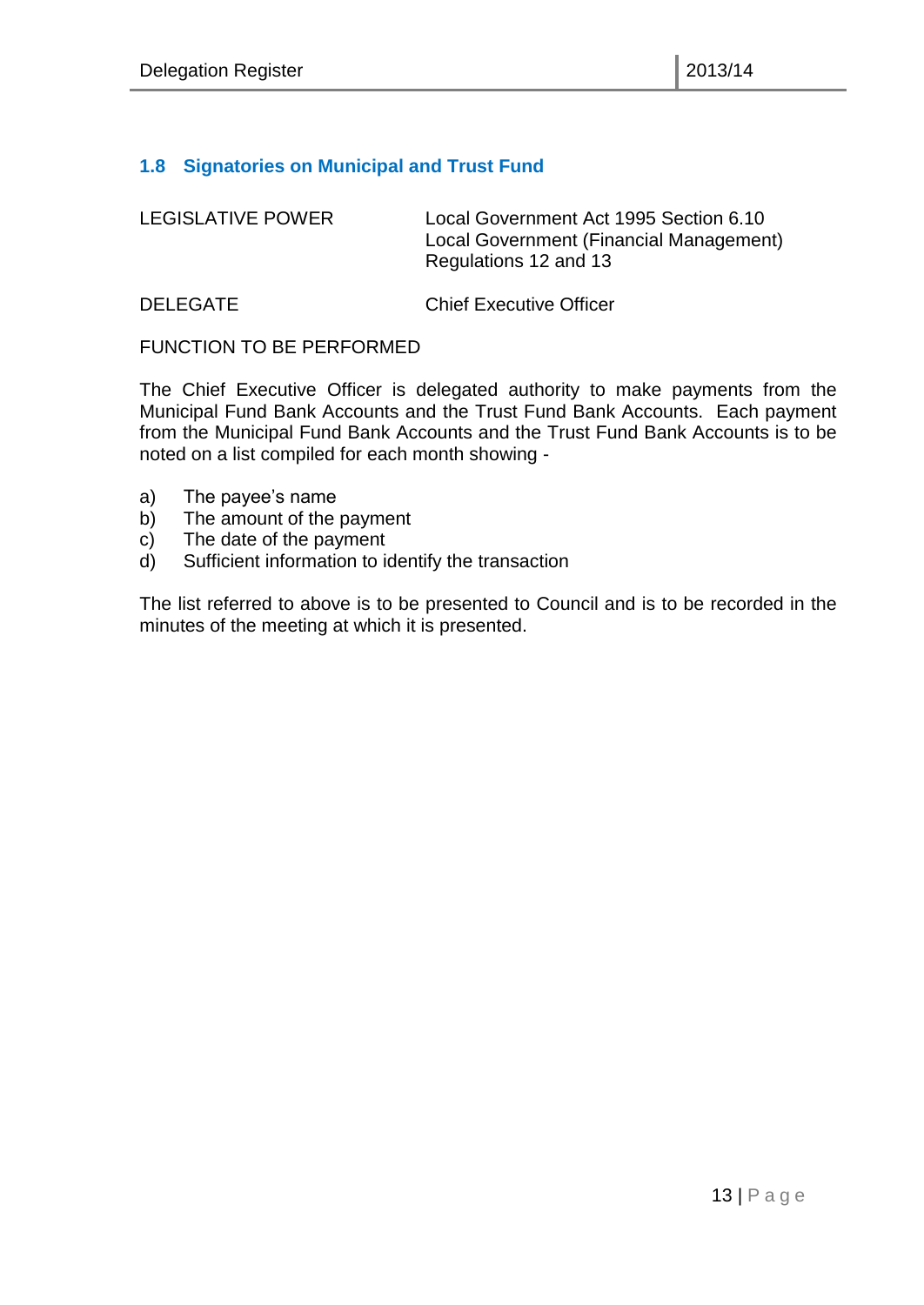#### <span id="page-13-0"></span>**1.9 Authorisation of Expenditure**

LEGISLATIVE POWER Local Government Act 1995 Section 6.10(d)

DELEGATE Chief Executive Officer

FUNCTION TO BE PERFORMED

The Chief Executive Officer is delegated authority under section 6.10 (d) of the Local Government Act 1995 and Local Government (Financial Management) Regulation 5(1) (e) to authorise expenditure for the supply of goods or services where expenditure has been approved in the annual budget in accordance with Council Procurement Policy 2/007 or otherwise approved in accordance with Section 6.8 of the LG Act 1995.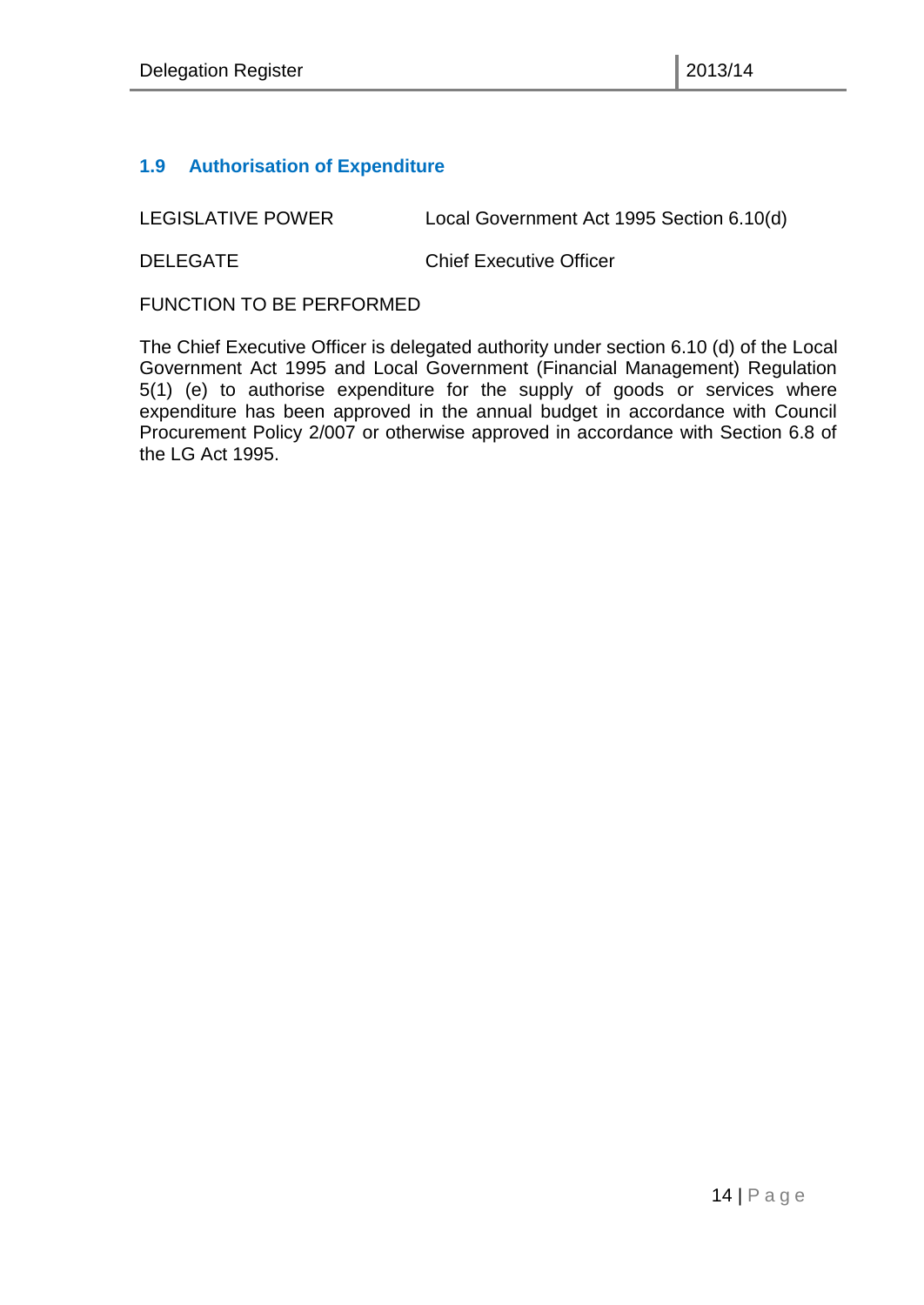#### <span id="page-14-0"></span>**1.10 Investment of Funds**

LEGISLATIVE POWER Local Government Act 1995 Section 6.14 (1)

DELEGATE Chief Executive Officer

FUNCTION TO BE PERFORMED

The Chief Executive Officer is delegated authority to approve the withdrawal and placement of up to \$1 million and, with the written approval of the Mayor, all investments of \$1 million or above, of Council funds for investment purposes, subject to the provisions of Policy 2/010 (Investment Policy).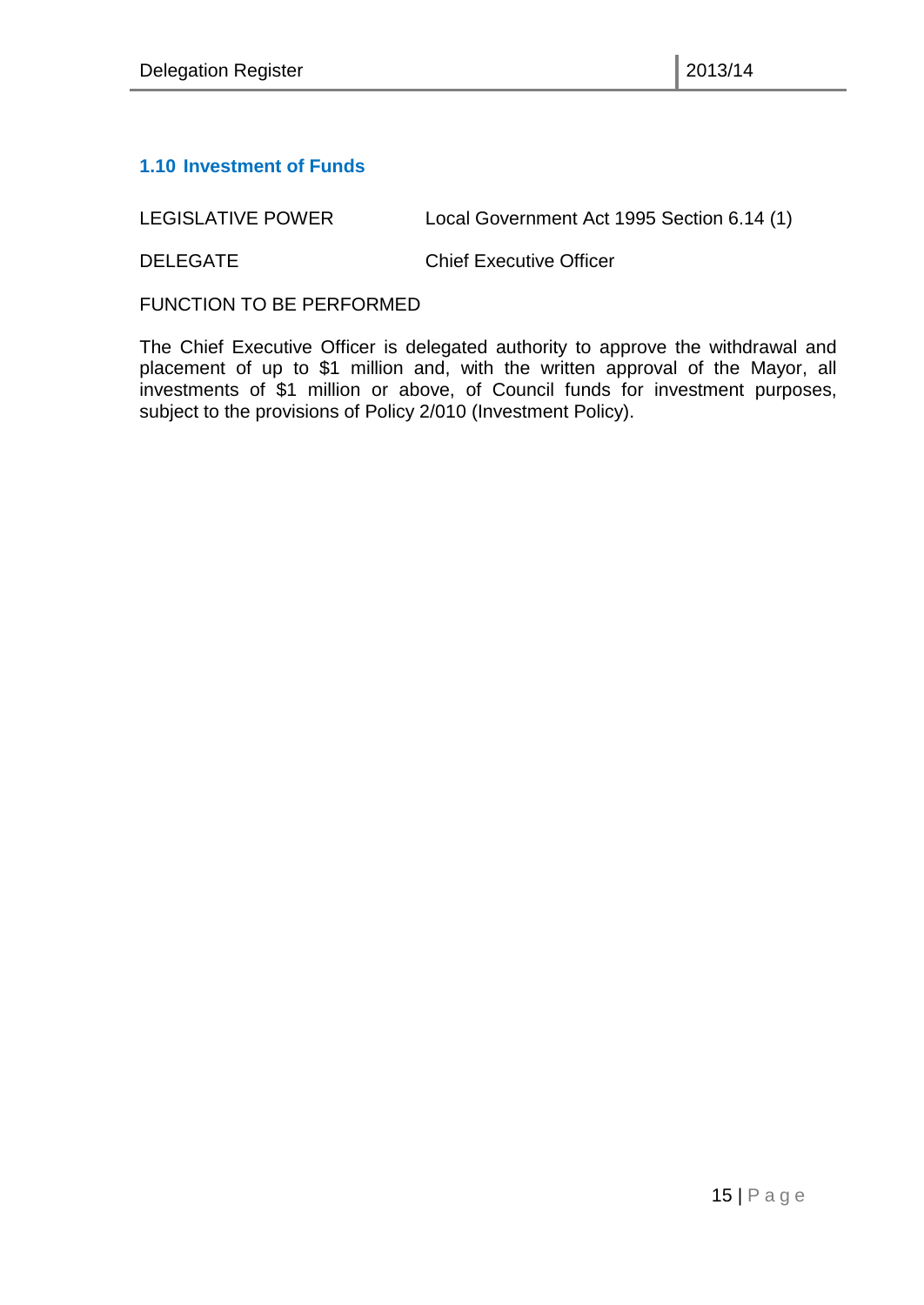#### <span id="page-15-0"></span>**1.11 Write off Debtors (Rates and Others) Up To \$200.00**

LEGISLATIVE POWER Local Government Act 1995 Section 6.12(1)(c)

DELEGATE Chief Executive Officer

FUNCTION TO BE PERFORMED

The Chief Executive Officer is delegated to write off debtors (rates and others) with an account balance of \$200.00 or less pursuant to Local Government Act s.6.12(1)(c).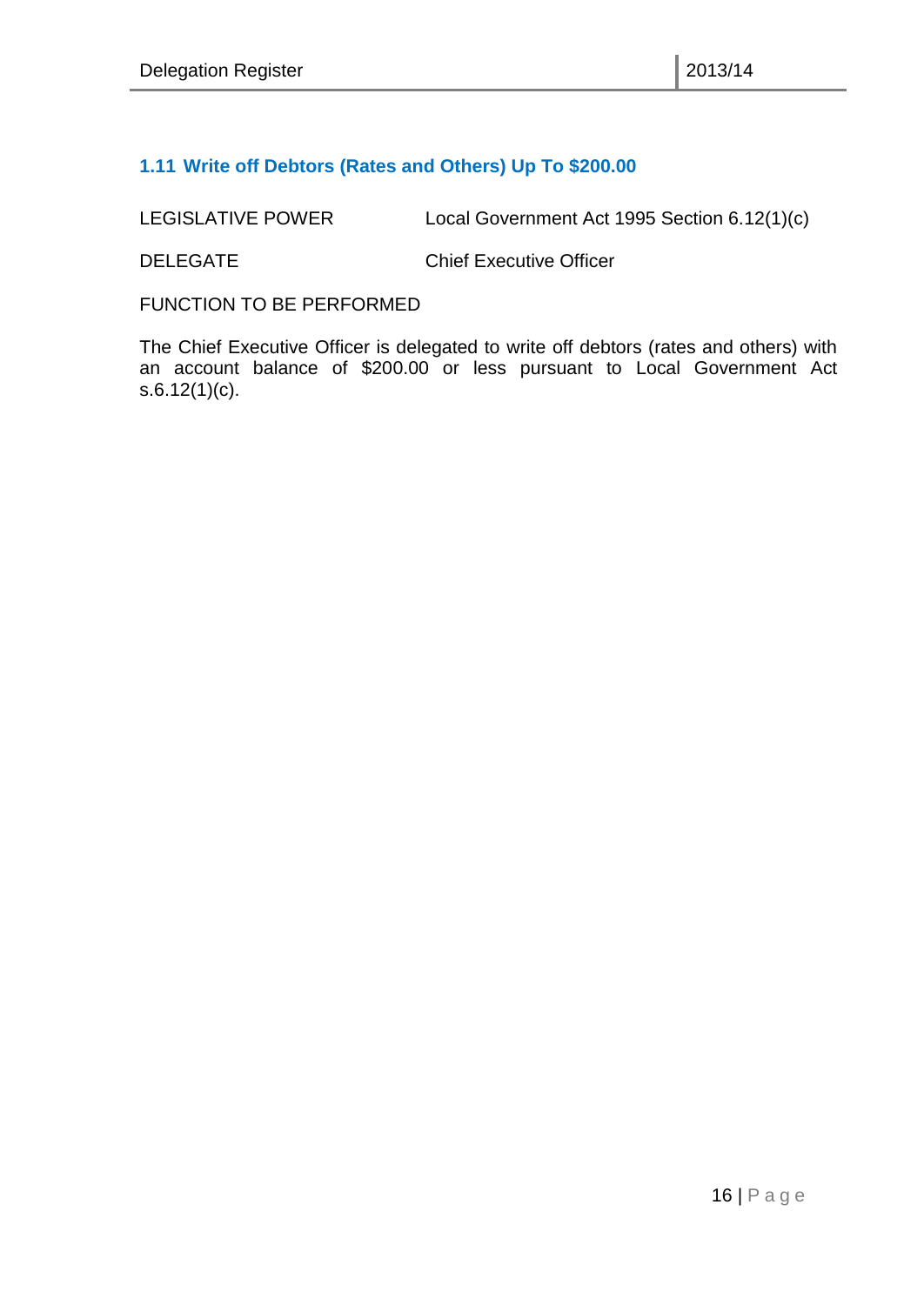### <span id="page-16-0"></span>**1.12 Recovery of Debts**

LEGISLATIVE POWER Local Government Act 1995 Part 6 Financial Management

DELEGATE Chief Executive Officer

FUNCTION TO BE PERFORMED

The Chief Executive Officer is delegated to take action to recover any outstanding debts pursuant to the LG Act 1995, Part 6.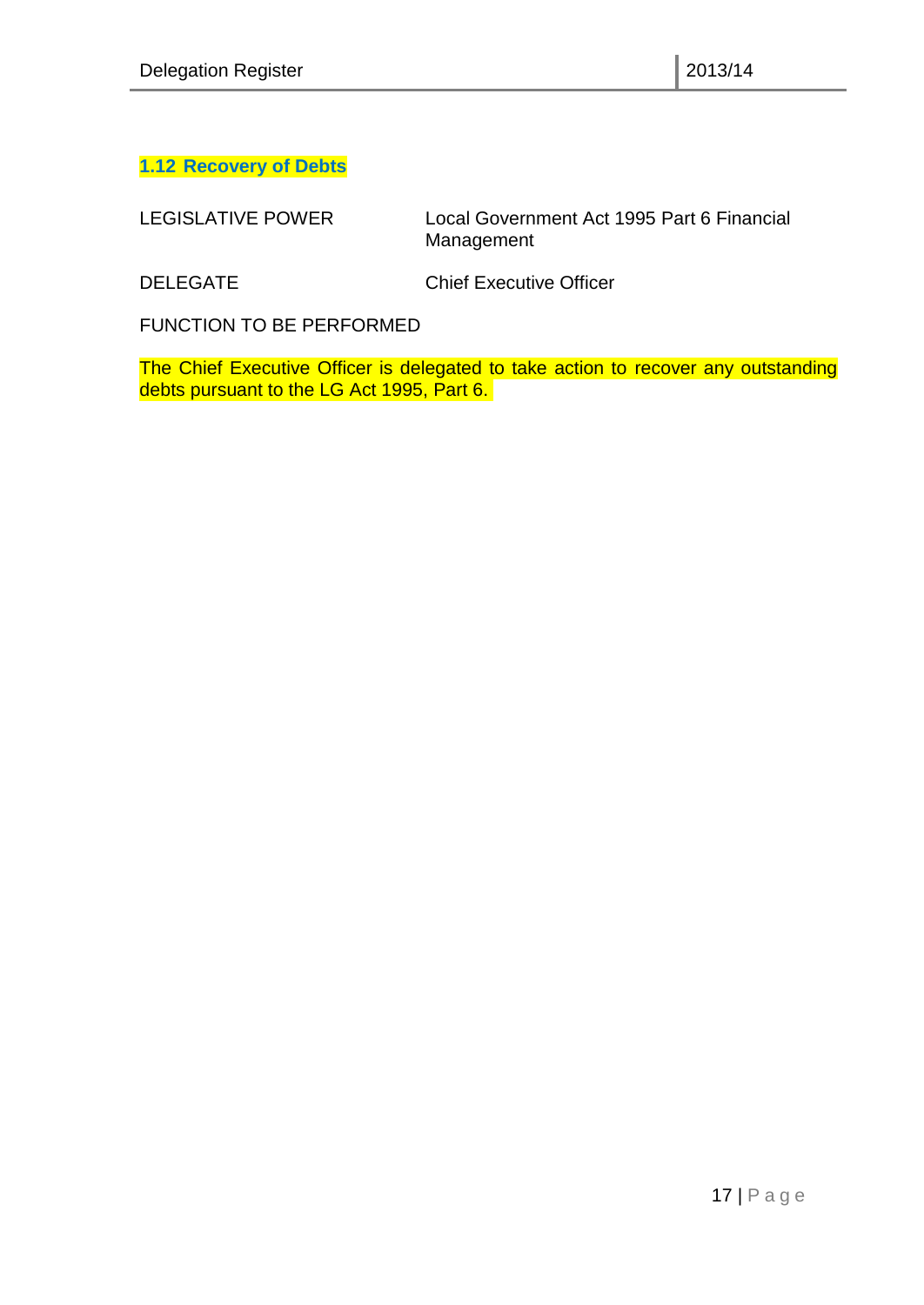#### <span id="page-17-0"></span>**1.13 Waiver of Fees and Charges (Other Than Rates or Service Charge)**

| LEGISLATIVE POWER | Local Government Act 1995 Section 6.12(b) |
|-------------------|-------------------------------------------|
|                   |                                           |

DELEGATE Chief Executive Officer

The Chief Executive Officer is delegated to waive fees and charges (other than rates or service charges), that are the subject of a court settlement process.

The Chief Executive Officer will execute this delegation and then notify the Council if the amount exceeds \$2,000.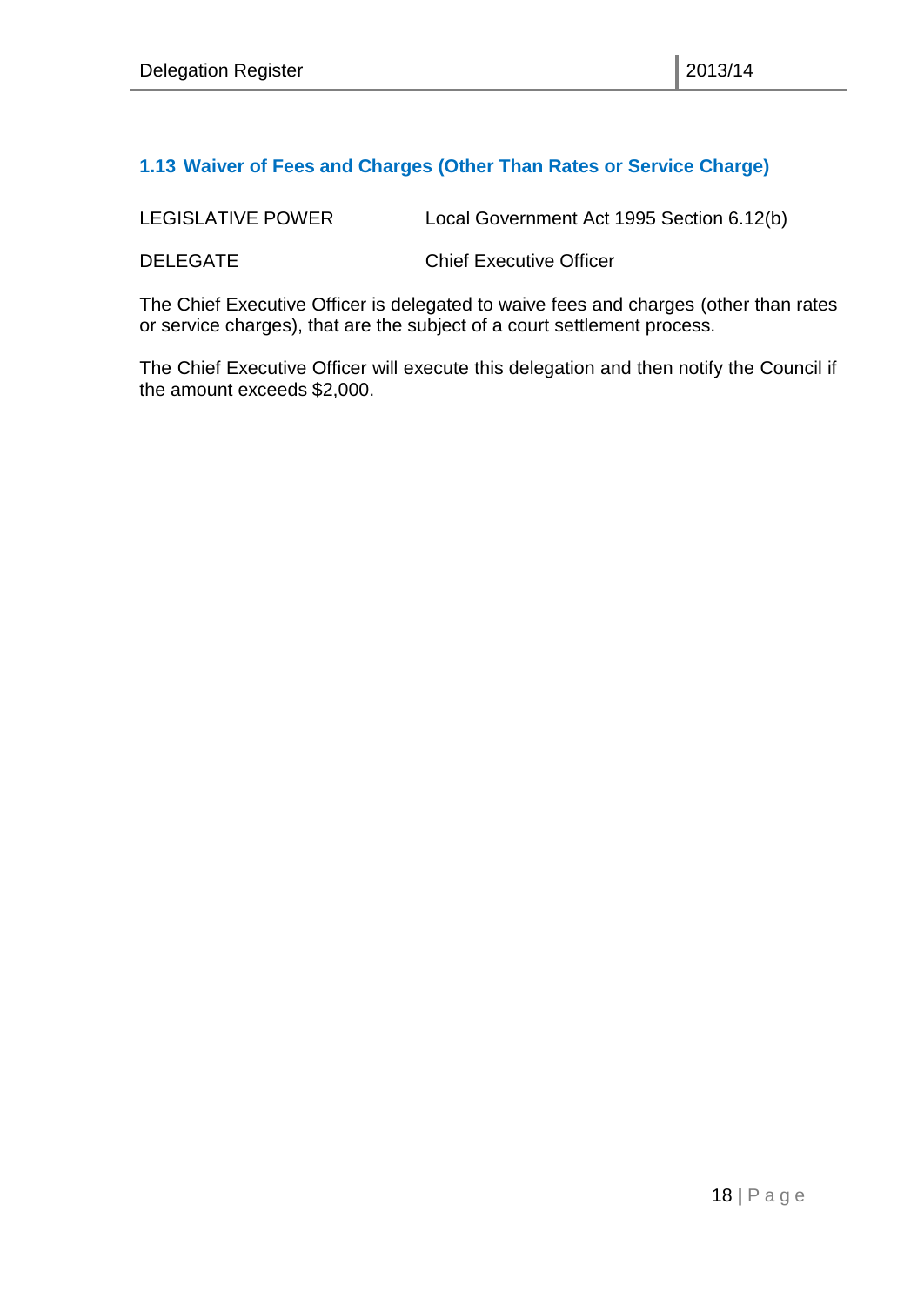#### <span id="page-18-0"></span>**1.14 Rate Book**

LEGISLATIVE POWER Local Government Act 1995 Part 6 Division 6

DELEGATE Chief Executive Officer

FUNCTION TO BE PERFORMED

The Chief Executive Officer is hereby delegated the performance of the following functions of the Council:

- 1. The discharge of the obligations specified in Section 6.39(1) 'Rate Record' of the Local Government Act 1995.
- 2. The service of Notices of Valuation and Rates referred to in Section 6.41(1) of the Local Government Act 1995 (as amended).
- 3. The time allowed for the payment of the rate before it becomes in arrear, Section 6.50(2) of the Local Government Act 1995.
- 4. The powers conferred in Section 6.40 'Effect of Amendment of Rate Record', of the Local Government Act 1995.
- 5. The exercise of discretion in regard to granting of any extension of time for service of objections to the Rate Book, Section 6.76(4) of the Local Government Act 1995.
- 6. The recovery of rates by complaint or action pursuant to the provisions of Section 6.56(1) of the Local Government Act 1995.
- 7. Entering into an agreement in accordance with Section 6.49 'Agreement as to payment of rates and service charges' of the Local Government Act 1995.
- 8. Requiring a lessee to pay rent to the Council in satisfaction of rates or service charges due and payable in accordance with Section 6.60(2) of the Local Government Act 1995.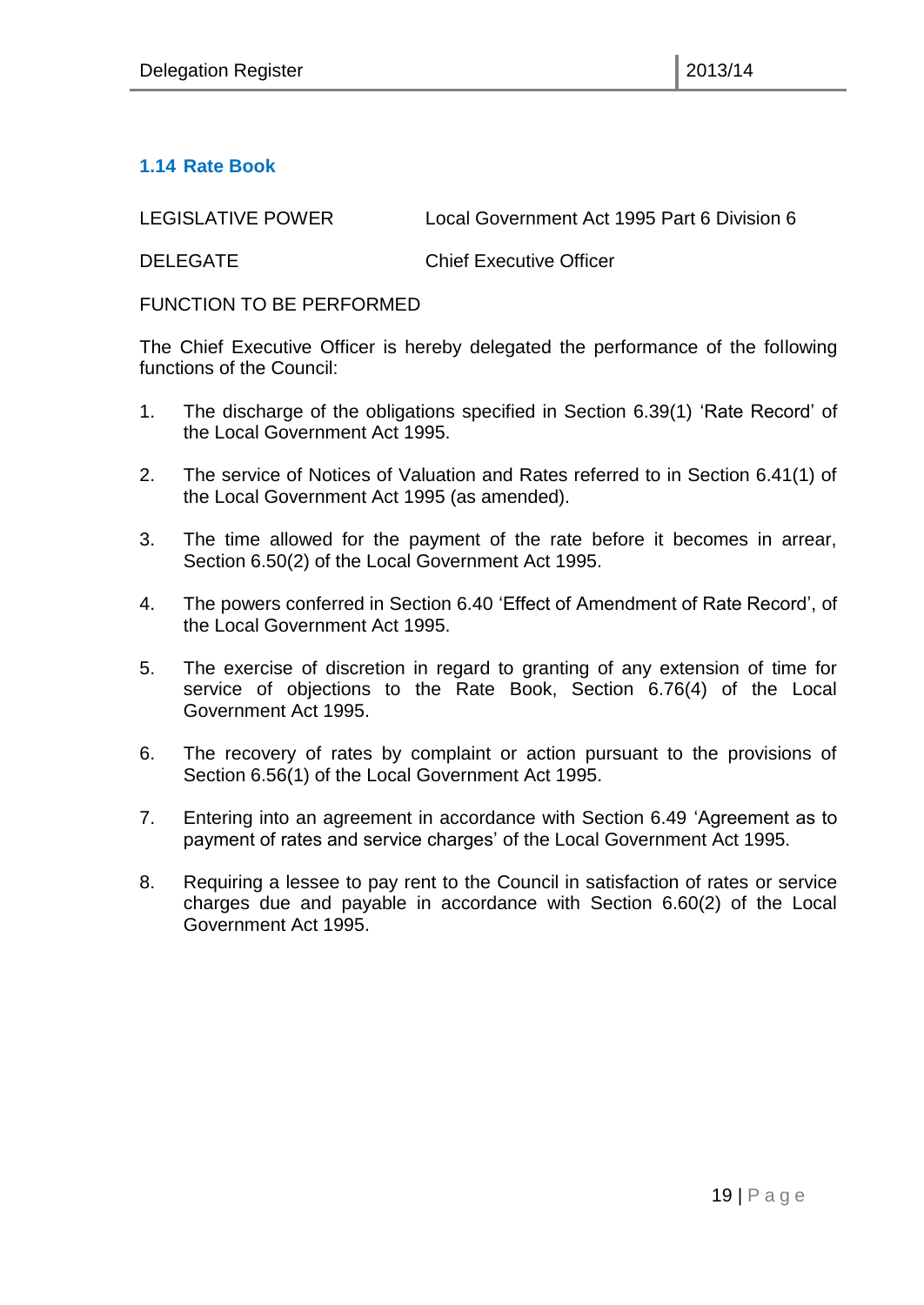#### <span id="page-19-0"></span>**1.15 Insurance - Public Liability Claims**

LEGISLATIVE POWER Local Government Act 1995 Section 5.42 DELEGATE Chief Executive Officer

FUNCTION TO BE PERFORMED

The Chief Executive Officer is delegated authority to consider claims against Council for property damage that do not exceed the insurance policy excess levels and to accept or deny liability on behalf of Council.

In cases where liability is accepted, payment may only be made up to the value of Council's relevant insurance excess amount and then only upon receipt of an appropriate release form as used by Council's Insurers.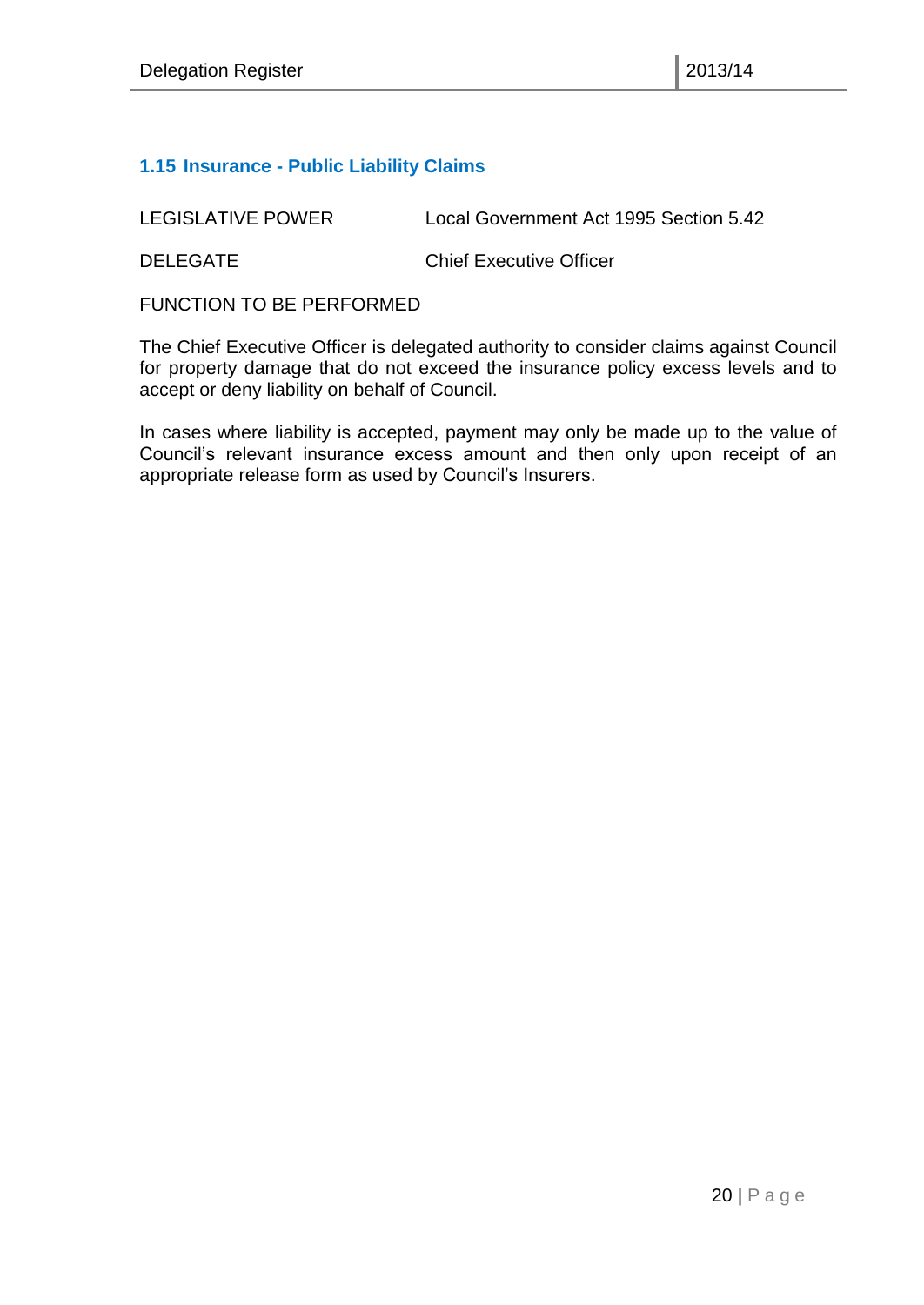#### <span id="page-20-0"></span>**1.16 Tender Selection Criteria**

LEGISLATIVE POWER Local Government (F&G) Regulation 14 (2a)

DELEGATE Chief Executive Officer

FUNCTION TO BE PERFORMED

The Chief Executive Officer is delegated to set Tender Selection Criteria for Council contracts as is required under Regulation 14(2a) of the Local Government (Functions and General) Regulations 1996. The selection of the criteria must be in accordance with the Council's Tender Policy (Policy 2/011) and Council's Procurement Policy (Policy 2/007).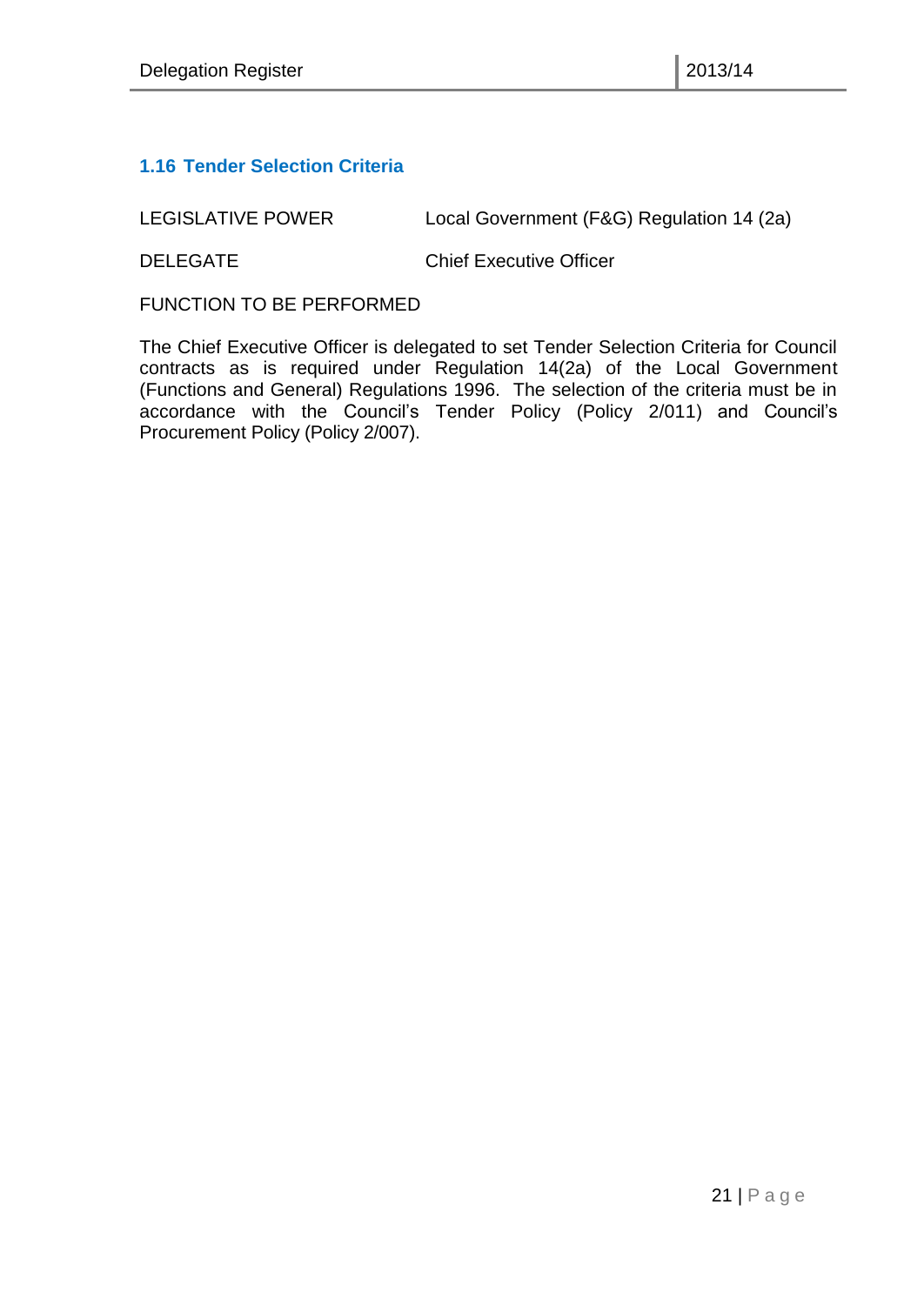#### <span id="page-21-0"></span>**1.17 Tenders**

LEGISLATIVE POWER Local Government Act 1995 Sections 5.42 and 5.43 (b)

DELEGATE Chief Executive Officer

FUNCTION TO BE PERFORMED

The Chief Executive Officer is delegated authority to accept a tender when the consideration involved does not exceed \$500,000 provided that appropriate provision is made on Council's Budget and with reference to the Council's Procurement Policy (2/007) and the Council's Tender Policy (2/011).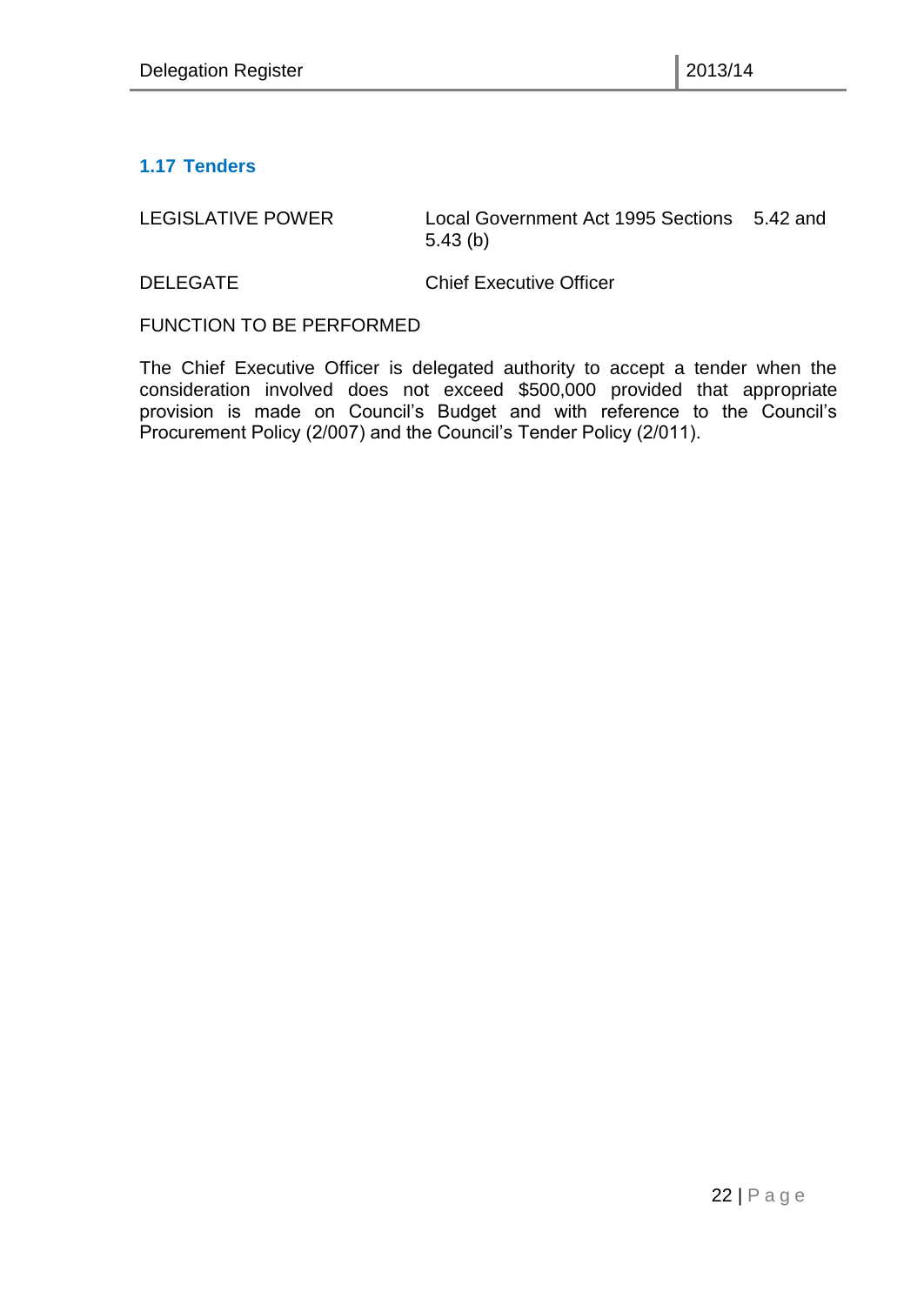#### <span id="page-22-0"></span>**1.18 Contract Variations**

LEGISLATIVE POWER Functions and General Regulation 20(1)

DELEGATE Chief Executive Officer

FUNCTION TO BE PERFORMED

The Chief Executive Officer is delegated authority to approve minor variations to contracts entered into by Council, subject to the funds required to meet the cost of the variations being contained within the amount set aside in the budget adopted by the Council. The definition of minor being 10% of the total project value, up to a maximum of the Chief Executive Officer's delegation for authorisation of expenditure.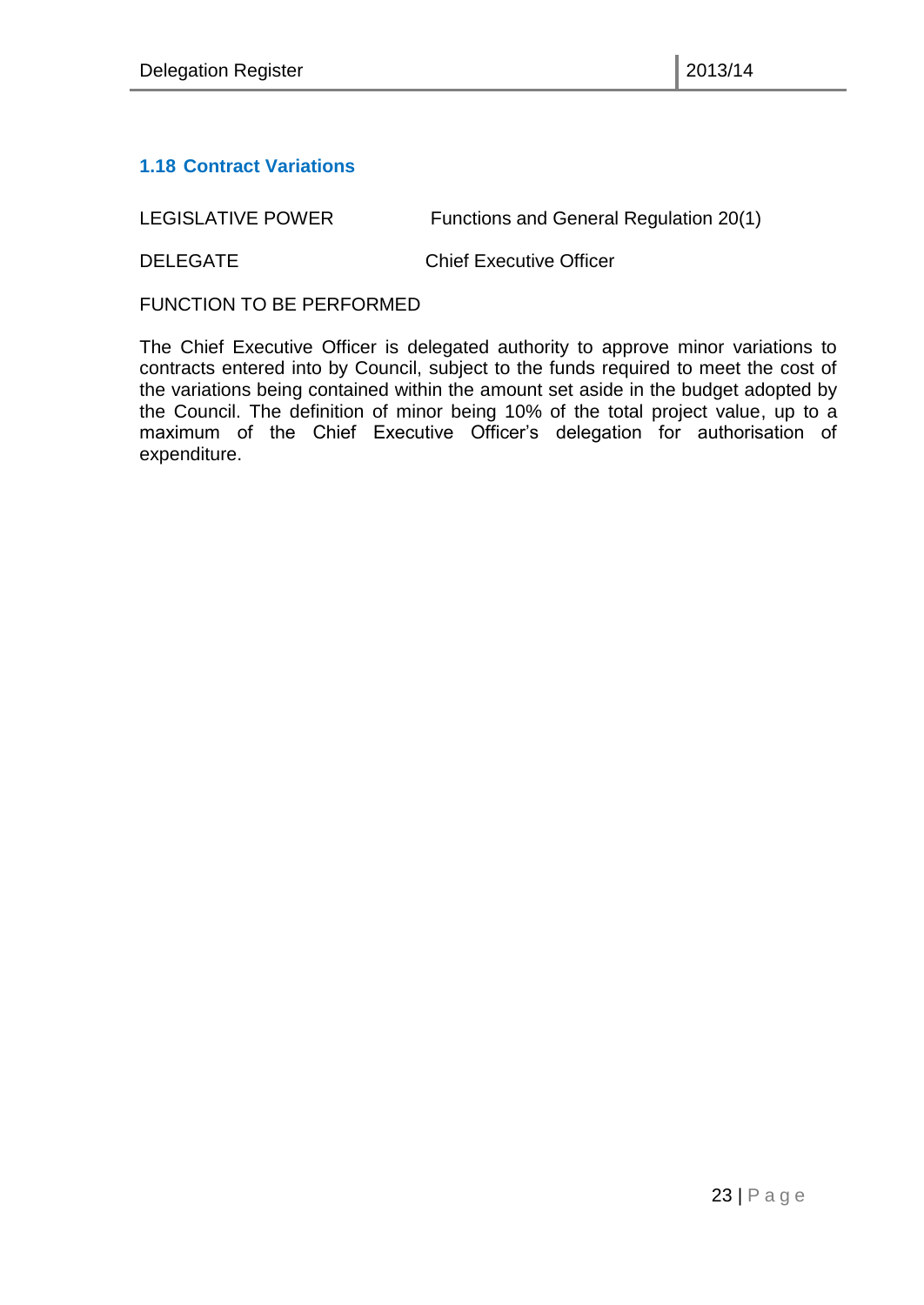#### <span id="page-23-0"></span>**1.19 Disposal of Property**

LEGISLATIVE POWER Local Government Act 1995 (Section 3.58)

DELEGATE Chief Executive Officer

FUNCTION TO BE PERFORMED

Delegation 1): That Council delegate authority to the Chief Executive Officer to dispose of property by public tender or public auction or expressions of interest where the individual value of the property disposal is greater than \$500 or less than \$100,000.

Delegation 2): That Council delegate authority to the Chief Executive Officer to gift or donate property with a maximum written down value of \$500.

Delegation 3): That Council delegate authority to the Chief Executive Officer to enter into lease arrangements for the leasing of Council owned facilities and property.

The above sections do not apply to:

- (a) a disposition of an interest in land under the Land Administration Act 1997 section 189 or 190; or
- (b) a disposition of property in the course of carrying on a trading undertaking as defined in section 3.59; or
- (c) anything that the local government provides to a particular person, for a fee or otherwise, in the performance of a function that it has under any written law; or
- (d) any other disposition that is excluded by regulations from the application of this section. (NOTE: See section 30 of the Local Government Functions and General Regulations 1996).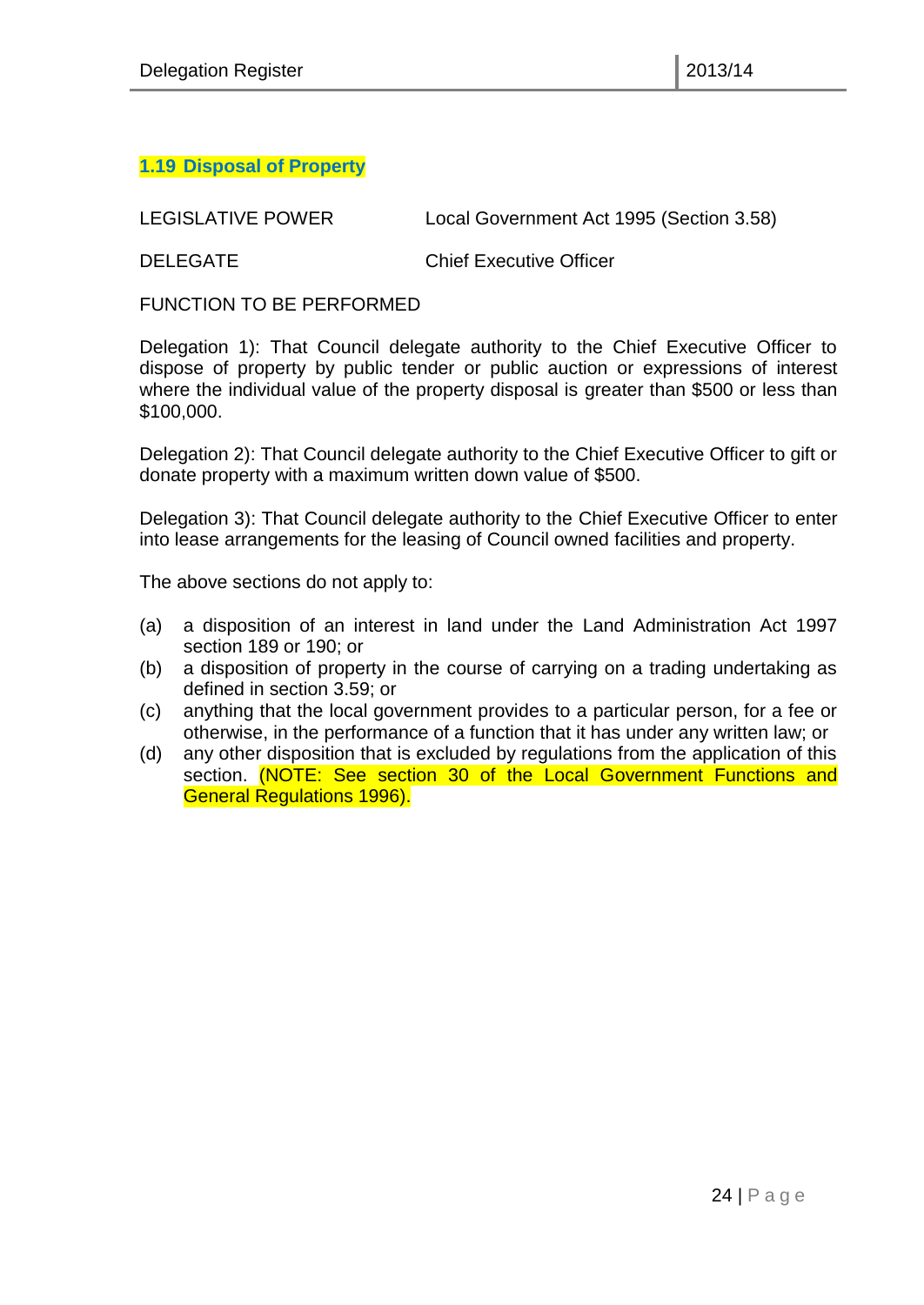#### <span id="page-24-0"></span>**1.20 Certain Provisions about Land**

LEGISLATIVE POWER Local Government Act 1995 (Section 3.24 & 3.25)

DELEGATE Chief Executive Officer

FUNCTION TO BE PERFORMED

The Chief Executive Officer be delegated authority as an Authorised Person in accordance with Section 3.24 and 3.25 of the Act for the purposes of exercising those powers as defined in Sub Division 2 'Certain Provisions About Land' of the Local Government Act 1995 and as prescribed in Schedule 3.1 'Powers under notices to owners or occupiers of land'.

Schedule 3.1 – Things a notice may require to be done

| $\overline{\mathbf{1}}$ | Prevent water from dripping or running from a building on the land onto any         |  |  |
|-------------------------|-------------------------------------------------------------------------------------|--|--|
|                         | other land.                                                                         |  |  |
| $\overline{\mathbf{2}}$ | Place in a prominent position on the land a number to indicate the address.         |  |  |
| $\overline{\mathbf{3}}$ | Modify or repair, in the interests of the convenience or safety of the public,      |  |  |
|                         | anything constructed as mentioned in Schedule 9.1, clause 8, or repair any          |  |  |
|                         | damage caused to the public thoroughfare or other public place mentioned in         |  |  |
|                         | that clause.                                                                        |  |  |
| $\overline{\mathbf{4}}$ | 1) Ensure that land that adjoins a public thoroughfare or other public place        |  |  |
|                         | that is specified for the purposes of this item by a local law $-$                  |  |  |
|                         | (a) is suitably enclosed to separate it from the public place; and                  |  |  |
|                         | (b) where applicable, is enclosed with a close fence, to the satisfaction of        |  |  |
|                         | the local government, suitable to prevent sand or other matter coming from          |  |  |
|                         | the land onto the public place.                                                     |  |  |
|                         | 2) The notice cannot be given to an occupier who is not an owner.                   |  |  |
| $\overline{\mathbf{5}}$ | (1) Ensure that unsightly land is enclosed, to the satisfaction of the local        |  |  |
|                         | government, with a fence or other means suitable to prevent the land, so far        |  |  |
|                         | as is practicable, from being unsightly.                                            |  |  |
|                         | $(2)$ In this item $-$                                                              |  |  |
|                         | <b>unsightly</b> , in relation to land, means having an appearance that, because of |  |  |
|                         | the way in which the land is used, does not conform with the general                |  |  |
|                         | appearance of other land in the locality.                                           |  |  |
|                         | (3) The notice cannot be given to an occupier who is not an owner.                  |  |  |
| 5A                      | (1) Ensure that overgrown vegetation, rubbish, or disused material, as              |  |  |
|                         | specified, is removed from land that the local government considers to be           |  |  |
|                         | untidy.                                                                             |  |  |
|                         | $(2)$ In this item $-$                                                              |  |  |
|                         | disused material includes disused motor vehicles, old motor vehicle bodies          |  |  |
|                         | and old machinery.                                                                  |  |  |
| 5B                      | <b>Ensure that graffiti that is -</b>                                               |  |  |
|                         | (a)applied with the consent of the owner or occupier; and                           |  |  |
|                         | (b) visible from a public place; and                                                |  |  |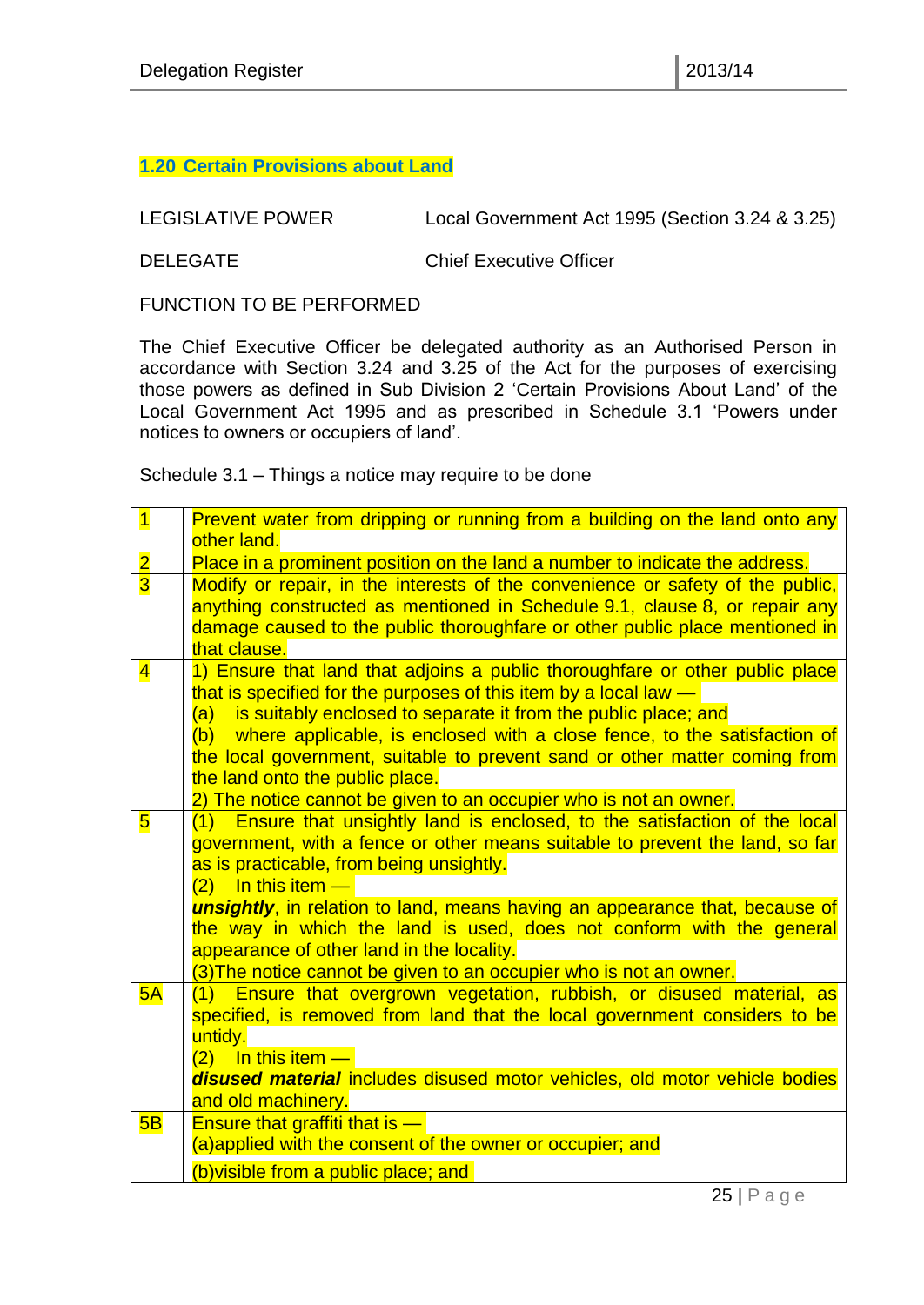(c)considered by the local government to be unsightly or offensive, is obliterated in a manner acceptable to the local government.

| $6\overline{6}$         | Take specified measures for preventing or minimising the movement of sand,<br>silt, clay or rocks on or from the land if, in the opinion of the local government, |  |
|-------------------------|-------------------------------------------------------------------------------------------------------------------------------------------------------------------|--|
|                         | that movement would be likely to adversely affect other land.                                                                                                     |  |
| $\overline{\mathbf{7}}$ | Ensure that land that adjoins a public thoroughfare or other public place that is                                                                                 |  |
|                         | specified for the purposes of this item by a local law is not overgrown.                                                                                          |  |
| $\overline{\mathbf{8}}$ | Remove all or part of a tree that is obstructing or otherwise prejudicially                                                                                       |  |
|                         | affecting a thoroughfare that is under the local government's control or                                                                                          |  |
|                         | management and adjoins the land where the tree is situated.                                                                                                       |  |
| 9                       | Ensure that a tree on the land that endangers any person or thing on adjoining                                                                                    |  |
|                         | land is made safe.                                                                                                                                                |  |
| 10                      | Take specified measures for preventing or minimizing -                                                                                                            |  |
|                         | (a) danger to the public; or                                                                                                                                      |  |
|                         | (b) damage to property,                                                                                                                                           |  |
|                         | which might result from cyclonic activity.                                                                                                                        |  |
| 11                      | Remove bees that are likely to endanger the safety of any person or create a                                                                                      |  |
|                         | serious public nuisance.                                                                                                                                          |  |
| 12                      | Ensure that an unsightly, dilapidated or dangerous fence or gate that                                                                                             |  |
|                         | separates the land from land that is local government property is modified or                                                                                     |  |
|                         | repaired.                                                                                                                                                         |  |
| 13                      | Take specific measures to prevent -<br>(a) artificial light being emitted from the land; or                                                                       |  |
|                         | (b) natural or artificial light being reflected from something on the land,                                                                                       |  |
|                         | creating a nuisance.                                                                                                                                              |  |
| 14                      | (1) Remove or make safe anything that is obstructing or otherwise                                                                                                 |  |
|                         | prejudicially affecting a private thoroughfare so that danger to anyone using                                                                                     |  |
|                         | the thoroughfare is prevented or minimised.                                                                                                                       |  |
|                         | $\frac{1}{2}$ In this item $\frac{1}{2}$<br>(2)                                                                                                                   |  |
|                         | private thoroughfare has the same meaning as in Schedule 9.1 clause 7(1).                                                                                         |  |
|                         |                                                                                                                                                                   |  |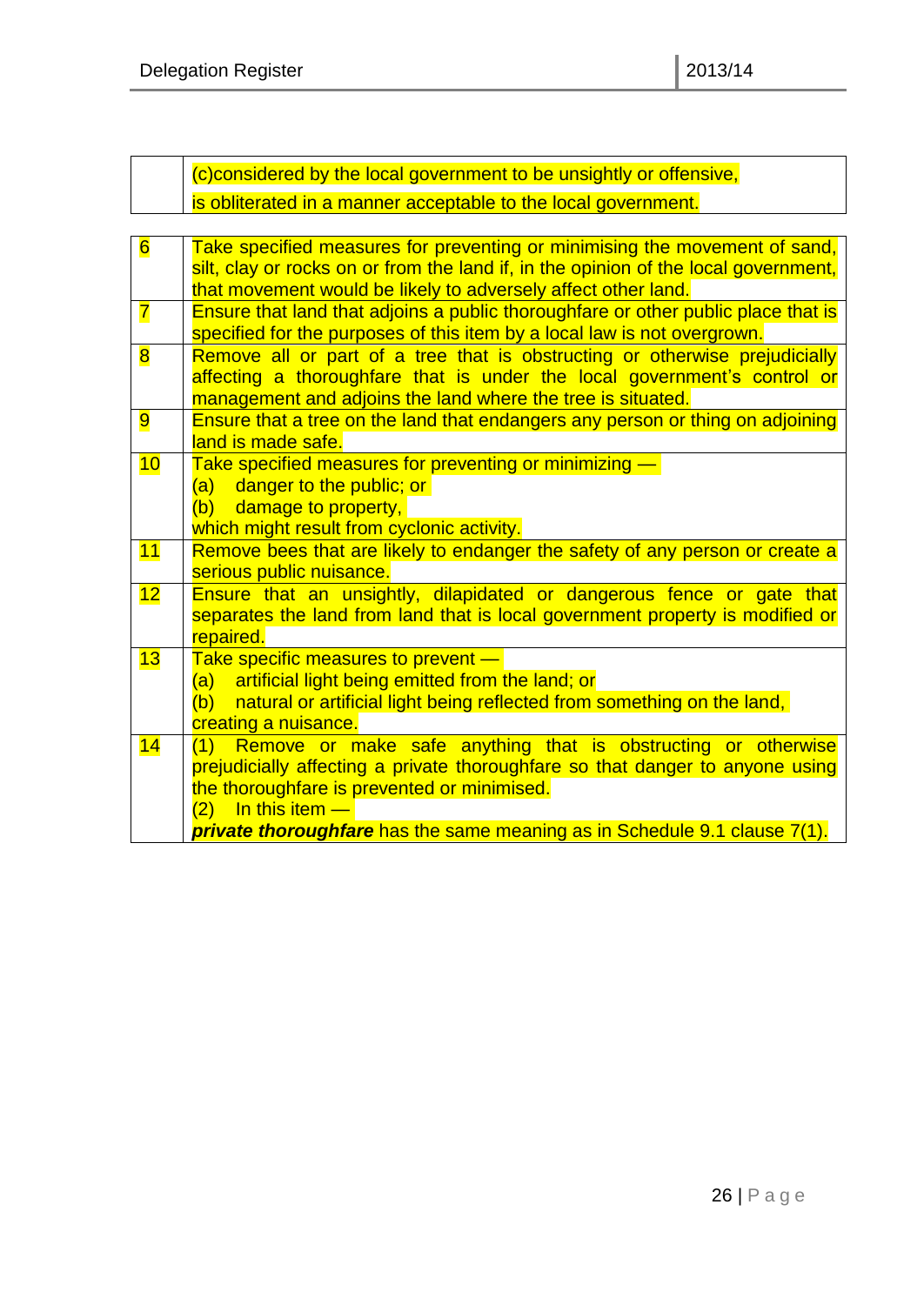#### <span id="page-26-0"></span>**1.21 Liquor - Sale and Consumption - Council Property**

LEGISLATIVE POWER Local Government Act 1995 (Section 5.42)

DELEGATE Chief Executive Officer

FUNCTION TO BE PERFORMED

The Chief Executive Officer is delegated authority to determine applications for the sale of liquor from property under the care, control and management of the Council and to approve applications to consume liquor on property under the care, control and management of Council.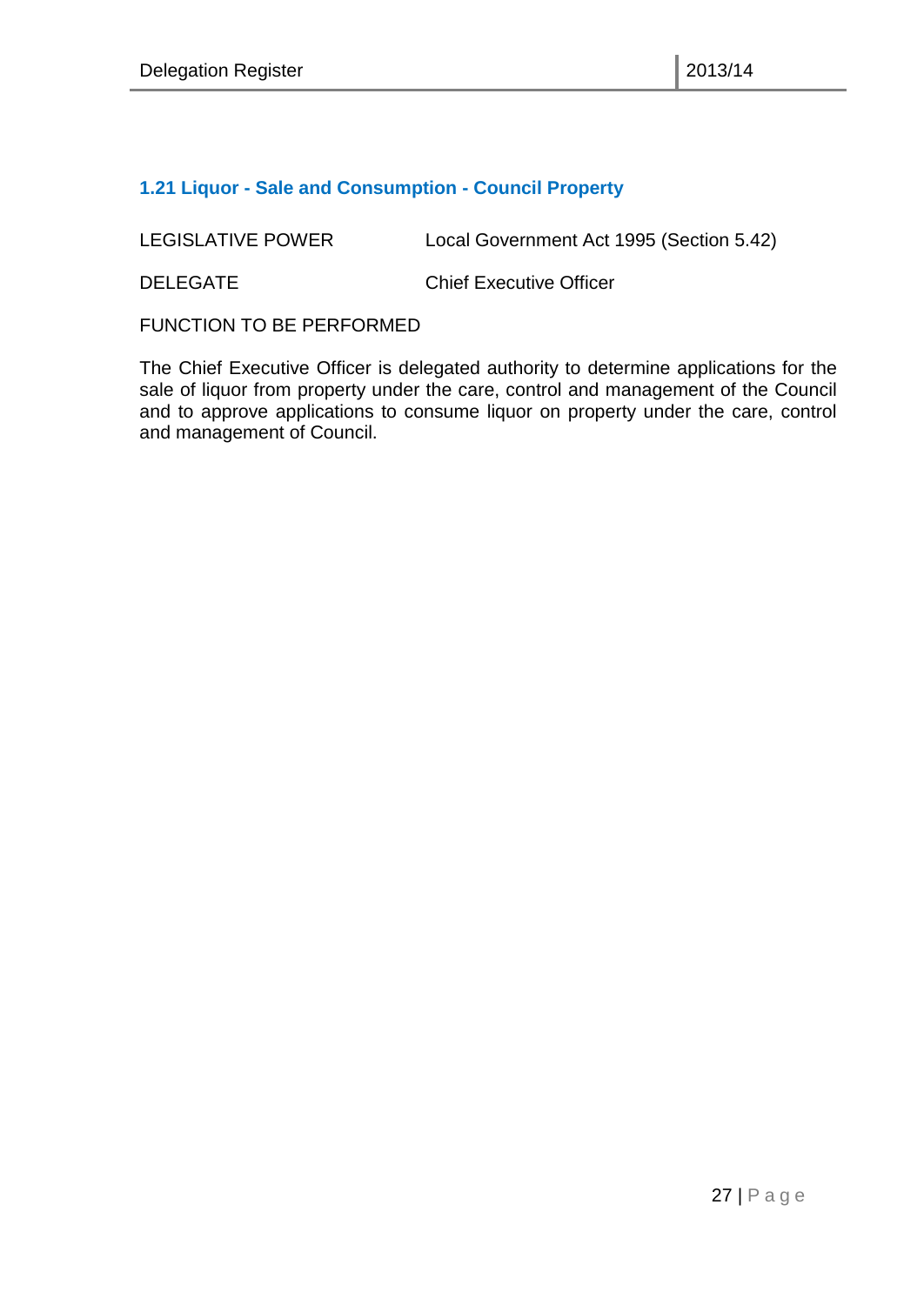#### <span id="page-27-0"></span>**1.22 Signs, Installation of Stop and Give-Way**

LEGISLATIVE POWER Local Government Act 1995 (Section 5.42)

DELEGATE Chief Executive Officer

FUNCTION TO BE PERFORMED

The Chief Executive Officer is delegated authority to make applications to Main Roads WA for approval for the installation of stop and give-way signs at such places as the Director Engineering Services considers warranted.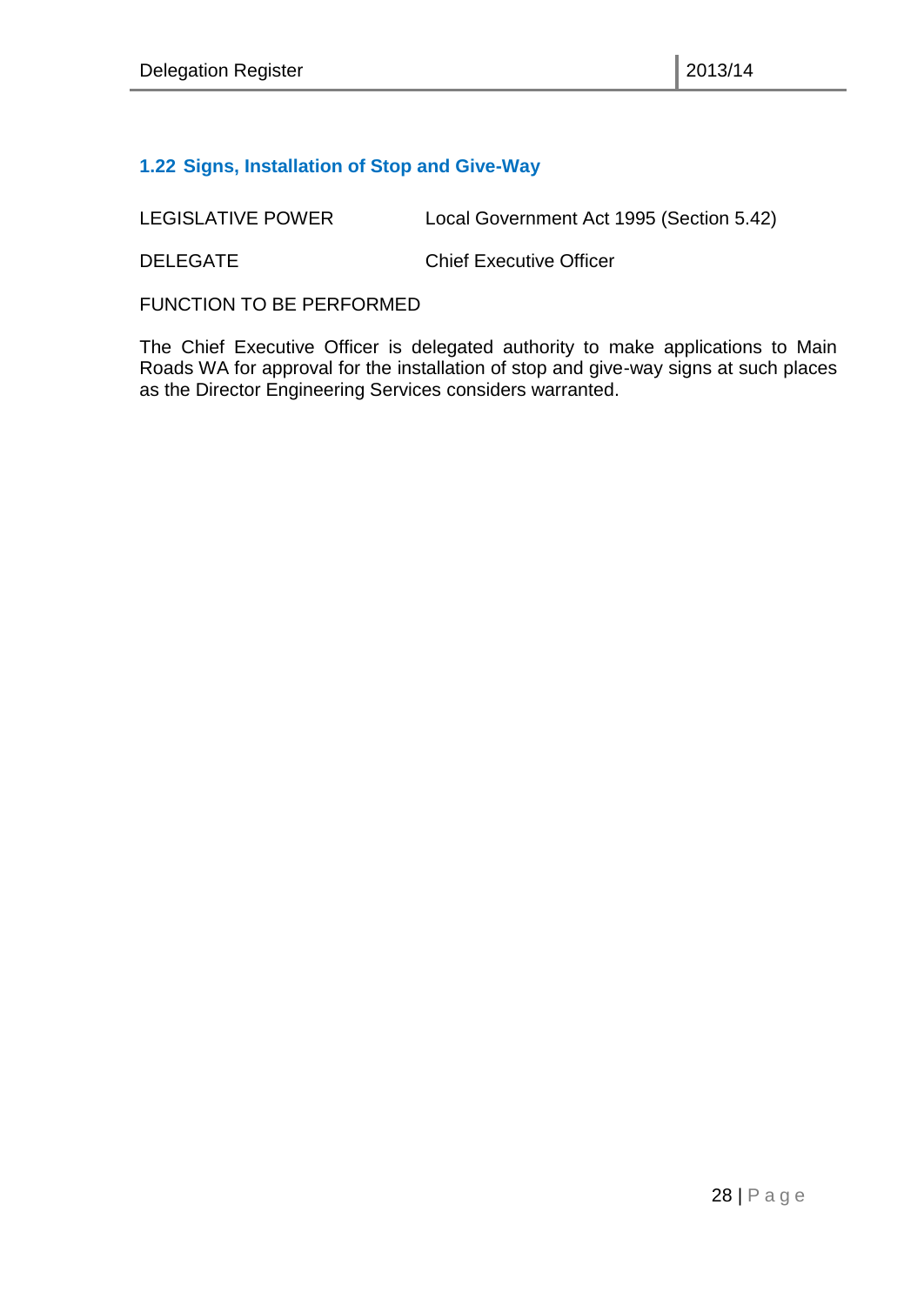#### <span id="page-28-0"></span>**1.23 Licences, Signs and Hoardings**

LEGISLATIVE POWER Local Government Act 1995 (Section 5.42)

DELEGATE Chief Executive Officer

FUNCTION TO BE PERFORMED

The Chief Executive Officer is delegated authority to approve the erection and/or licensing of signs and hoardings that comply with the Local Laws and policies of the Council. Where an application for a sign or hoarding does not comply with the Local Laws and the policies of the Council the application is to be refused.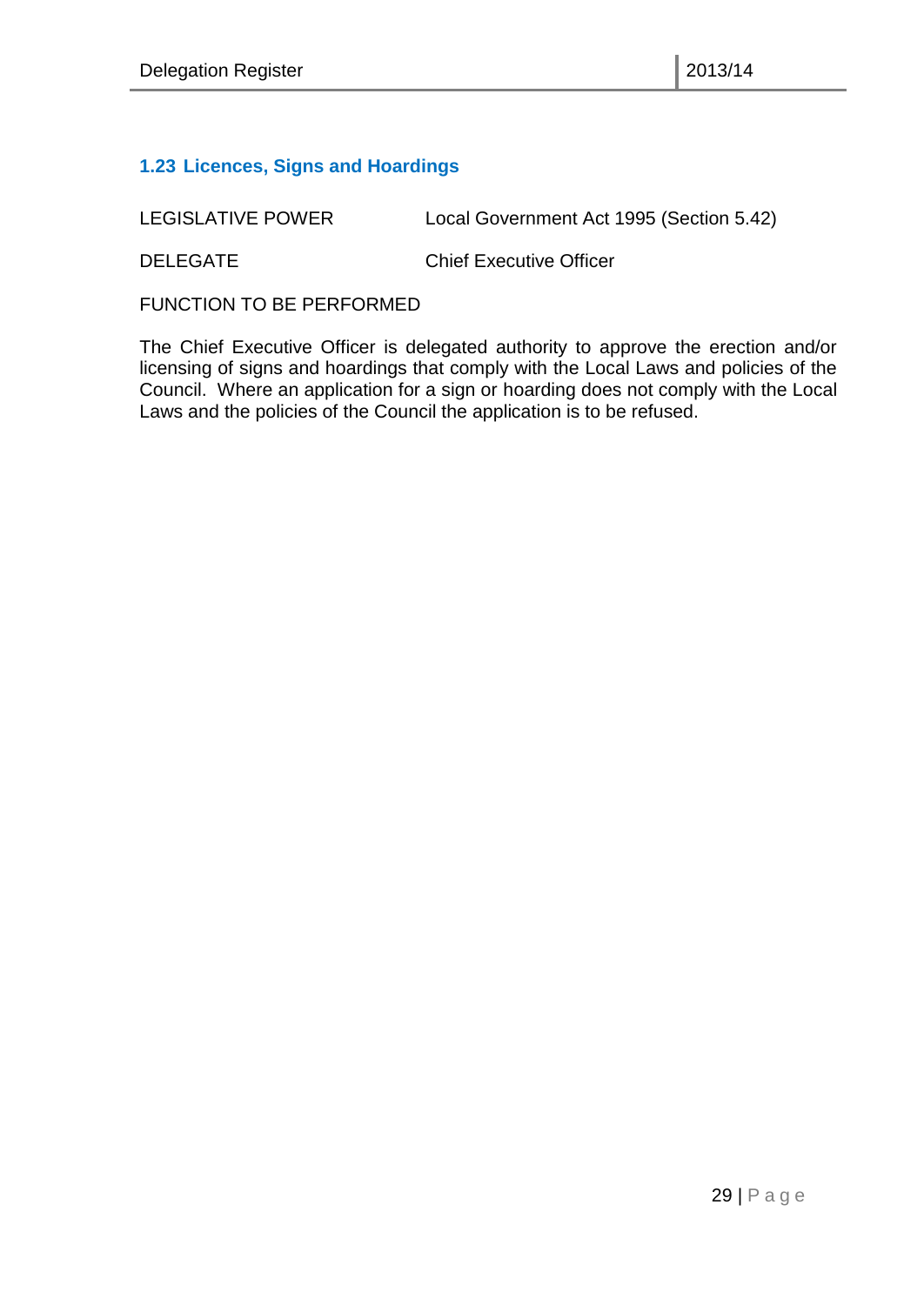#### <span id="page-29-0"></span>**1.24 Temporary Closure of Roads for Public Events**

LEGISLATIVE POWER Local Government Act 1995 (Section 5.42) DELEGATE Chief Executive Officer

FUNCTION TO BE PERFORMED

The Chief Executive Officer is delegated authority to determine applications for the temporary closure of roads for public events.

The determination shall be in accordance with provisions of the Road Traffic (Events on Roads) Regulations 1991 and section 3.50 of the Local Government Act 1995 and shall, when approved by the Chief Executive Officer contain the following conditions:

- 1. The closure is to be advertised in a local newspaper.
- 2. Arrangements are to be made for appropriate signposting to effect the closure.
- 3. The applicant is to take out a Public Risk Insurance policy which indemnifies Council against any damages claims and a copy is to be delivered to Council.
- 4. The applicant is to notify the Emergency Services Department and ensure that whilst the event is in progress, satisfactory arrangements are made to allow access to premises by Emergency Services.

The Chief Executive Officer may determine other conditions to be imposed on any approvals issued.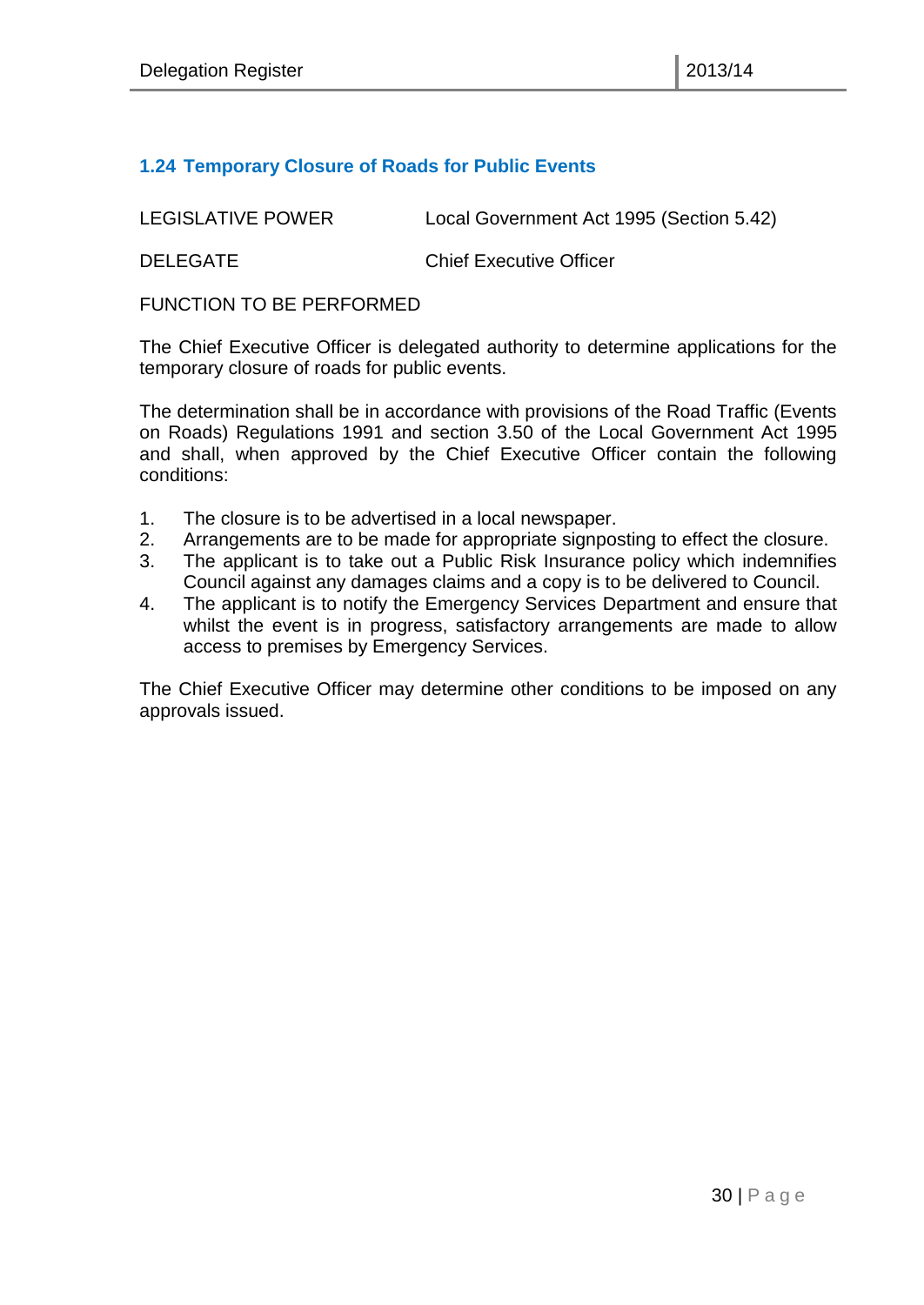#### <span id="page-30-0"></span>**1.25 Use of Over Dimension Vehicles**

LEGISLATIVE POWER Local Government Act 1995 (Section 5.42)

DELEGATE Chief Executive Officer

FUNCTION TO BE PERFORMED

The Chief Executive Officer is delegated authority to consider and determine all applications for the use of over dimension vehicles on Town of Port Hedland roads.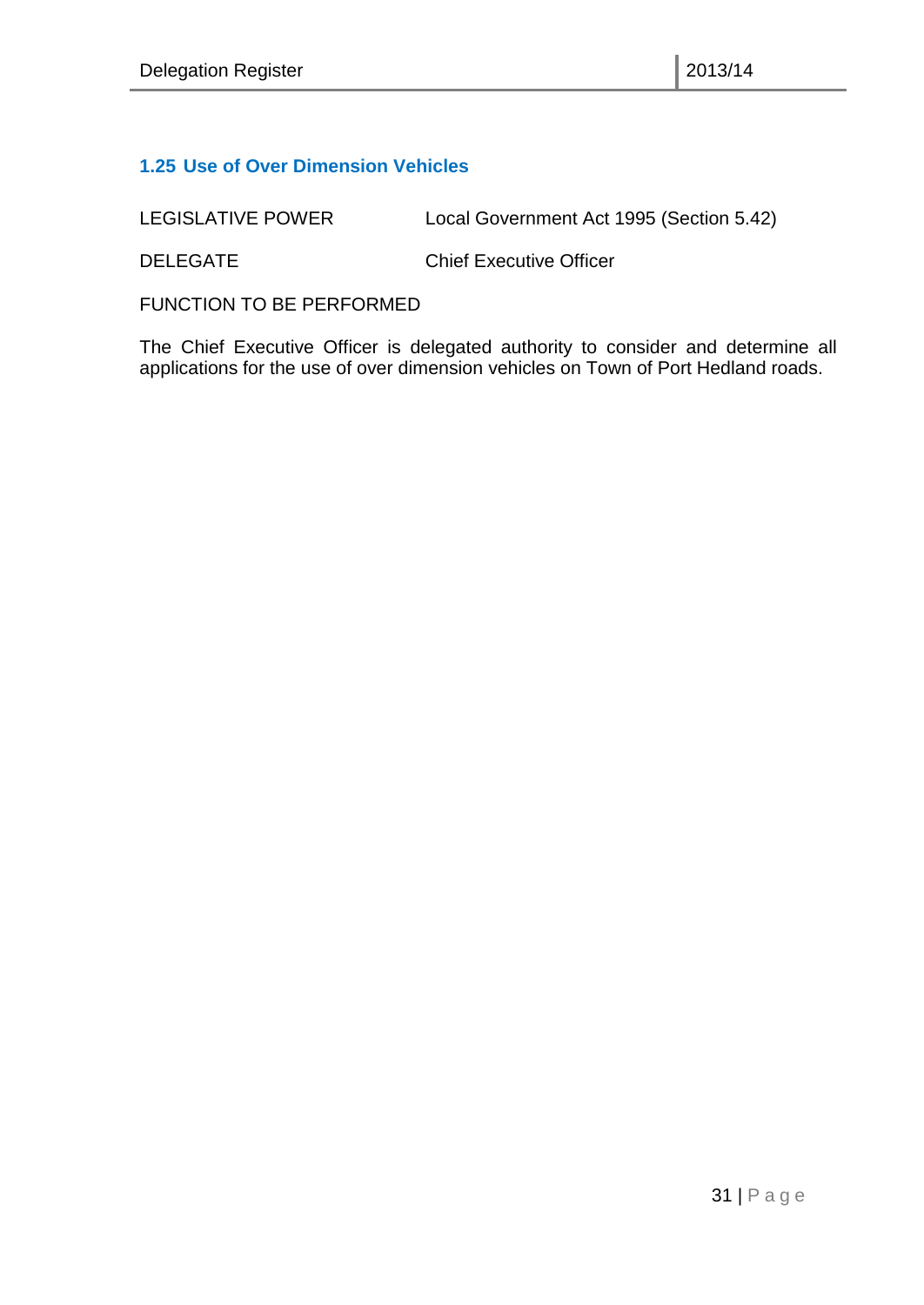#### <span id="page-31-0"></span>**1.26 Authority to Approve Permits and Issue Registrations/Permits Relative to Environmental Health**

LEGISLATIVE POWER Local Government Act 1995 (Section 5.42)

DELEGATE Chief Executive Officer

FUNCTION TO BE PERFORMED

That the Chief Executive Officer be authorised to approve applications for licences, registrations, and permits relating to environmental health under Local Laws of the Town of Port Hedland in accordance with section 5.42 of the Local Government Act 1995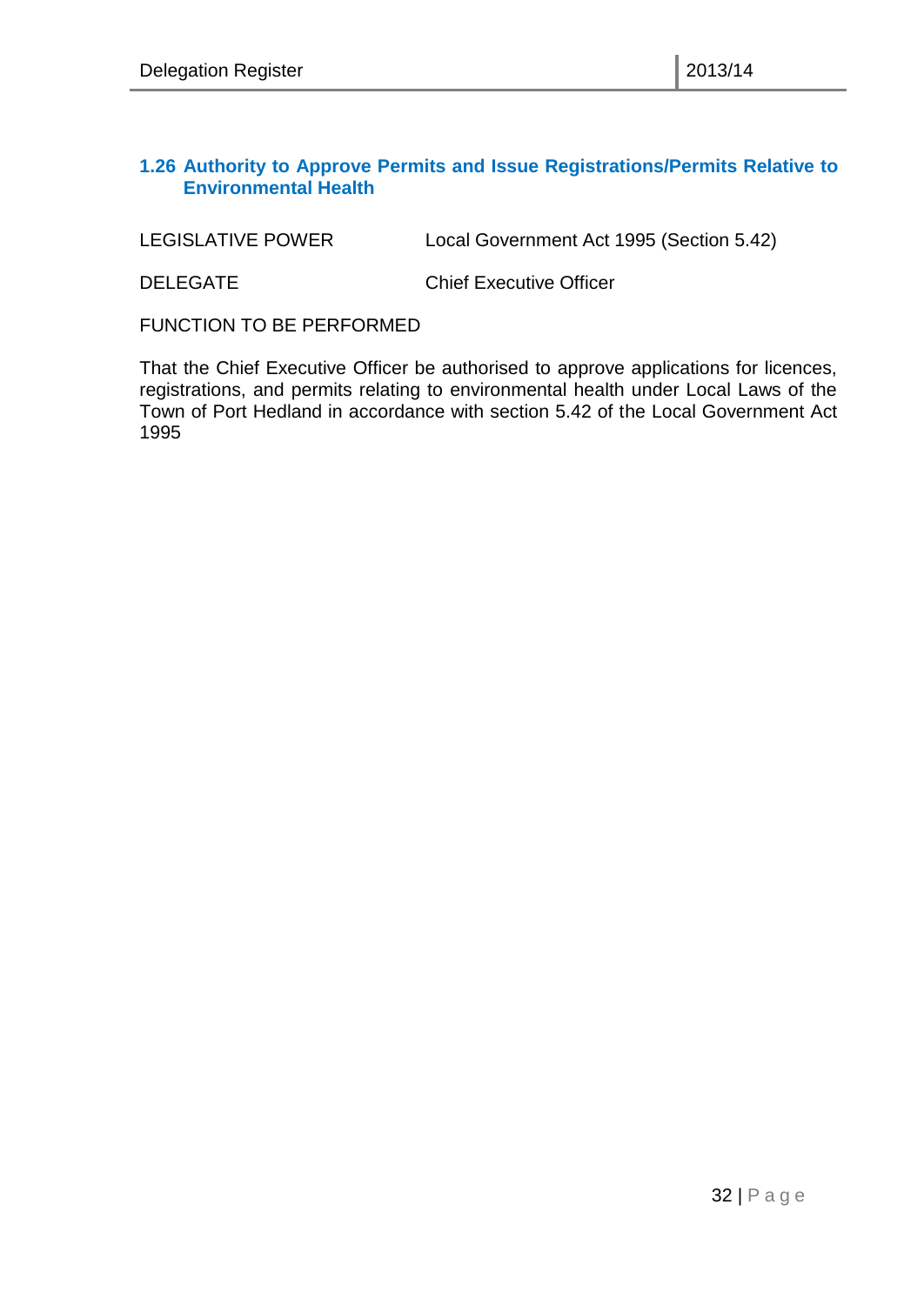#### <span id="page-32-0"></span>**1.27 Temporary Partial Closure of Roads for Maintenance and Repairs**

LEGISLATIVE POWER Local Government Act 1995 (Section 5.42) DELEGATE Chief Executive Officer

FUNCTION TO BE PERFORMED

The Chief Executive Officer is delegated authority to determine applications for the temporary partial closure of roads for maintenance and repairs.

The determination shall be in accordance with the provisions of section 3.50A of the Local Government Act 1995.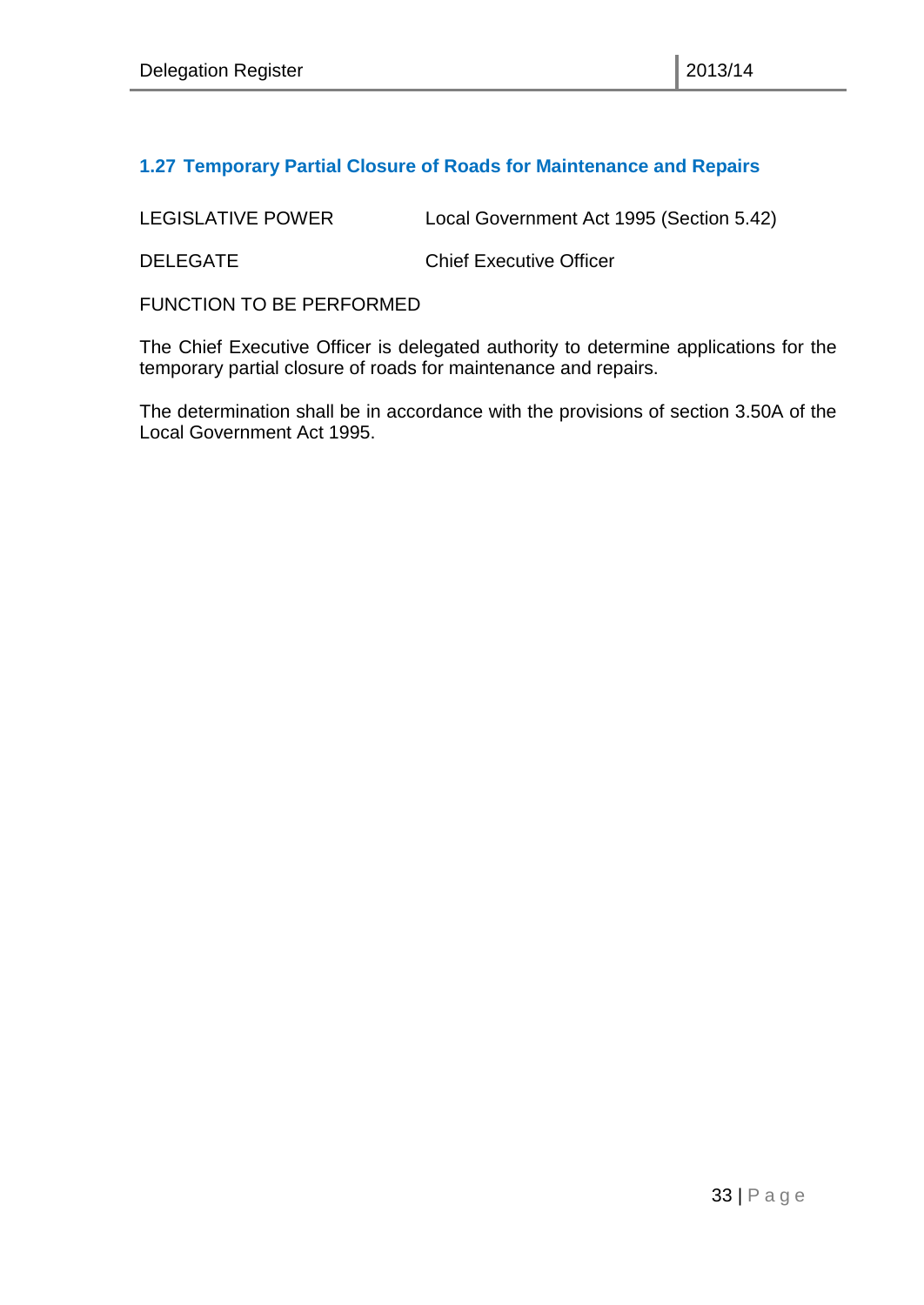<span id="page-33-0"></span>**1.28 Impounding Abandoned Vehicle Wrecks and Goods Involved in Certain Contraventions**

LEGISLATIVE POWER Local Government Act 1995, Part 3, Division, 3, Subdivision 4

**DELEGATE** Chief Executive Officer

FUNCTION TO BE PERFORMED

The Chief Executive Officer has delegated authority to undertake the functions and duties required under Part 3, Division, 3, Subdivision 4 of the Local Government Act 1995 in respect of:

- 1. Section 3.39 Power to remove and impound
- 2. Section 3.40 Vehicle may be removed if goods to be impounded are in or on vehicle
- 3. Section 3.40A Abandoned vehicle wreck may be taken
- $\frac{4.}{5.}$  Section 3.41 Impounded perishables goods, notice to collect  $\overline{5.}$  Section 3.42 Impounded non-perishable goods
- 5. Section 3.42 Impounded non-perishable goods
- 6. Section 3.46 Goods may be withheld until costs paid
- 7. Section 3.47 Confiscated or uncollected goods, disposal of
- 8. Section 3.47A Sick or injured animals, disposal of
- 9. Section 3.48 Impounding expenses, recovery of

Subject to the following conditions:

1. Requirements of Regulation 29 and 29A of the Local Government (Functions and General) Regulations 1996.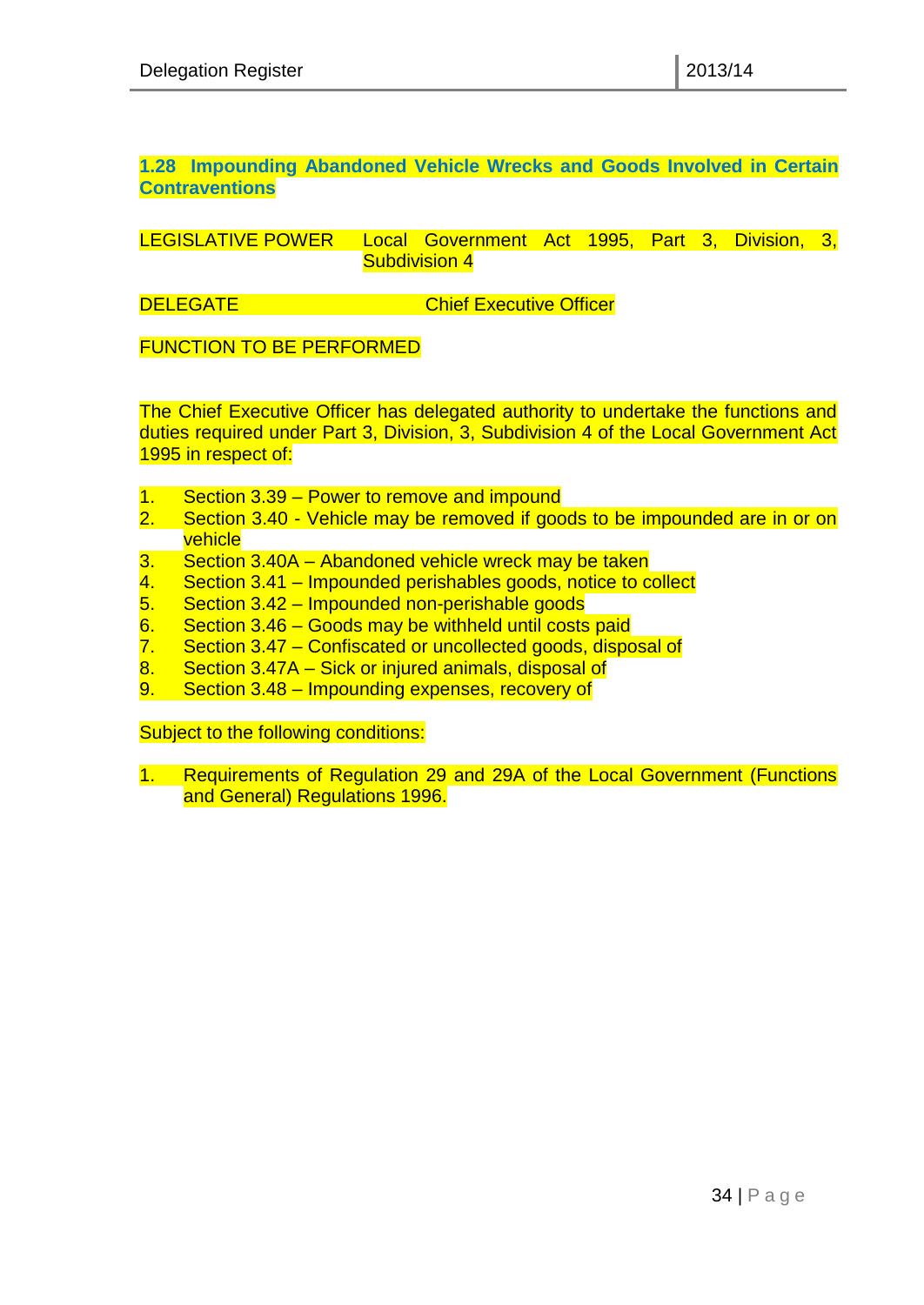#### <span id="page-34-0"></span>**1.29 Enforcement and Infringement Notices**

#### LEGISLATIVE POWER Local Government Act 1995, Part 9, Division, 2, Subdivision 1 and Subdivision 2

**DELEGATE** Chief Executive Officer

#### FUNCTION TO BE PERFORMED

The Chief Executive Officer has delegated authority under section 9.10 of the Local Government Act 1995 to appoint, in writing, persons or classes of persons to be authorised for the purposes of performing particular functions under the following sections of the said Act:

- **► 9.11 Persons found committing breach of Act to give name on demand**
- $\triangleright$  9.13 Onus of proof in vehicle offences may be shifted
- $\triangleright$  9.16 Giving a notice
- $\triangleright$  9.17 Content of notice
- $\triangleright$  9.19 Extension of time
- $\triangleright$  9.20 Withdrawal of notice

The local government is to issue to each person so authorised a certificate stating that the person is so authorised, and the person is to produce the certificate whenever required to do so by a person who has been or is about to be affected by any exercise of authority by the authorised person.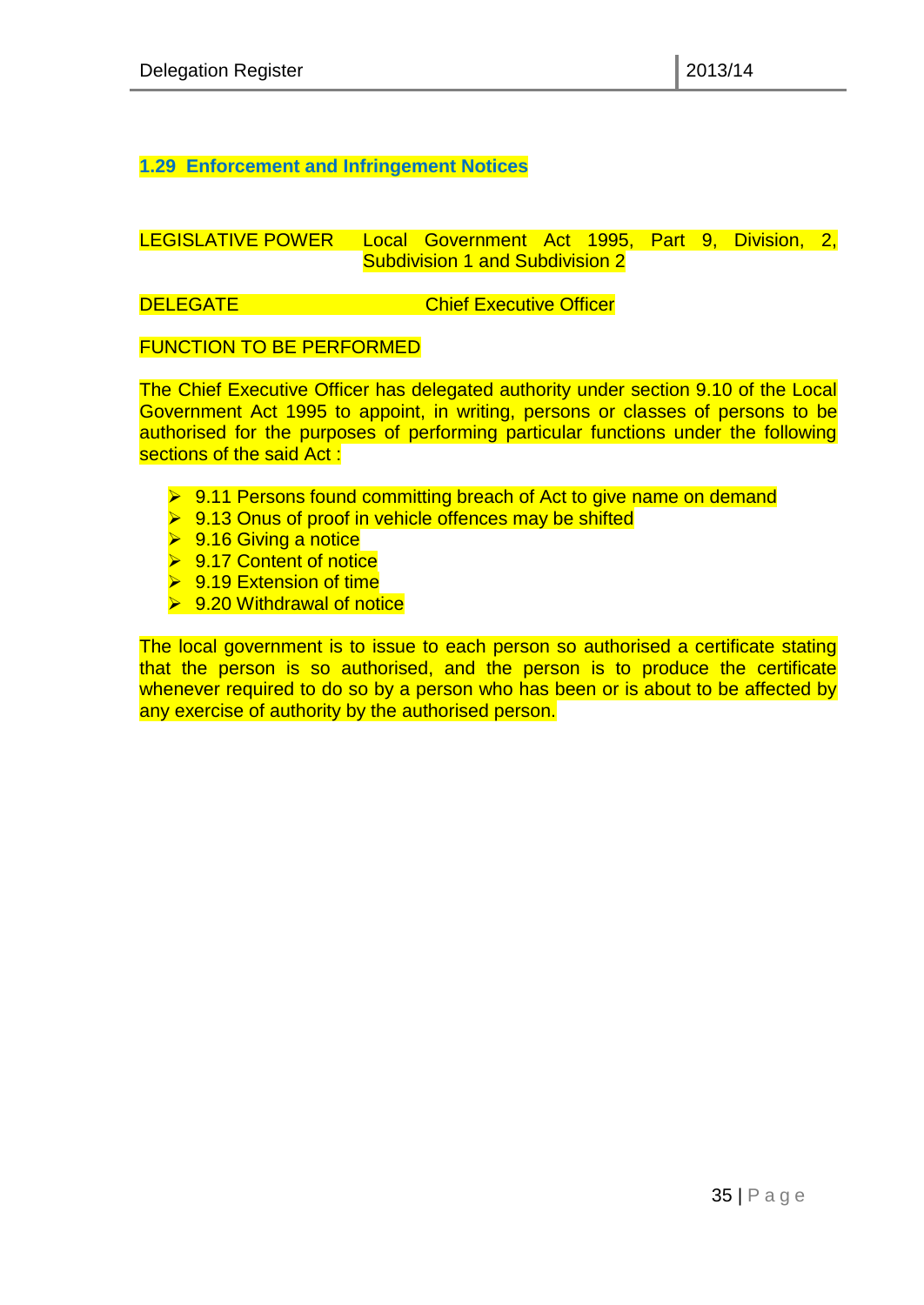<span id="page-35-0"></span>**1.30 Powers of Entry**

LEGISLATIVE POWER Local Government Act 1995, Part 3, Division 3, Subdivision 3

**DELEGATE** Chief Executive Officer

FUNCTION TO BE PERFORMED

The Chief Executive Officer has delegated authority under section 3.31(2) of the Local Government Act 1995 to authorise persons on behalf of the local government for the purposes of discharging the following duties:

- $\geq 3.31$  General procedure for entering property
- $\triangleright$  3.32 Notice of entry
- $\geq 3.33$  Entry under warrant
- $\geq 3.34$  Entry in an emergency
- $\geq 3.36 -$  Opening fences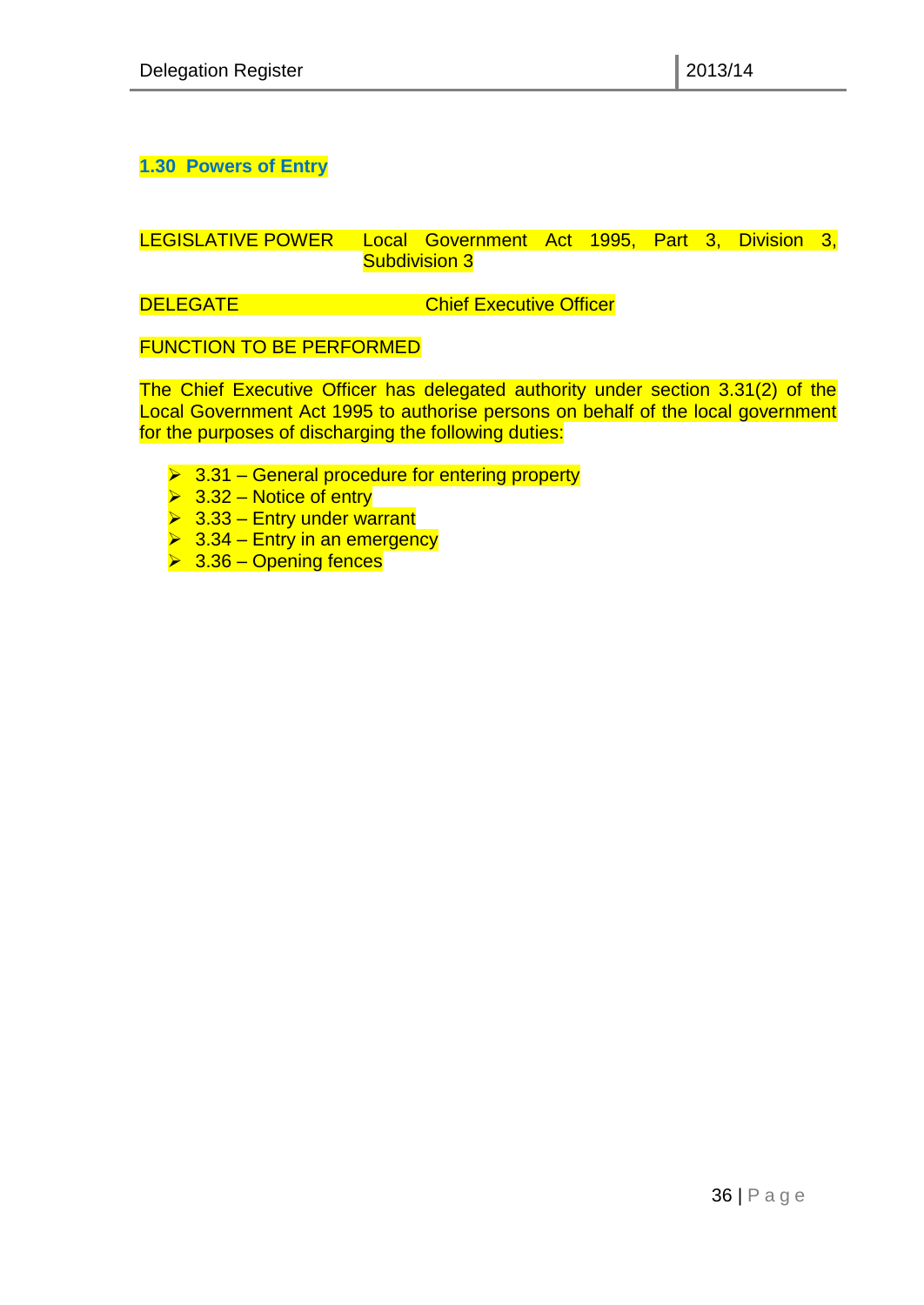# <span id="page-36-0"></span>**2. DELEGATIONS TO STATUTORY COMMITTEES**

#### <span id="page-36-1"></span>**2.1 Audit and Finance Committee**

LEGISLATIVE POWER Local Government Act 1995 (Section 5.18)

#### FUNCTION TO BE PERFORMED

The Audit and Finance Committee has been established in accordance with Part 7 of the Local Government Act 1995 to:

- 1. liase with the Auditor(s);
- 2. receive Quarterly Budget Review Reports;
- 3. recommend Donations as per Council's Policy;
- 4. periodically consider alternatives for potential staff housing options;
- 5. receive Quarterly Financial Reports on all of the Town of Port Hedland's Managed Community Facilities; and
- 6. review and suggest improvements to Risk Management within the organisation.

#### DELEGATION

The Town of Port Hedland Council provides delegated authority to the Audit and Finance Committee to meet annually with the Town's auditor(s) as required by Section 7.12A(2) of the Local Government Act 1995.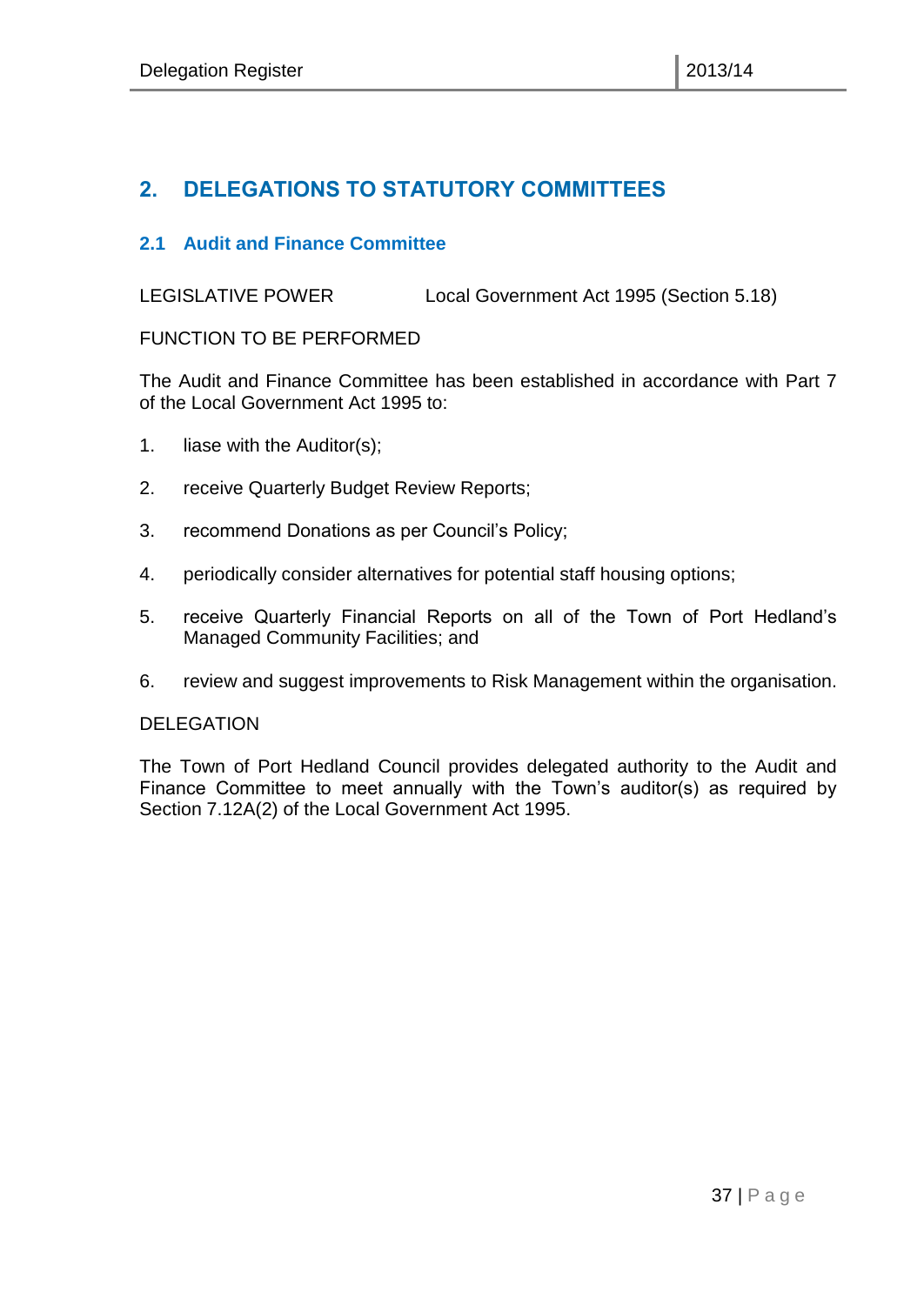### <span id="page-37-0"></span>**2.2. Airport Committee**

LEGISLATIVE POWER Local Government Act 1995 (Section 5.18)

#### FUNCTION TO BE PERFORMED

The Airport Committee is established to ensure that the Port Hedland International Airport is recognised as a leading regional airport in the area of passenger and freight movements and customer satisfaction and to:

- Develop a comprehensive Airport Master Plan and commence implementation of key initiatives that are identified;
- Actively pursue the generation of income from a variety of sources at the Airport including through leases, rentals, advertising, freight and any other means; and
- Upgrade terminal facilities including baggage screening and departure lounges.

#### DELEGATION

- i) To determine whether a tender is required to be sought or not as specified in LG (F&G) Reg 11F.
- ii) To choose tenderers for products services on behalf of the local government in accordance with LG (F&G) Reg 18.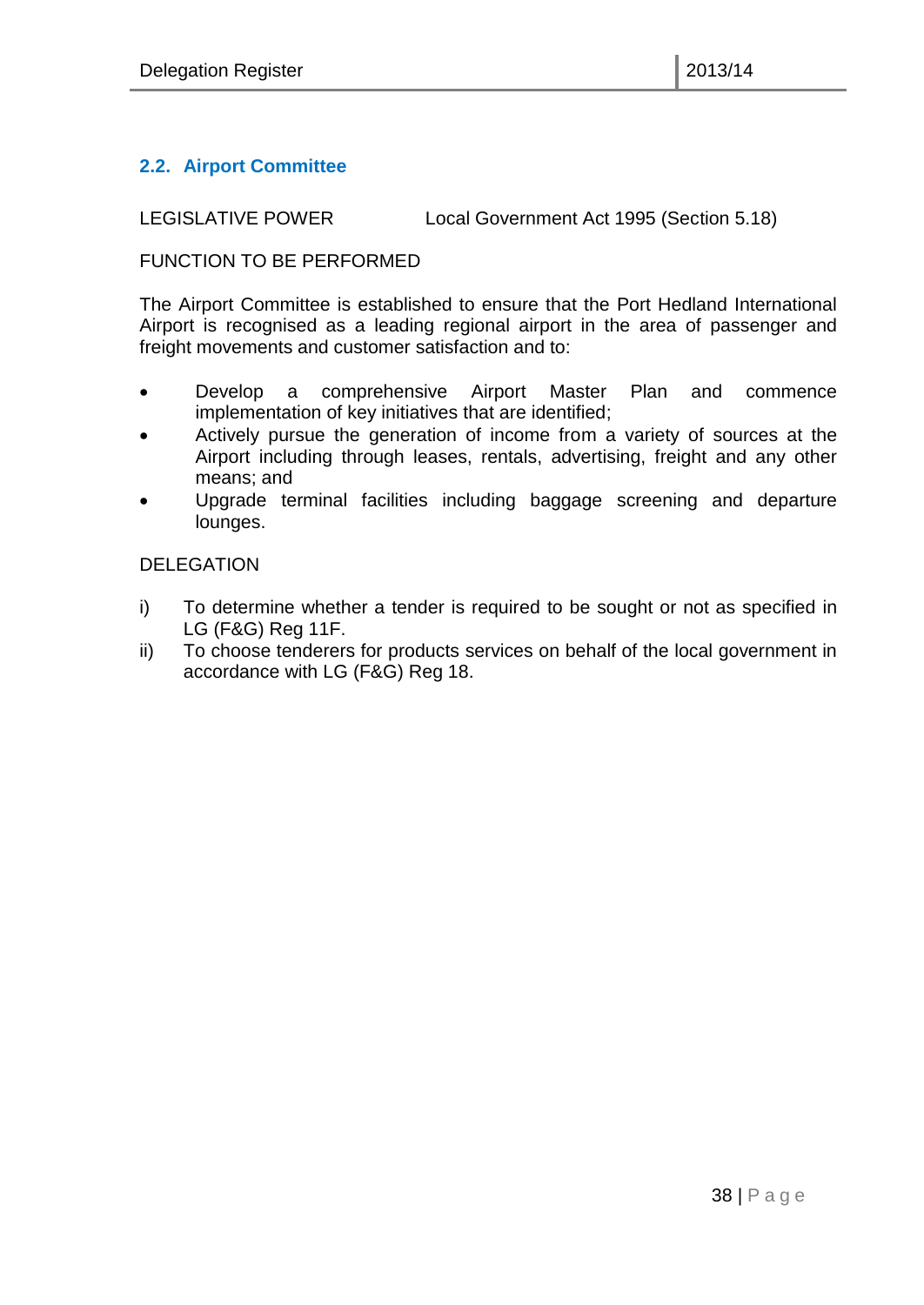# <span id="page-38-0"></span>**3. BUILDING ACT 2011**

<span id="page-38-1"></span>**3.1 Authorised Persons**

| <b>LEGISLATIVE POWER</b> | Building Act 2011, Section 96(3)<br>Building Act 2011, Section 100,101,102,103,106                                                                                                                 |
|--------------------------|----------------------------------------------------------------------------------------------------------------------------------------------------------------------------------------------------|
| <b>DELEGATE</b>          | <b>Manager Building Services</b><br><b>Manager Planning Services</b><br><b>Coordinator Building Services</b><br><b>Building Surveyor(s)</b><br><b>Compliance Officer (Planning &amp; Building)</b> |

#### FUNCTION TO BE PERFORMED

A local government may, by instrument in writing, designate a person employed by the local government under the Local Government Act 1995 section 5.36, as an authorised person for the purposes of the Building Act 2011 in relation to buildings and incidental structures located, or proposed to be located, in the district of the local government. The powers of authorized persons being:

- s100 Entry Powers;
- s101 Powers after entry for compliance;
- s102 Obtaining information and documents;
- s103 Use of force and assistance; and
- s106 Apply for an entry warrant.
- s109 Execution of Warrant

CONDITIONS AND REPORTING REQUIREMENTS

All notices and documents are to be retained on the appropriate file or record pursuant to the requirements of Part 11 of the Building Act 2011.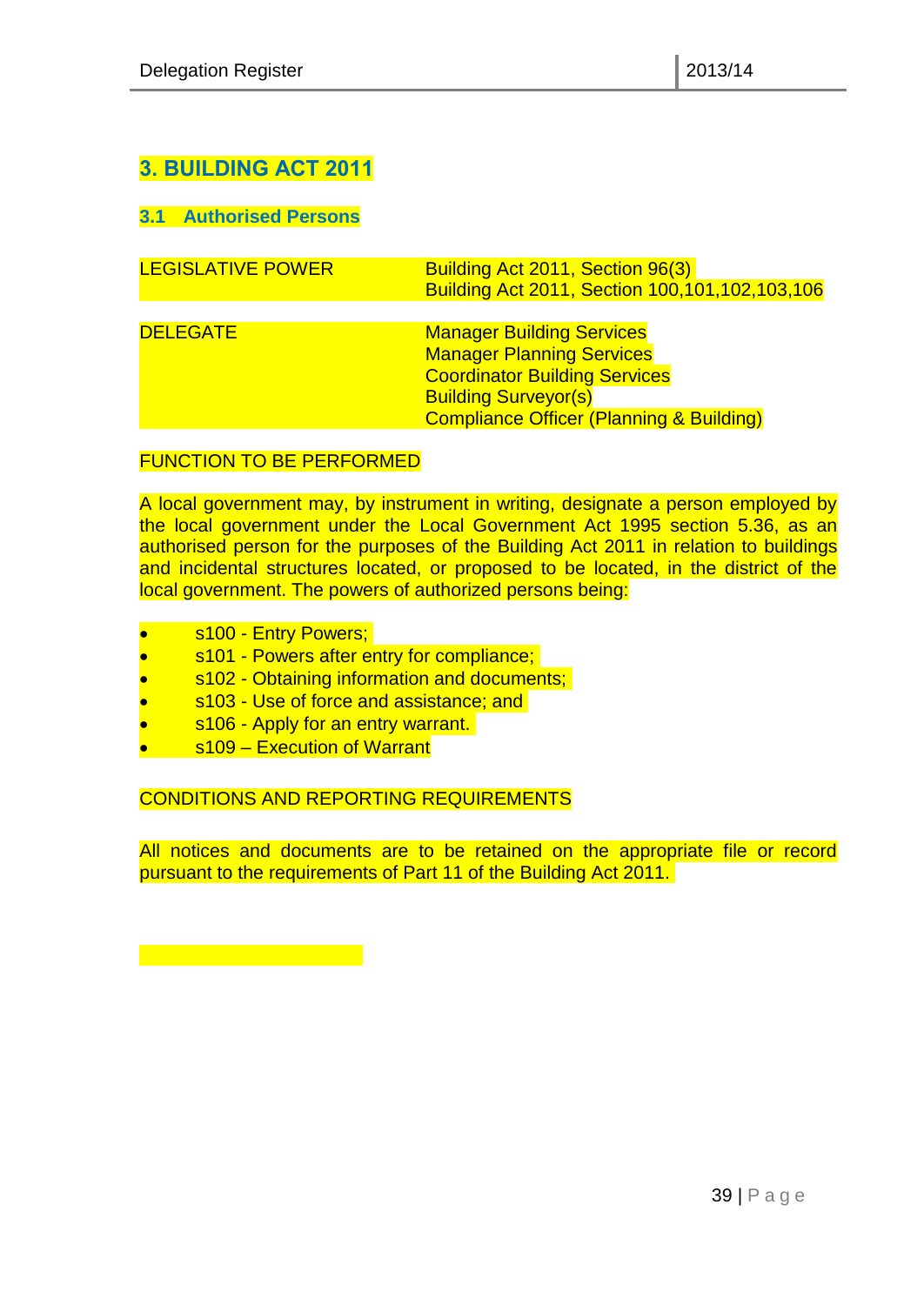#### <span id="page-39-0"></span>**3.2 Building Permits and Certificates of Design Compliance**

| <b>LEGISLATIVE POWER</b><br>22, 23, 24. | Building Act 2011, Part 2, Div. 2, sections 18, 20,                                                     |
|-----------------------------------------|---------------------------------------------------------------------------------------------------------|
| <b>DELEGATE</b>                         | <b>Manager Building Services</b><br><b>Coordinator Building Services</b><br><b>Building Surveyor(s)</b> |

#### FUNCTION TO BE PERFORMED

Authority to approve or refuse building permit applications certified or uncertified and certificates of design compliance.

The above Officers are delegated the authority to issue of Building Permits or Certificates of Design Compliance; issue request for further information and issue notice of decision not to grant building permit in the prescribed form pursuant to Building Act 2011, Sections 18, 20, 22, 23, 24.

#### CONDITIONS AND REPORTING REQUIREMENTS

All building permits, certificates of design compliance, requests for further information and notices issued are to be retained on the appropriate file or record pursuant to the requirements of the Building Act 2011.

#### FOOTNOTES

Local government building surveyors have the power to issue a certificate of design compliance pursuant to section 19 as part of the Town's Building Services **Operations.**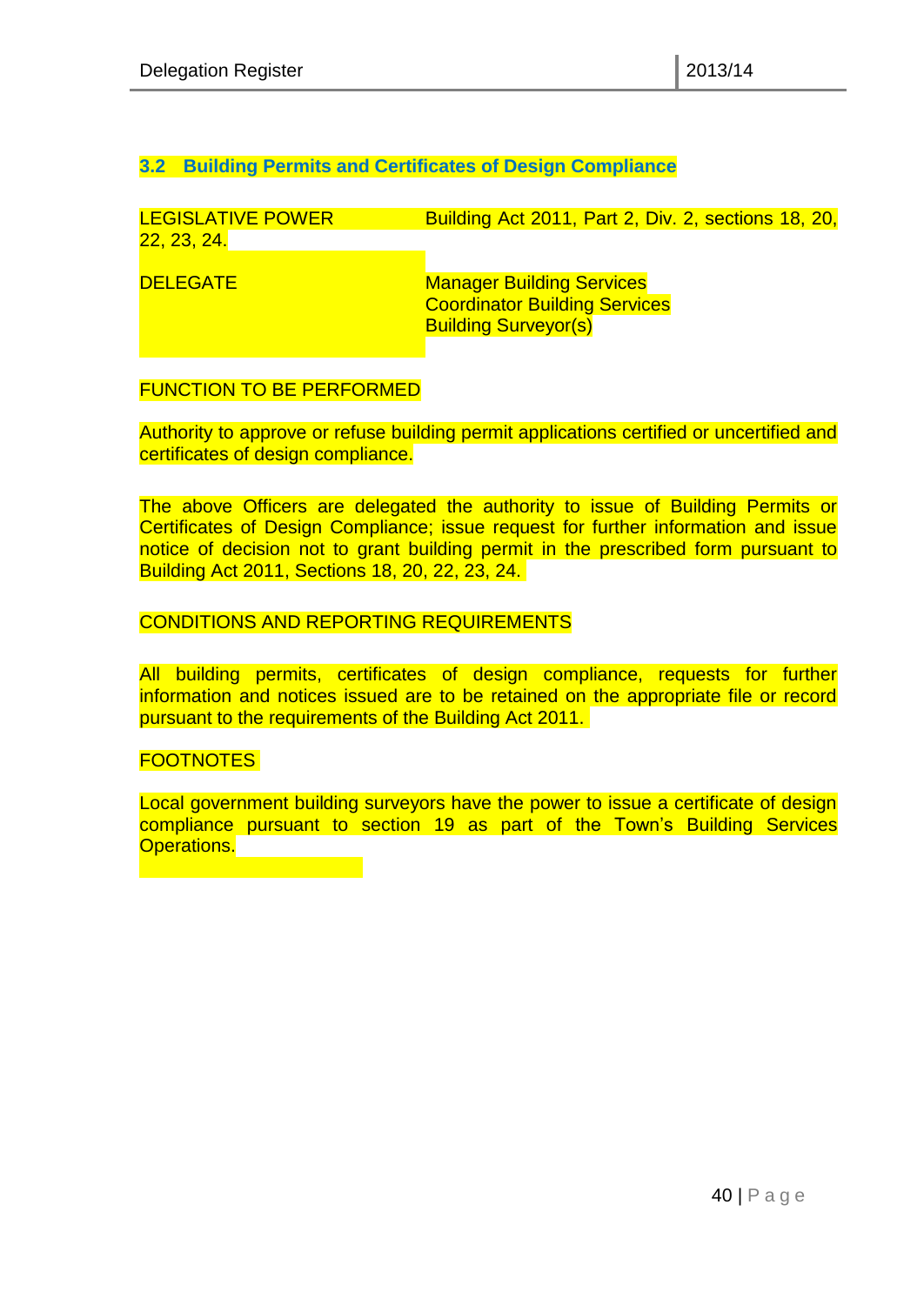#### <span id="page-40-0"></span>**3.3 Occupancy Permit, Building Approval Certificate, Certificate of Building Compliance, Certificate of Construction compliance with or without conditions and extension of period of duration of Occupancy Permit or Building Approval Certificate & Notice of decision to not grant an Occupancy Permit or grant Building Approval Certificate**

LEGISLATIVE POWER Building Act 2011, sections 55, 58, 59, 60, 62 and 65.

**DELEGATE** Manager Building Services Coordinator Building Services Building Surveyor(s)

#### FUNCTION TO BE PERFORMED

Authority to approve or refuse the following applications: Occupancy Permit, Building Approval Certificate, Certificates of Construction Compliance and Certificate of Building Compliance

Authority to issue further information requests and an extension of duration of time for Occupancy Permit and Building Approval Certificate, pursuant to the Building Act 2011.

The above officers are delegated authority to issue Occupancy Permits, Building Approval Certificates, Certificates of Construction Compliance and an extension of period of duration of Occupancy Permit or Building Approval Certificate in the prescribed form upon completion of buildings, pursuant to the Building Act 2011, Sections 55, 56, 57, 60, 62 and 65.

#### CONDITIONS AND REPORTING REQUIREMENTS

All permits, certificates and documentation issued are to be retained on the appropriate file or record pursuant to the requirements the Building Act 2011.

#### **FOOTNOTE**

Local government building surveyors have the power to issue a certificate of design compliance pursuant to section 19 as part of the Town's Building Services Operations.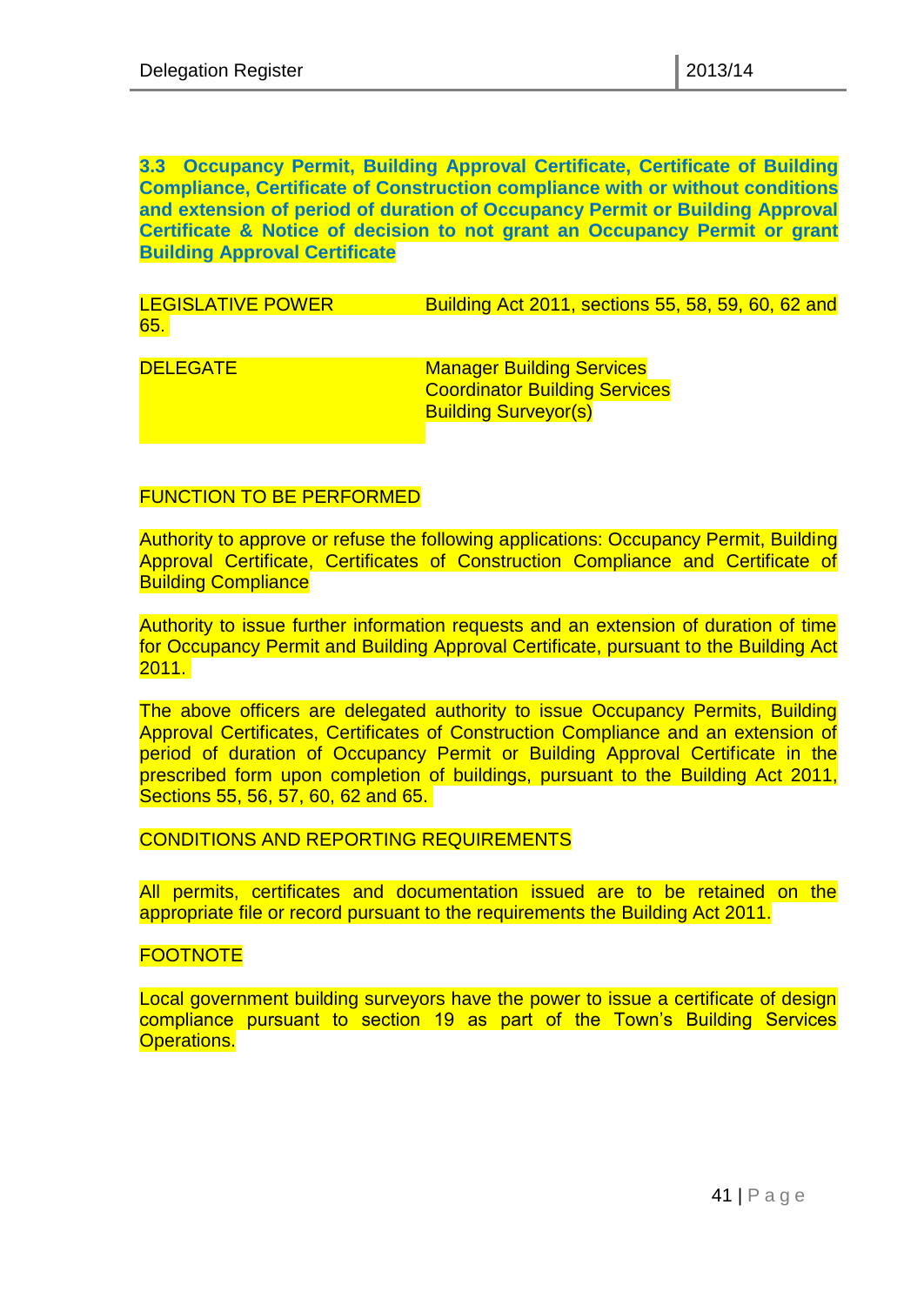#### <span id="page-41-0"></span>**3.4 Approve a Demolition Permit Other Than Buildings Listed on the Local Heritage Inventory or of a Local Historical and/or Cultural Significance**

| <b>LEGISLATIVE POWER</b> | <b>Building Act 2011, Sections 18, 21, 22 and 24.</b>                                                   |
|--------------------------|---------------------------------------------------------------------------------------------------------|
|                          |                                                                                                         |
| <b>DELEGATE</b>          | <b>Manager Building Services</b><br><b>Coordinator Building Services</b><br><b>Building Surveyor(s)</b> |
|                          |                                                                                                         |

#### FUNCTION TO BE PERFORMED

Authority to approve or refuse applications for a Demolition Permit.

The above officers are delegated authority to grant a Demolition Permit, issue a further information request and issue a notice of decision not to grant a demolition permit other than for buildings classified by the National Trust, on the Local Heritage Inventory or of a Local Historical and/or Cultural Significance, pursuant to the Building Act 2011, Sections 18, 21, 22 and 24.

#### CONDITIONS AND REPORTING REQUIREMENTS

All demolition permits, further information requests and notices issued are to be retained on the appropriate file or record pursuant to the requirements the Building Act 2011.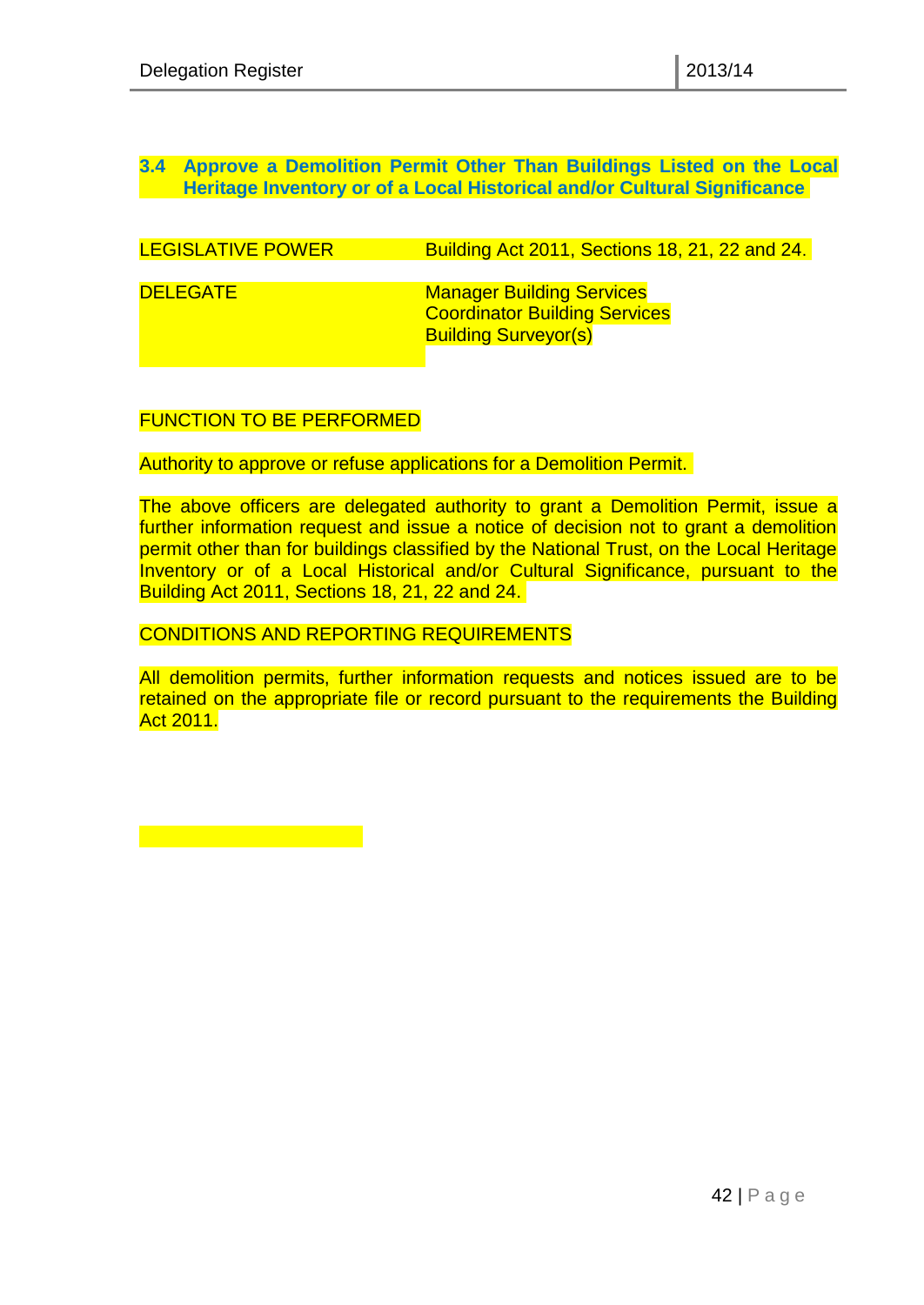#### <span id="page-42-0"></span>**3.5 Issue Notices and/or Building Orders**

| <b>LEGISLATIVE POWER</b><br>and 109 | Building Act 2011, Part 8, Div. 4, sections 106, |
|-------------------------------------|--------------------------------------------------|
|                                     |                                                  |
|                                     | Building Act 2011, Part 8, Div. 5, sections 110, |
|                                     | 111, 112, 114, 117 and 118                       |
|                                     |                                                  |
| <b>DELEGATE</b>                     | <b>Director Planning Services</b>                |
|                                     | <b>Manager Building Services</b>                 |
|                                     | <b>Coordinator Building Services</b>             |
|                                     | <b>Building Surveyor(s)</b>                      |
|                                     | <b>Compliance Officer (Building)</b>             |
|                                     |                                                  |

FUNCTION TO BE PERFORMED

Pursuant to Part 8 Division 5 s.110 (1) of the Building Act 2011 a permit authority may make an Order (a building Order) in respect of one or more of the following –

(a) particular building work;

(b) particular demolition work:

(c) particular building or incidental structure, whether completed before or after commencement day.

The above Officers are delegated the power to issue Notices of proposed Building Order other than a building order (emergency) and issue, serve and revoke Building Orders for works in contravention of the Building Act 2011, pursuant to the Building Act 2011 sections 106, 107, 108, 109, 110, 111, 112, 114 and 117.

The above Officers are delegated the authority to take any action specified in the order, to commence or complete any work specified in the order; or if any specified action was required by the order to cease, to take such steps as are reasonable in the circumstances to cause the action to cease pursuant to the Building Act 2011 section 118.

CONDITIONS AND REPORTING REQUIREMENTS

Copies of all orders and notices issued are to be retained on the appropriate file or record pursuant to the requirements of the Building Act 2011.

Building orders must only be issued by officers where there is a failure to comply with a building notice (with the exception of where there is imminent and high risk to people, property or the environment pursuant to section 111(2) of the Building Act 2011*)*.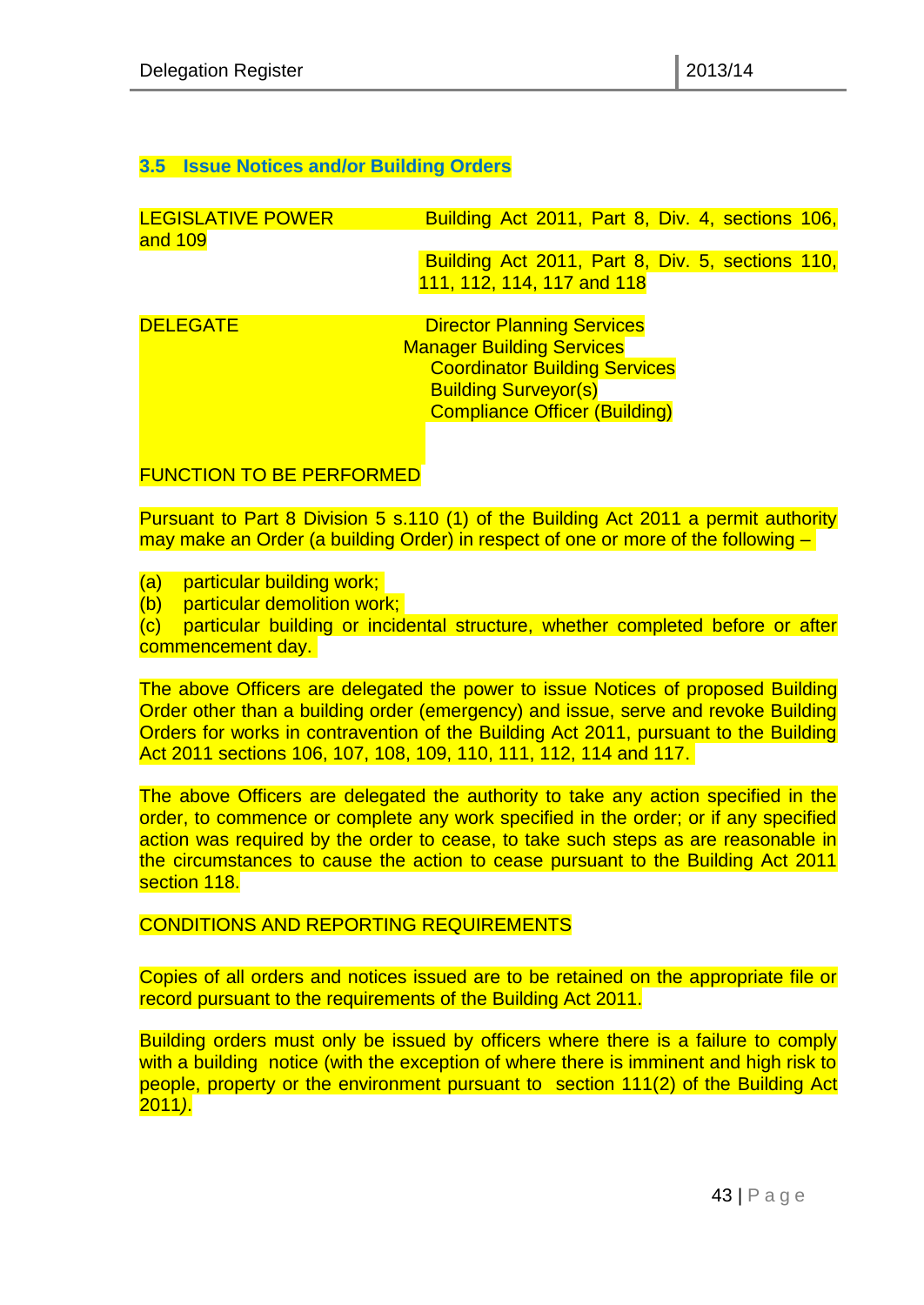#### <span id="page-43-0"></span>**3.6 Appoint Authorised Persons (Swimming Pool Inspectors)**

| <b>LEGISLATIVE POWER</b> | Building Regulations 2012, Regulation 53(1). |
|--------------------------|----------------------------------------------|
|--------------------------|----------------------------------------------|

DELEGATE Manager Building Services Coordinator Building Services Building Surveyor(s) Compliance Officer (Building)

#### FUNCTION TO BE PERFORMED

The local government must arrange for authorised person(s) to inspect private swimming pools containing water more than 300mm deep at intervals of no more than 4 years for the purpose of monitoring whether the provisions in regulation 50 and 52 are complied with pursuant to Building Regulations 2012 r. 53 (1).

#### CONDITIONS AND REPORTING REQUIREMENTS

The authorisations must be in writing and recorded on the appropriate file and the person's personal file.

Copies of all reports on swimming pools inspected are to be retained on the appropriate file or record.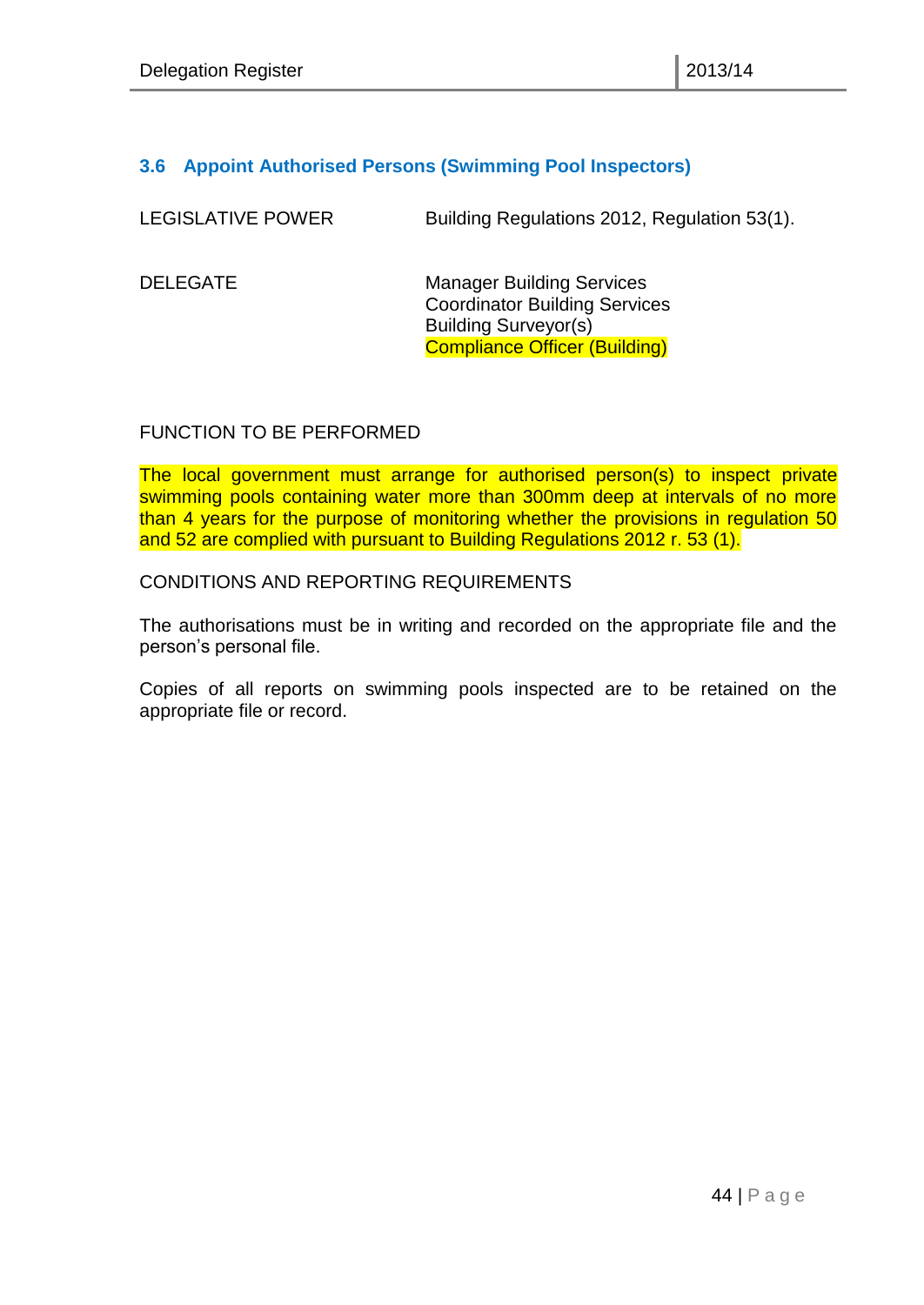#### <span id="page-44-0"></span>**3.7 Recover the Charge Imposed for Private Swimming Pool Inspection**

LEGISLATIVE POWER Building Regulations 2012, Regulation 53(2).

DELEGATE Chief Executive Officer Director Corporate Services

#### FUNCTION TO BE PERFORMED

The Chief Executive Officer is delegated the power to recover the amount of a charge imposed for the inspection of a private swimming pool in a court of competent jurisdiction, pursuant to the Building Regulations 2012, Regulation 53(2).

#### **SUBDELEGATION**

Director Corporate Services

#### CONDITIONS AND REPORTING REQUIREMENTS

Chief Executive Officer to sign any Prosecution Notices.

Corporate Services to be advised of any charges imposed or recovered.

Details of the recovery and court action to be retained on the appropriate file or record.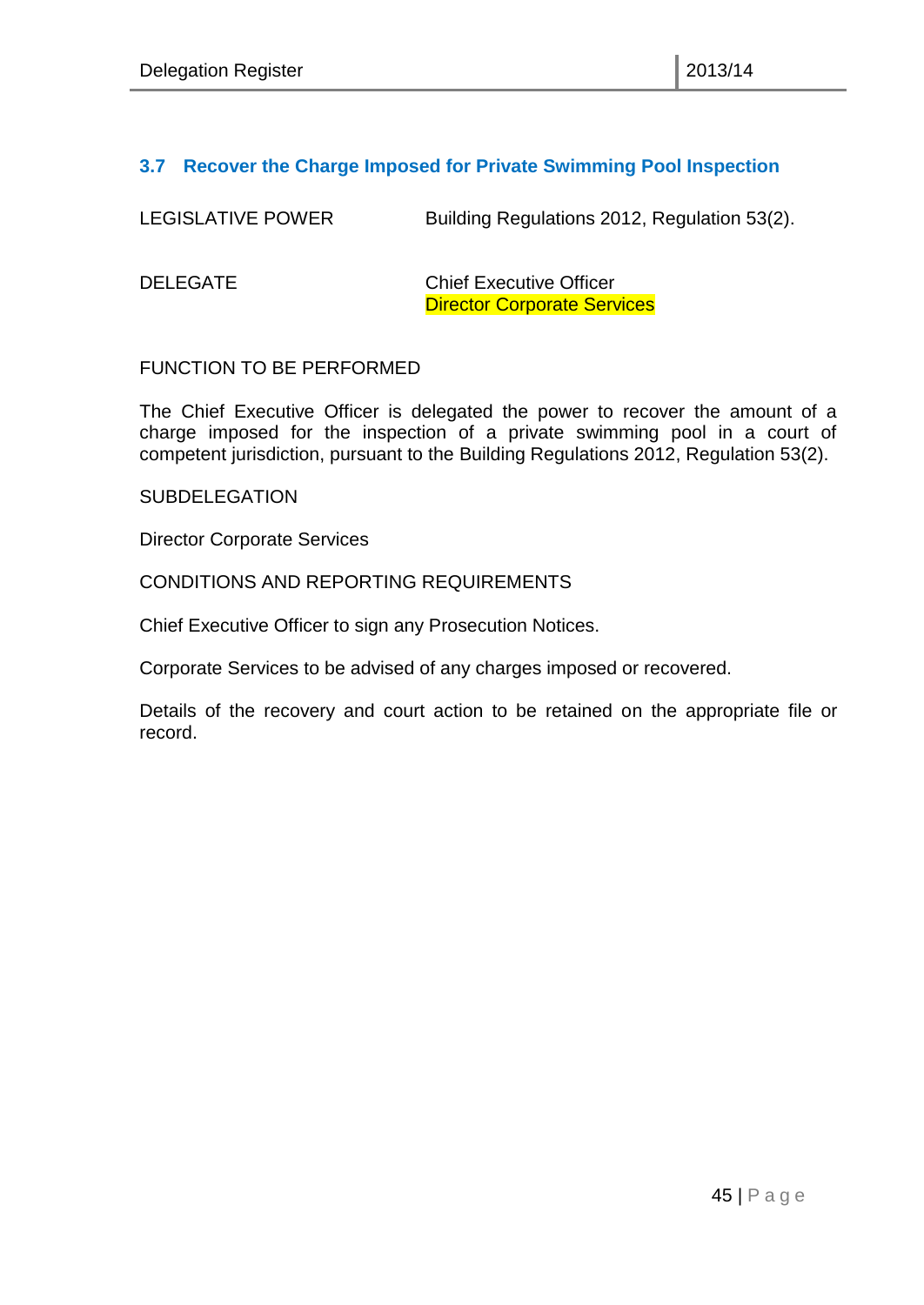<span id="page-45-0"></span>**3.8 Approve the use of a battery powered smoke alarms** 

| <b>LEGISLATIVE POWER</b> | <b>Building Act 2011</b><br><b>Building Regulation 2012, regulation 61</b>                              |
|--------------------------|---------------------------------------------------------------------------------------------------------|
| <b>DELEGATE</b>          | <b>Manager Building Services</b><br><b>Coordinator Building Services</b><br><b>Building Surveyor(s)</b> |

#### FUNCTION TO BE PERFORMED

Approve the use of battery powered smoke alarms pursuant to the Building Regulations 2012.

The above officers are delegated authority to grant or refuse to approve applications for the use in the dwelling or part of the dwelling, of a battery powered smoke alarm pursuant to the Building Regulations 2012 r. 61.

#### CONDITIONS AND REPORTING REQUIREMENTS

All approvals issued are to be retained on the appropriate file or record pursuant to the requirements of the Building Act 2011.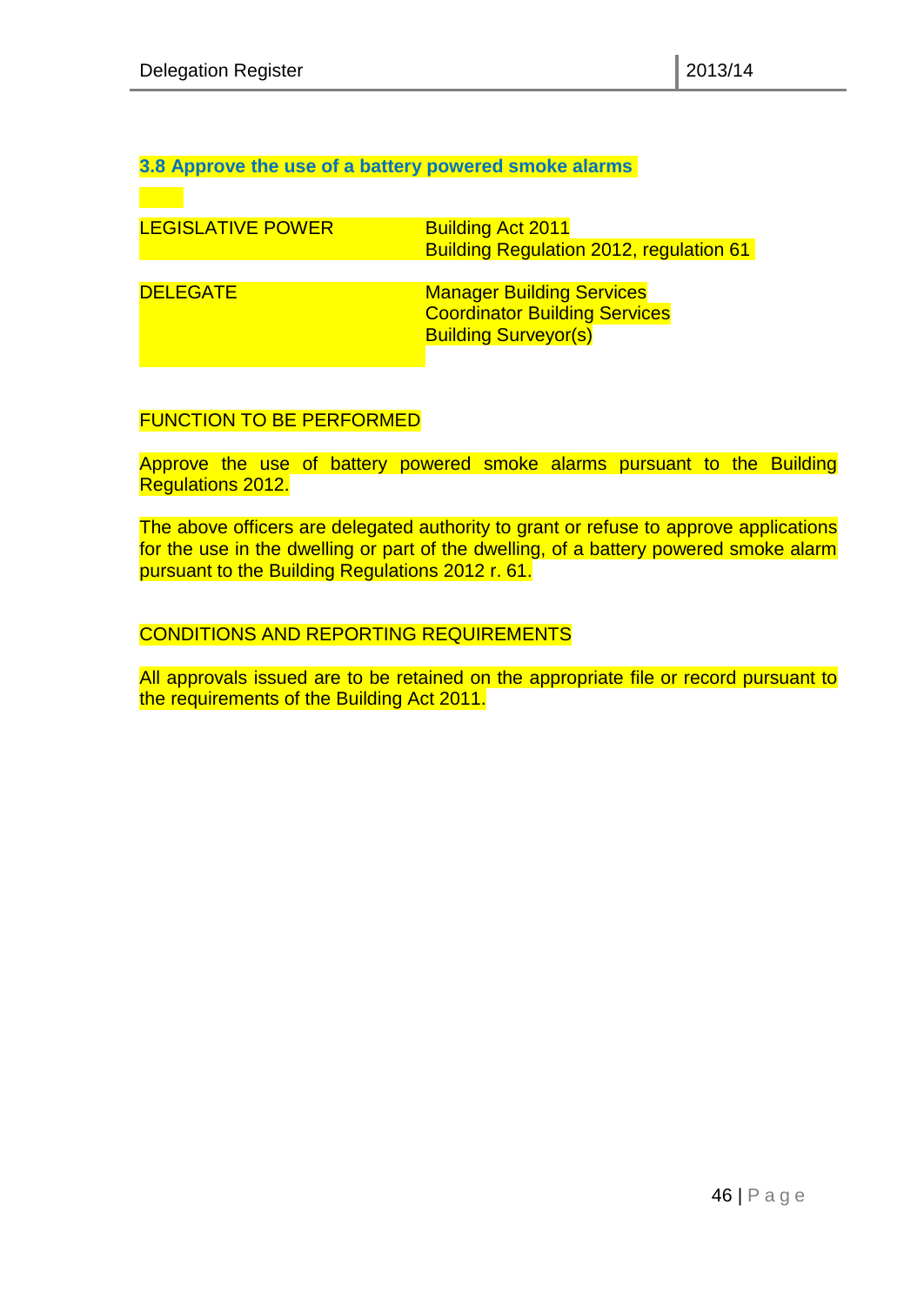# <span id="page-46-1"></span><span id="page-46-0"></span>**4. LOCAL GOVERNMENT (UNIFORM LOCAL PROVISIONS) REGULATION 1996**

<span id="page-46-2"></span>**4.1 Issue Licence to obstruct a public thoroughfare, make and excavation on or adjoining a public thoroughfare, construct a thing on, over or under a public thoroughfare.** 

LEGISLATIVE POWER Local Government (Uniform Local Provisions) regulation 1996, regulations 15, 6, 7A, 7, 11 and 17.

**DELEGATE** Manager Building Services Coordinator Building Services Building Surveyor Director Engineering Services Manager Engineering Services **Manager Technical Services** Manager Infrastructure Development

#### FUNCTION TO BE PERFORMED

Issue notices, Issue or renew permission and charge a fee of not more than \$1.00/month/m<sup>2</sup> to place on a specified part of public thoroughfare one or more specified things that may obstruct the public thoroughfare and impose conditions; to make or make and leave and excavation of specified dimensions and in a specified way in a specified part of a public thoroughfare or on a specified part of land adjoining a public thoroughfare and impose conditions and to construct a specified thing on, over, or under a specified public thoroughfare or public place that is local government property pursuant to the Local Government (Uniform Local Provisions) regulation 1996.

The above officers are delegated authority to Issue notices or permission regarding the obstruction of a public thoroughfare pursuant to the Local Government (Uniform Local Provisions) regulation 1996 regulations 15, 6, 7A, 7, 11 and 17.

#### CONDITIONS AND REPORTING REQUIREMENTS

Licence fee to be set by Council annually.

Copies of all licences issued are to be retained on the appropriate file or record.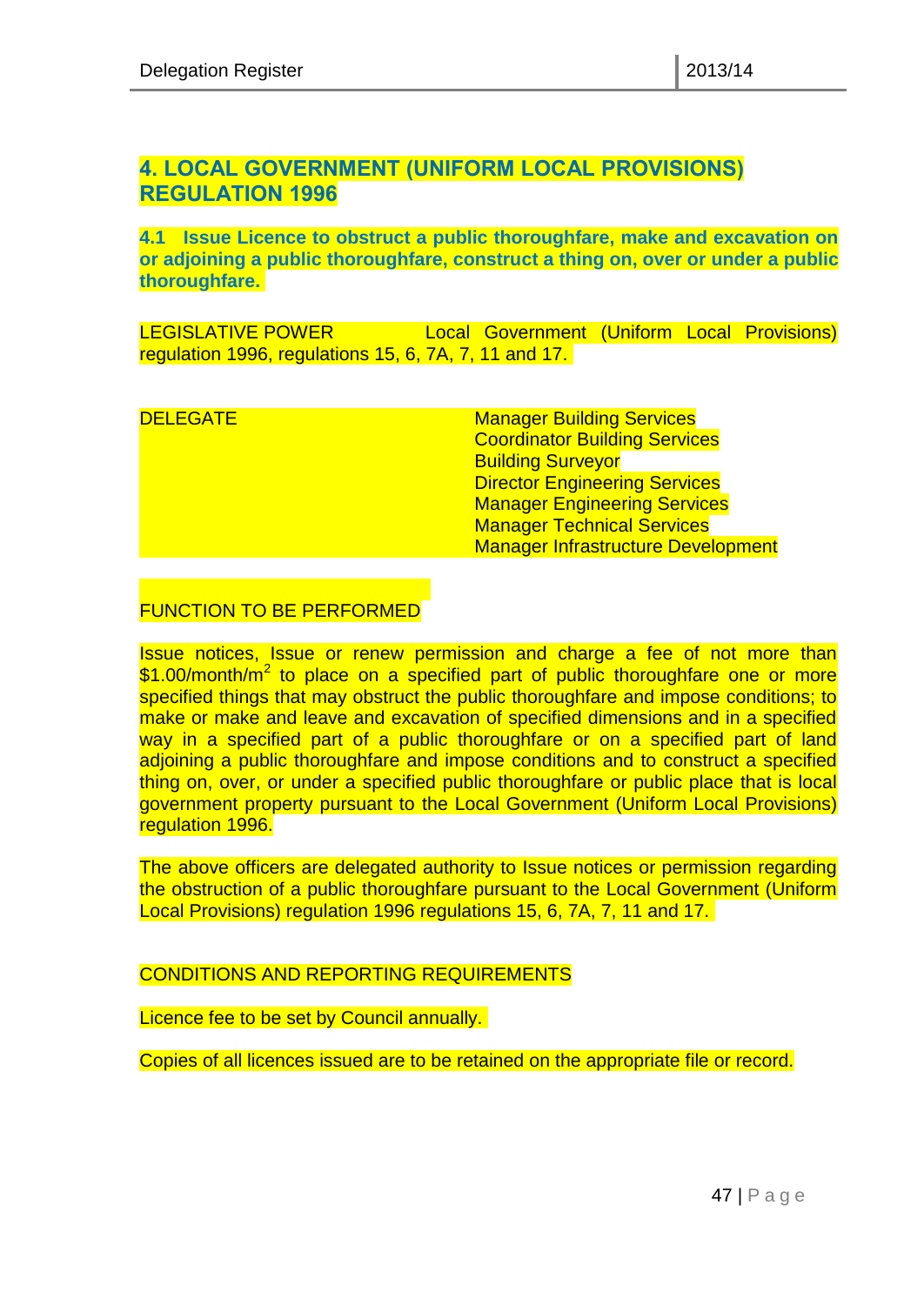# <span id="page-47-0"></span>**5. TOWN PLANNING SCHEME NO. 5**

#### <span id="page-47-1"></span>**5.1 Town Planning Scheme No. 5**

LEGISLATIVE POWER Town Planning Scheme No. 5 - Clause 9.2

#### FUNCTION TO BE PERFORMED

- 1. For the purposes of carrying out and completing the Town Planning Scheme and to ensure its observance, the Council may delegate to the Director Planning and Development and Manager Planning any of the powers which it is entitled to exercise by virtue of the Scheme.
- 2. Any officer of the Council who exercises any power delegated pursuant to the preceding provision shall exercise such power strictly in conformity with the provisions of the Scheme and in particular any policy made by the Council there under.
- 3. A list of planning applications approved under this delegation is to be provided to Council.

The following functions of Council are, in accordance with clause 9.2 of town planning scheme no. 5, delegated to the Director Planning and Development and Manager Planning:

#### *1. Uses*

The Director Planning and Development and the Manager Planning may:

- a) **Determine** all applications to commence development where the proposed use is a "P" use listed in the Zoning Table of the Town Planning Scheme;
- b) Determine all applications to commence development where the proposed use is "AA" use listed in the Zoning Table of the Town Planning Scheme; and
- c) Determine all applications to commence development where the proposed use is prohibited and "-" use listed in the Zoning Table of the Town Planning Scheme
- d) Determine all applications to commence development where the use is an "SA" use listed in the Zoning Table of the Town Planning Scheme provided that:
- Advertising has been completed on accordance with the scheme.
- All Councillors have been advised (in writing) prior to leave determining the application.
- No objections are raised during the advertising period.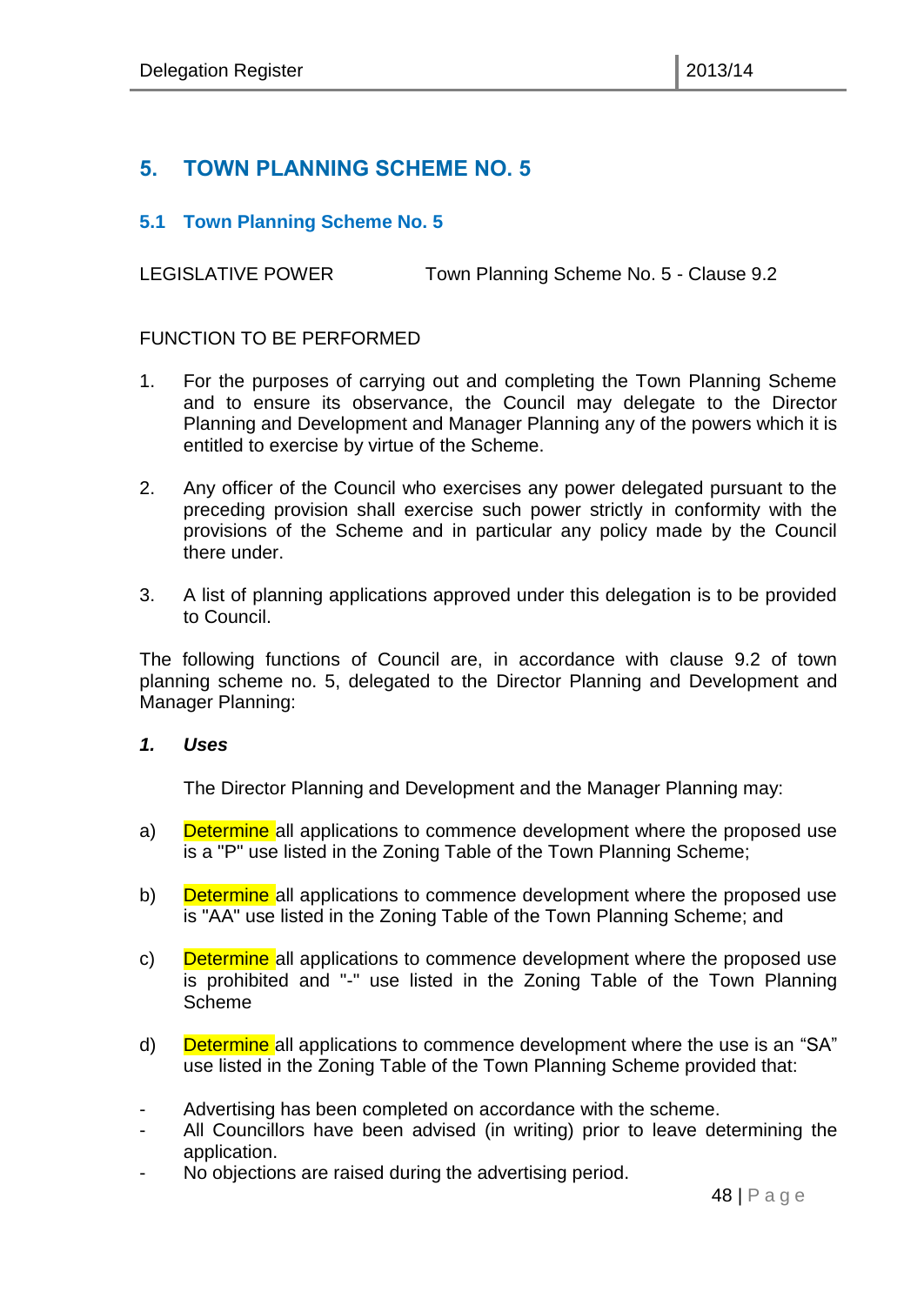- e) Determine all applications to commence development where the proposed use is an "IP" use listed in the Zoning Table of the Town Planning Scheme.
- f) Determine all applications to commence development where the use is a 'Use Not Listed' in the Zoning Table of the Town Planning Scheme provided that:
- Advertising has been completed on accordance with the scheme.
- All Councillors have been advised (in writing) prior to leave determining the application.
- No objections are raised during the advertising period.

Where any objection is received by a Councillor or a member of the public, or the proposal may have an effect on the amenity or the orderly and proper planning of the locality then the application is to be referred to Council for determination.

Note: all delegations and sub-delegations are restricted to developments less than seven (7) million dollars in value.

#### *2. Conditions*

The Director Planning and Development and the Manager Planning has the authority to impose conditions on any approval to commence development that relates to the proper and orderly planning of the locality.

#### *3. Residential Planning Codes*

The Director Planning and Development and the Manager Planning may determine all requests for variation of development requirements conferred to Council pursuant to the provisions of the Residential Planning Codes.

#### *4. Local Planning Policies*

The Director Planning and Development and the Manager Planning may determine all requests for variation of provisions of all Council adopted Local Planning Policies.

#### *5. Reserves*

The Director Planning and Development and the Manager Planning may approve or refuse all applications provided that all Councillors have been advised (in writing) prior to determining the application.

#### *6. Scheme Requirement*

The Director Planning and Development and the Manager Planning may forward Town Planning Scheme Amendments to the Planning Commission for final approval in the case of: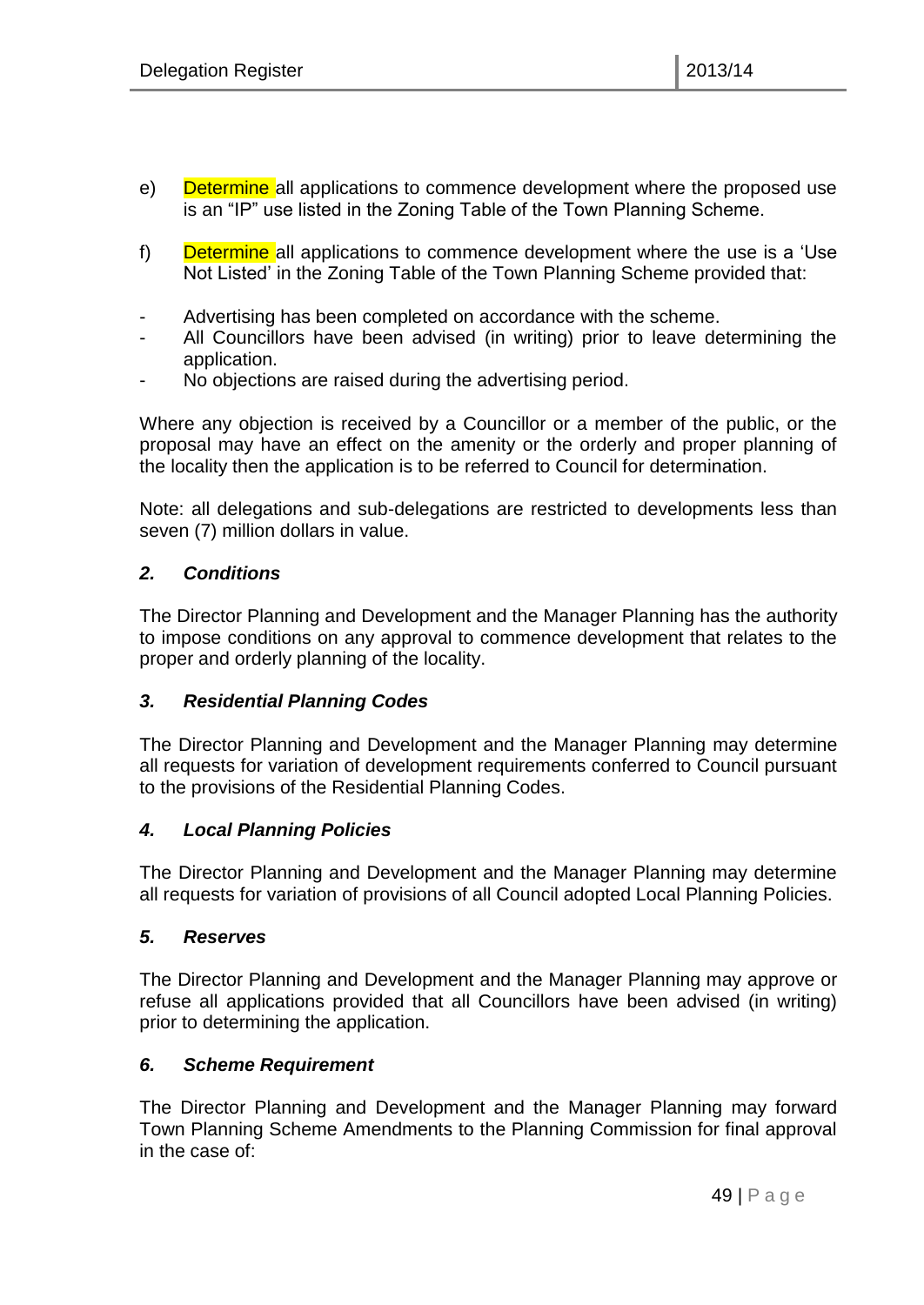- i) There being no objections received during the statutory advertising period; and
- ii) The proposal being of an uncontentious nature.

The date of adoption of Council's final approval shall be the date of the next Council Ordinary Meeting following the closing date of the advertising period.

#### *7. Road Closure/ Dedication Actions*

The Director Planning and Development and the Manager Planning may initiate a request for a 'Road Closure', 'Road Dedication' and subject to (i) and (ii) below forward 'Road Closure', 'Road Dedication' applications direct to the Department of Regional Development and Lands.

(i) there being no objection received during the statutory advertising period

The date of Council's adoption of the 'Road Closure/Dedication' action following conclusion of the advertising period shall be the date of the next Council Ordinary Meeting.

#### *8. Easement Registration / Cancellation Actions*

The Director Planning and Development and the Manager Planning Services may determine all requests for the Registration / Cancellation of easements on Council owned and / or managed property.

#### *9. Revoke / Accept "Vesting" / "Management Orders"*

The Director Planning and Development and the Manager Planning Services may determine all requests to revoke / accept "Vesting" / "Management Orders".

#### *10. Signs and Hoardings*

The Director Planning and Development and the Manager Planning Services may determine all signage / hoarding applications that comply with the Local Laws and policies of the Council.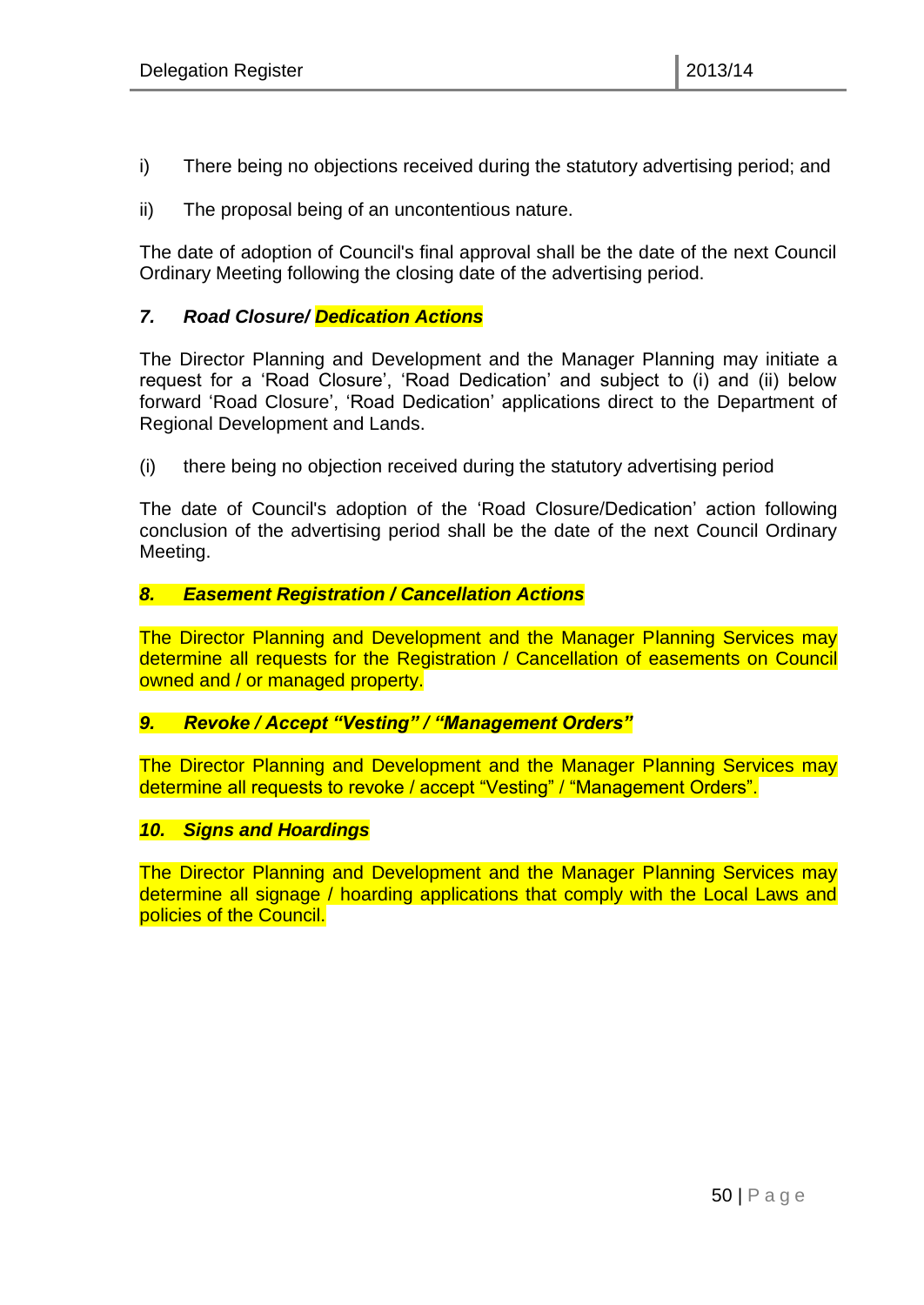#### *11. Infringement Notices*

Pursuant to Section 234 of the Planning and Development Act 2005, the Chief Executive Office has appointed the following classes of person to be designated persons for the purpose of Section 228 and 230 of the Planning and Development Act 2005, to:

- i. Give an Infringement Notice (s.228)
- Compliance Officer(s)

Pursuant to Section 234 of the Planning and Development Act 2005, the Chief Executive Office has appointed the following classes of person to be designated persons for the purpose of Section 230 and 231 of the Planning and Development Act 2005, to

- i. Extend the period of 28 days within which a modified penalty may be paid (s.230); and
- ii. Withdraw an Infringement Notice (s.231)
- Manager Planning
- Director Planning and Development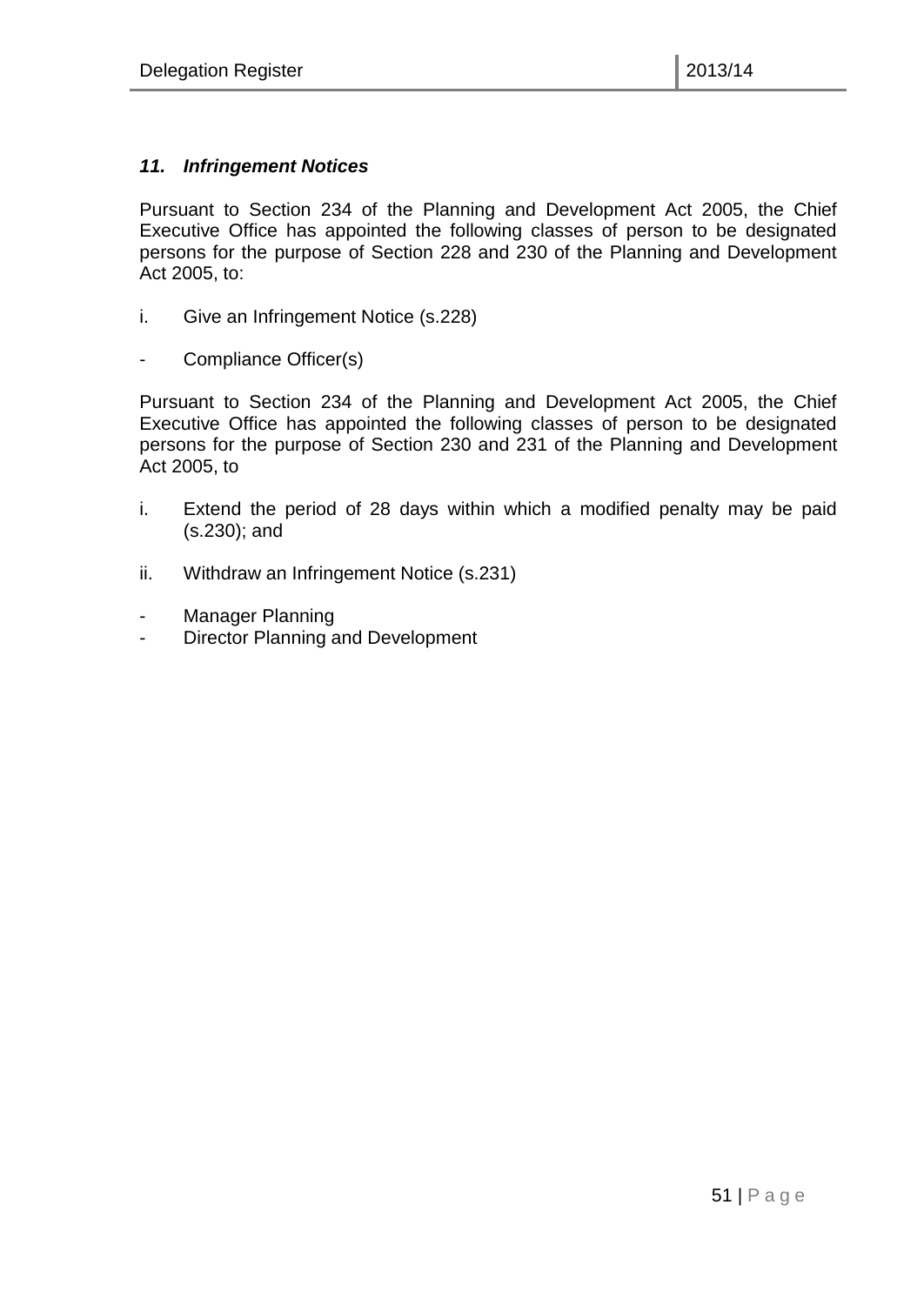#### <span id="page-51-0"></span>**5.2 Power of Entry to Perform Functions Related to Compliance with the Port Hedland Town Planning Town Planning Scheme No. 5.**

| <b>LEGISLATIVE POWER</b> | Town Planning Scheme No. 5                                                                                                     |
|--------------------------|--------------------------------------------------------------------------------------------------------------------------------|
| <b>DELEGATES</b>         | <b>Chief Executive Officer</b><br><b>Director Planning and Development</b>                                                     |
|                          | <b>Manager Planning Services</b><br><b>Senior Statutory Planning Officer(s)</b><br><b>Senior Strategic Planning Officer(s)</b> |
|                          | Compliance Officer(s) Planning                                                                                                 |

FUNCTION TO BE PERFORMED

Council authorises the above officers right of entry to any building or land as per Section 9.1(c) of Town Planning Scheme No. 5.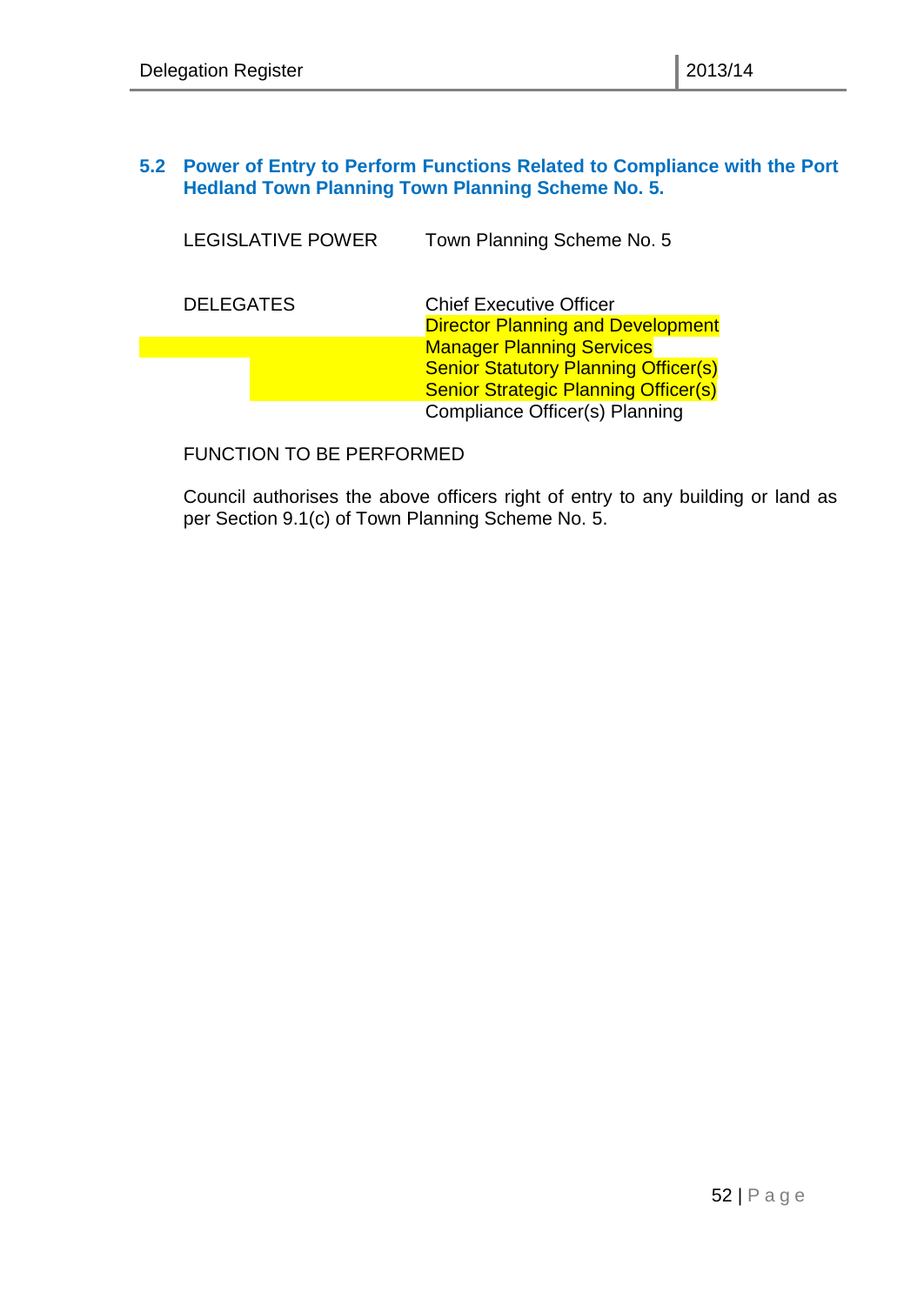# <span id="page-52-0"></span>**6. PLANNING AND DEVELOPMENT ACT 2005**

#### <span id="page-52-1"></span>**6.1 Subdivision**

| <b>LEGISLATIVE POWER</b> | <b>Planning and Development Act</b><br>(Sections 20 & 24)    |
|--------------------------|--------------------------------------------------------------|
| <b>DELEGATE</b>          | Director Planning and Development<br><b>Manager Planning</b> |

#### FUNCTION TO BE PERFORMED

Director Planning and Development and the Manager Planning is delegated authority to endorse subdivision referral pro-formas for the purposes of part III Sections 20 and 24 of the Town Planning and Development Act 1928 with notification to Council.

In addition, the Director Planning and Development and the Manager Planning is delegated authority to certify the compliance with subdivision conditions for the purposes of part III Sections 20 and 24 of the Town Planning and Development Act 1928.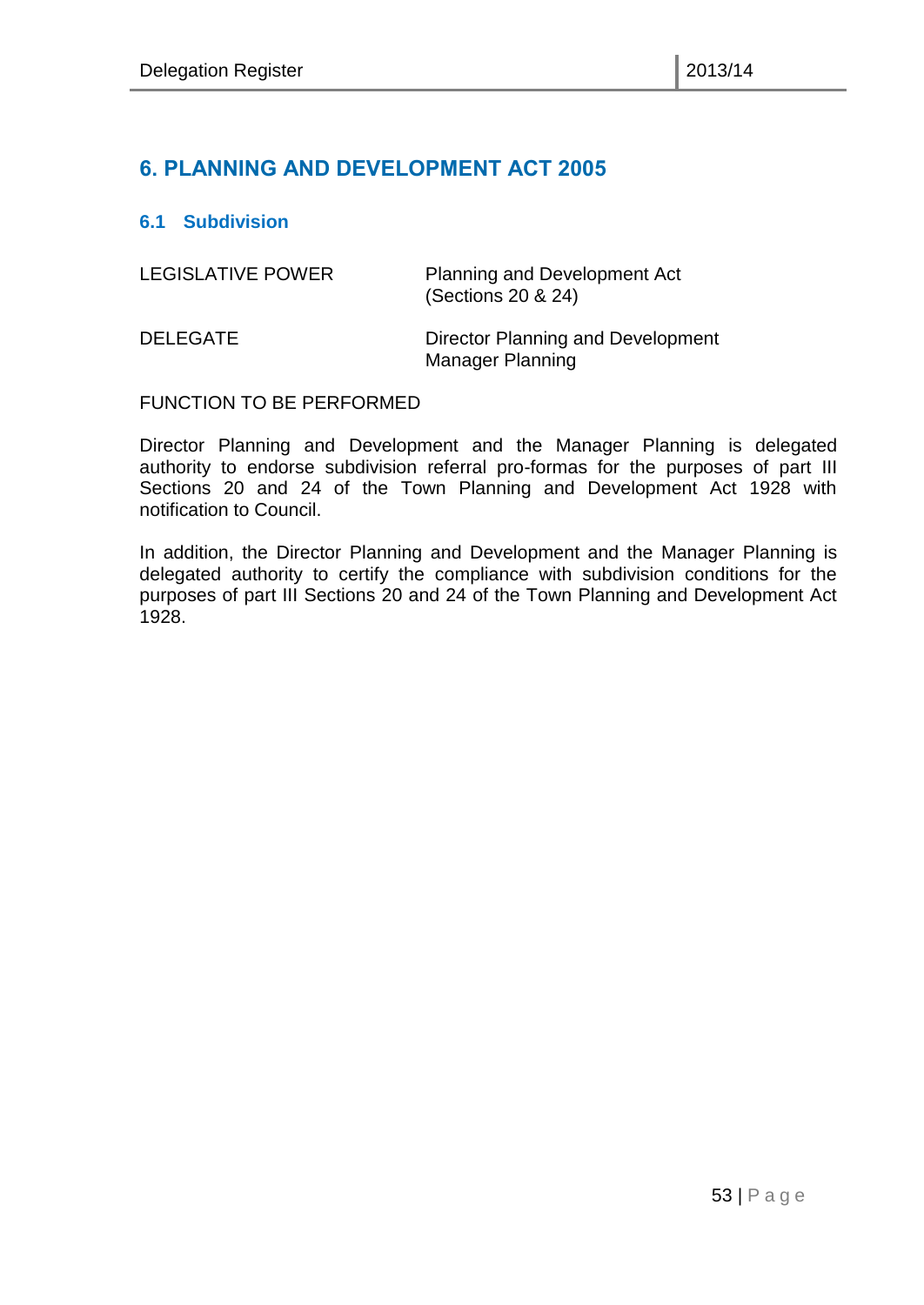# <span id="page-53-0"></span>**7. FOOD ACT 2008**

# <span id="page-53-1"></span>**7.1 Food Act 2008**

LEGISLATIVE POWER Food Act 2008

# FUNCTION TO BE PERFORMED

| Authority being delegated                                                                                                                                                                                                                                         | Legislative Power | Delegate                                                                                                                                                                                  |
|-------------------------------------------------------------------------------------------------------------------------------------------------------------------------------------------------------------------------------------------------------------------|-------------------|-------------------------------------------------------------------------------------------------------------------------------------------------------------------------------------------|
| Prosecute for breach of the<br>Food Act                                                                                                                                                                                                                           | Section 118       | <b>Chief Executive Officer</b>                                                                                                                                                            |
| Authority to issue a Prohibition<br>order where a food proprietor<br>has not complied with an<br>improvement notice or the<br>order is required to mitigate a<br>serious danger to Public<br>Health                                                               | Section 65 (1)    | <b>Chief Executive Officer</b>                                                                                                                                                            |
| Officers designated by the<br>Council for the purposes of<br>withdrawing Infringement<br>Notices for breach of the<br>Act. These persons are<br>prohibited by the Act from<br>serving Infringement Notices.                                                       | Section 126 (13)  | <b>Chief Executive Officer</b>                                                                                                                                                            |
| Designated Officers" listed by<br>the Town for the purposes of<br>serving Infringement Notices<br>for breach of the Act                                                                                                                                           | Section 126 (2)   | <b>Chief Executive Officer</b><br><b>Manager Environmental Health</b><br><b>Services</b><br><b>Coordinator Environmental</b><br><b>Health Services</b><br>Environmental Health Officer(s) |
| A designated officer may,<br>whether or not the modified<br>penalty has been paid,<br>withdraw and infringement<br>notice by sending to the<br>alleged offender a notice in the<br>prescribed from stating that<br>the infringement notice has<br>been withdrawn. | Section 126 (7)   | Director Planning and<br>Development                                                                                                                                                      |
| "Authorised Officers" listed by<br>the Town for the purposes of<br>administering the Act.                                                                                                                                                                         | Section 122 (1)   | <b>Chief Executive Officer</b><br><b>Manager Environmental Health</b><br><b>Services</b><br><b>Coordinator Environmental</b>                                                              |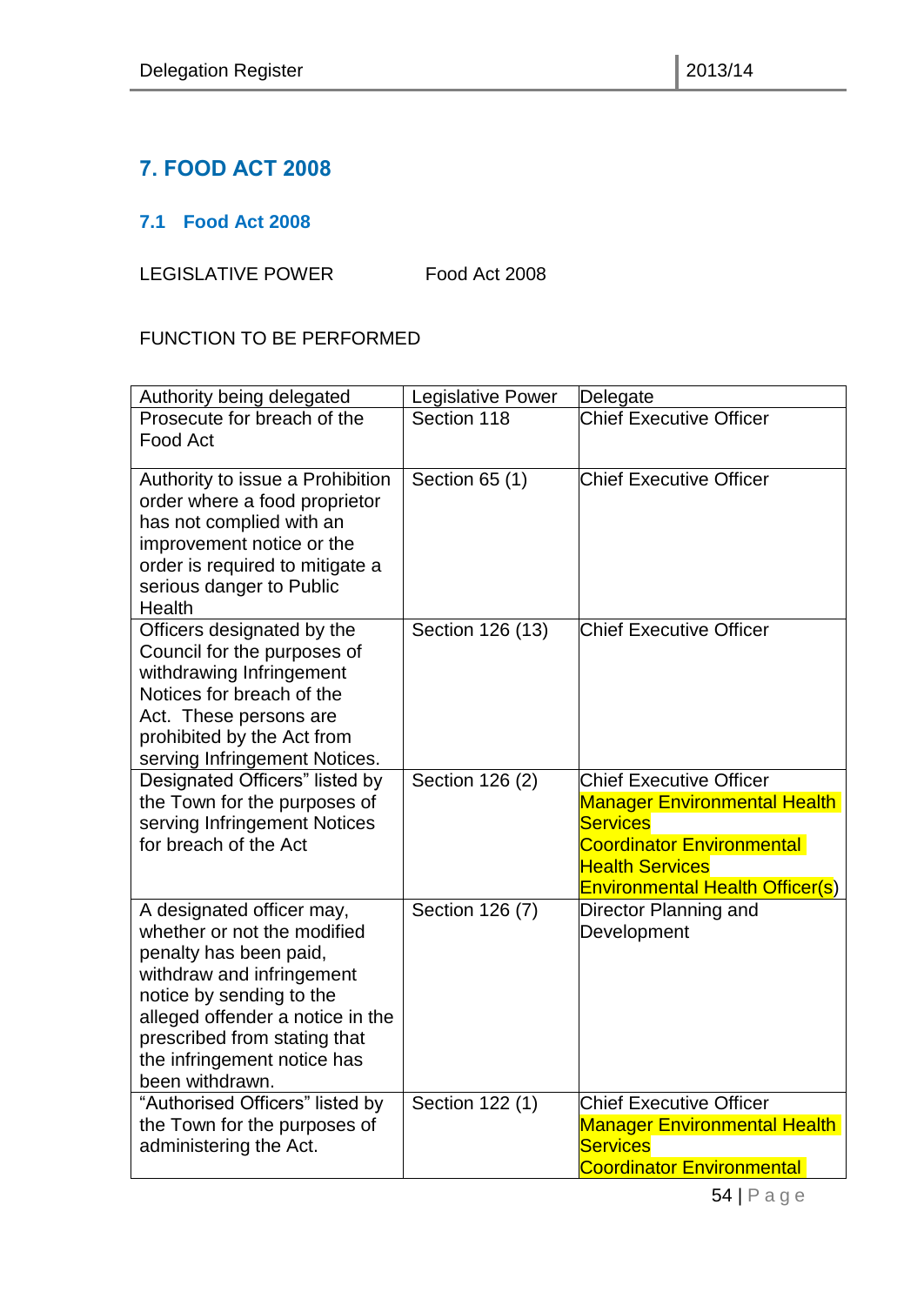|                                                                                                                                                                                                                                                                                                                                                                                                                                                             |                                                            | <b>Health Services</b><br><b>Environmental Health Officer(s)</b>                                                                                                                                 |
|-------------------------------------------------------------------------------------------------------------------------------------------------------------------------------------------------------------------------------------------------------------------------------------------------------------------------------------------------------------------------------------------------------------------------------------------------------------|------------------------------------------------------------|--------------------------------------------------------------------------------------------------------------------------------------------------------------------------------------------------|
| 'Authority to:<br>1. Register a food business in<br>respect of any premises for<br>the purposed of Part 9 of the<br>Food Act 2008 and issue a<br>certificate of registration;<br>2. After considering an<br>application, determine to grant<br>(with or without conditions) or<br>refuse the application;<br>3. Vary the conditions or<br>cancel the registration of a<br>food business in respect of<br>any premises under Part 9 of<br>the Food Act 2008. | Section 110(1) and<br>(5) Registration of<br>food business | <b>Chief Executive Officer</b><br><b>Manager Environmental Health</b><br><b>Services</b><br><b>Coordinator Environmental</b><br><b>Health Services</b><br><b>Environmental Health Officer(s)</b> |
| Variation of conditions or<br>cancellation of registration of<br>food businesses                                                                                                                                                                                                                                                                                                                                                                            | Section 112                                                | <b>Chief Executive Officer</b><br><b>Manager Environmental Health</b><br><b>Services</b><br><b>Coordinator Environmental</b><br><b>Health Services</b><br><b>Environmental Health Officer(s)</b> |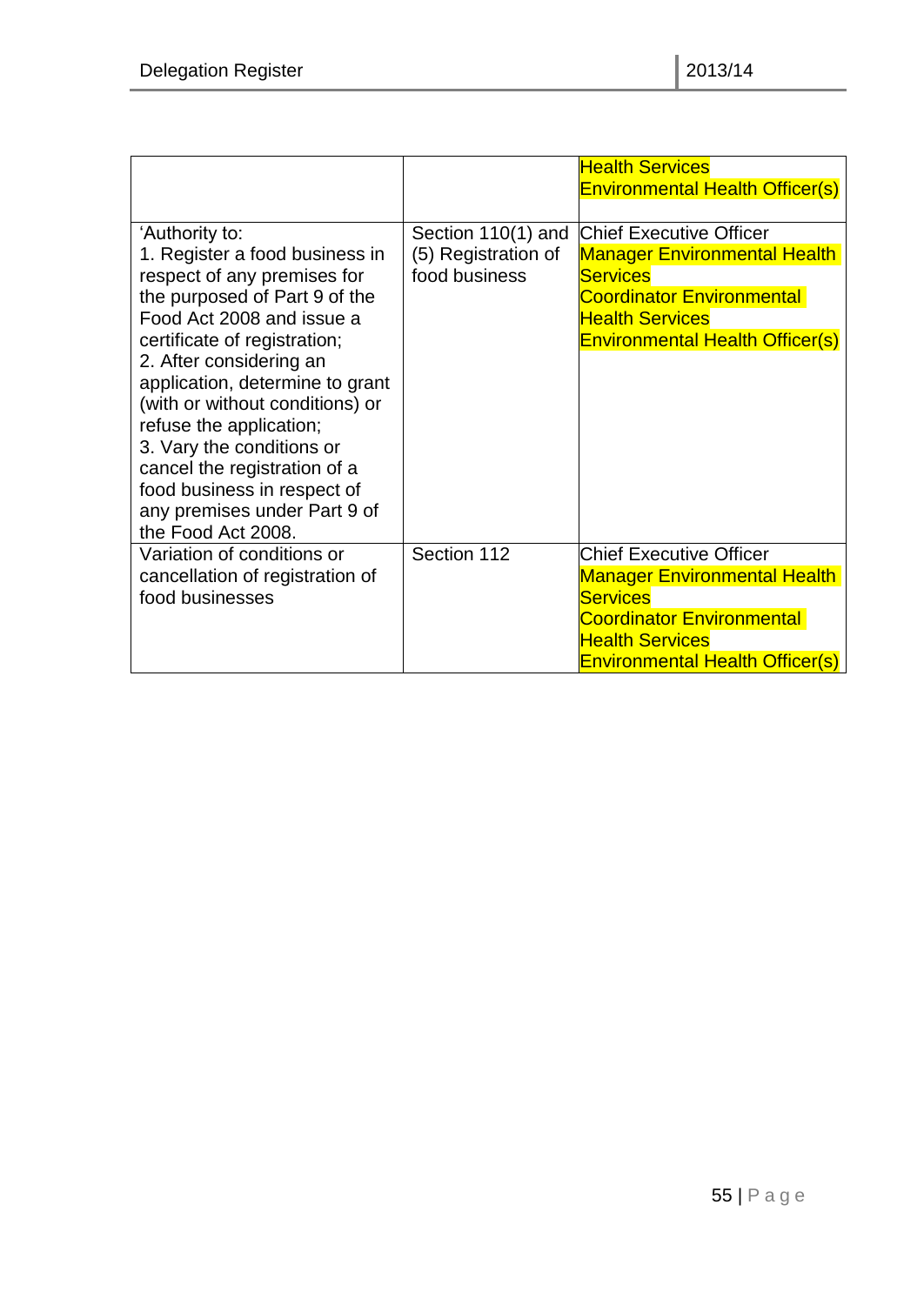# <span id="page-55-0"></span>**8. STRATA TITLES ACT 1985**

#### <span id="page-55-1"></span>**8.1 Strata Titles**

DELEGATION POWER Strata Titles Act 1985

DELEGATE Manager Building Services Coordinator Building Services Building Surveyor

#### FUNCTION TO BE PERFORMED

Pursuant to the provisions of Section 23 of the Strata Titles Act 1985, the Manager Building Services, Coordinator Building Services and a qualified building surveyor are authorised to issue the appropriate certificates in respect to buildings as may be shown on a strata plan to be lodged for registration under the Act, provided that the buildings shown on the strata plan are first inspected to ensure compliance with Town Planning, Health and Building Services requirements and that the Manager Building Services, Coordinator Building Services and qualified building surveyor are of the opinion that the buildings are of sufficient standard and suitable to be divided into lots pursuant to the Strata Titles Act.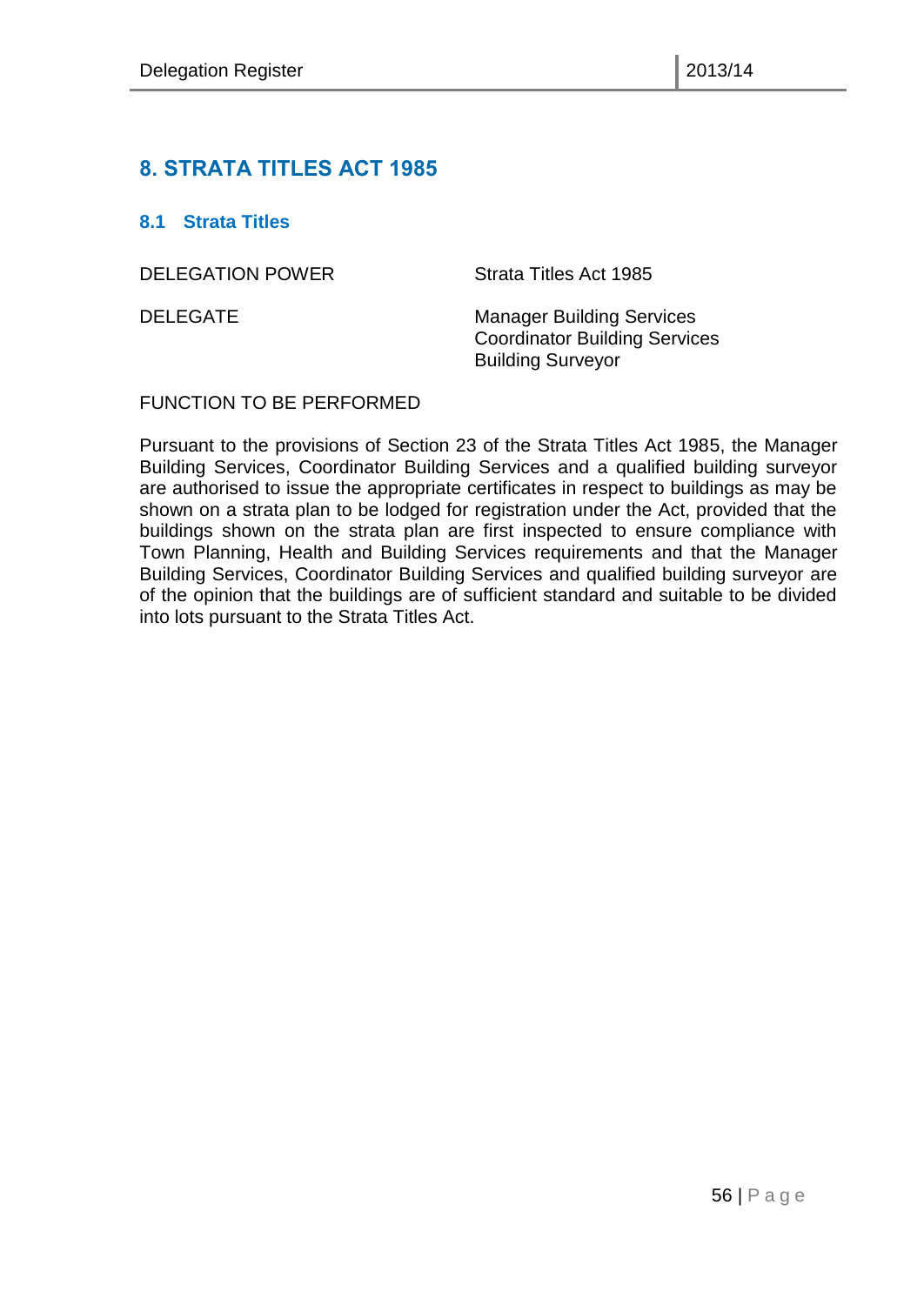#### <span id="page-56-0"></span>**8.2 Granting of a Certificate Form 26**

LEGISLATIVE POWER Strata Titles Act 1985, Section 25 Certificate of Commission.

DELEGATE Chief Executive Officer

FUNCTION TO BE PERFORMED

Certificate of Approval under the *Strata Titles Act 1985*, Section 25.

Power to determine applications for the issuing of a certificate of approval under the *Strata Titles Act 1985*, Section 25 for a plan of subdivision, re-subdivision or consolidation, except those applications that:

(a) propose the creation of a vacant lot;

(b) proposed vacant air strata's in multi-tiered strata scheme developments;

(c) in the opinion of the WAPC as notified to the relevant local government in writing, or in the opinion of the relevant local government as notified to the WAPC in writing, relating to:

- (i) a type of development; and/or
- (ii) land within an area,

which is of state or regional significance, or in respect of which the WAPC has determined is otherwise in the public interest for the WAPC to determine the application.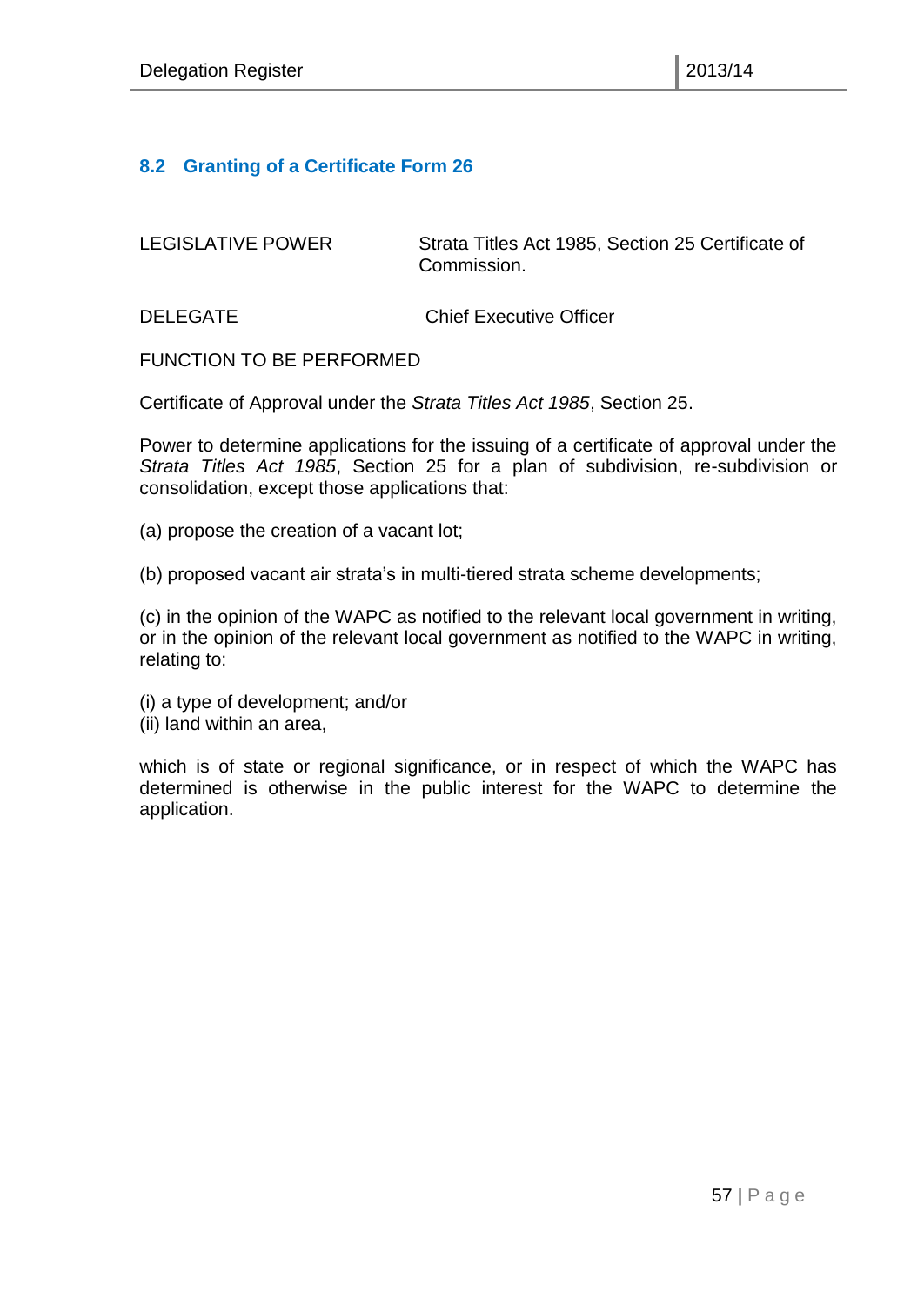# <span id="page-57-0"></span>**9. HEALTH ACT 1911**

#### <span id="page-57-1"></span>**9.1 Exercise and Discharge Powers and Functions of the Local Authority**

| LEGISLATIVE POWER | Health Act 1911 (Section 26)                                                                     |
|-------------------|--------------------------------------------------------------------------------------------------|
| <b>DELEGATE</b>   | <b>Manager Environmental Health Services</b><br><b>Coordinator Environmental Health Services</b> |

FUNCTION TO BE PERFORMED

The Manager Environmental Health Services and Coordinator Environmental Health Services have delegated authority to serve notices, approve and renew licences and permits and exercise the powers of Council for the expeditious administration of the Health Act.